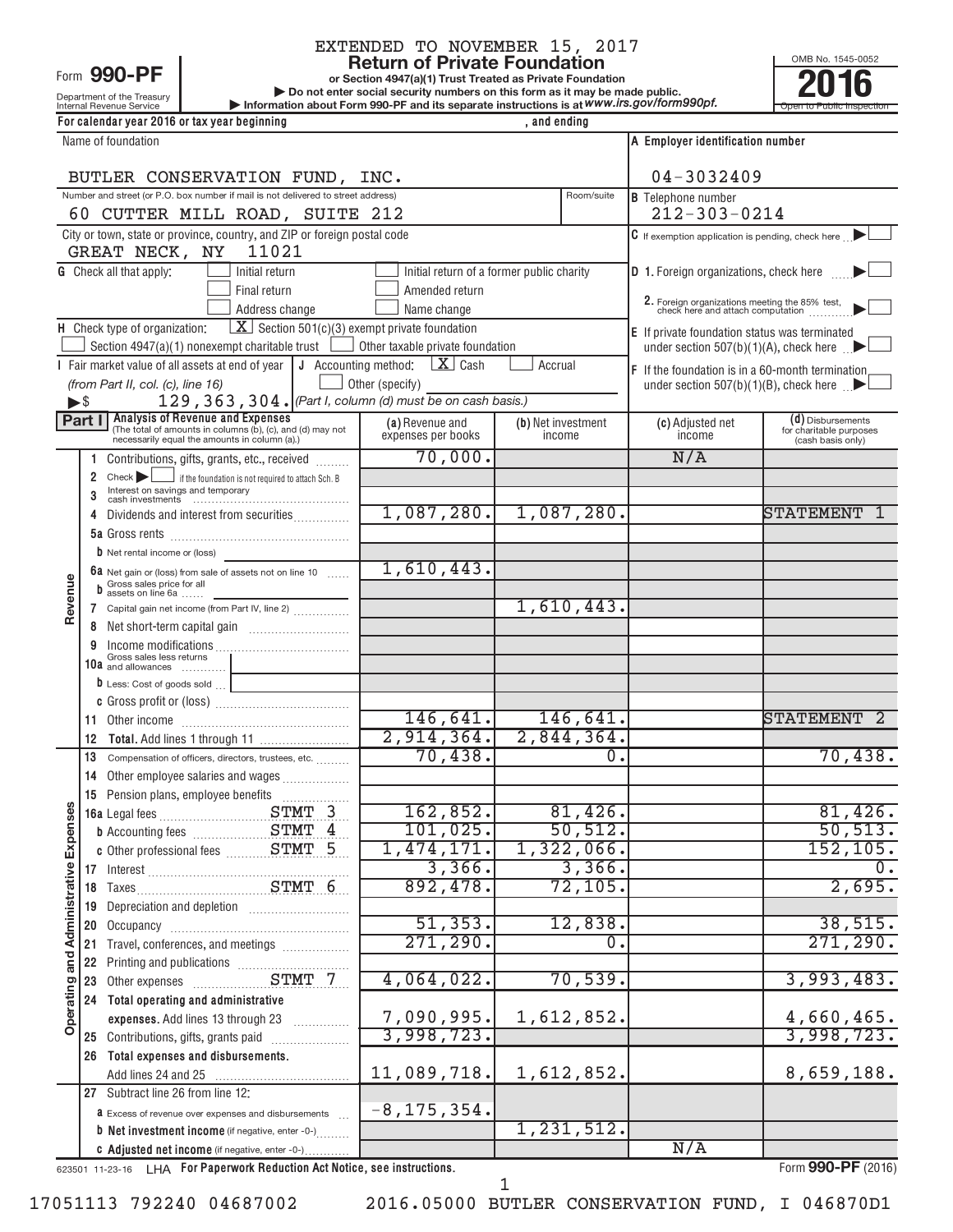| 04-3032409<br>BUTLER CONSERVATION FUND, INC.<br>Form 990-PF (2016)<br>Page 2 |          |                                                                                                                                  |                   |                               |                                              |  |  |  |
|------------------------------------------------------------------------------|----------|----------------------------------------------------------------------------------------------------------------------------------|-------------------|-------------------------------|----------------------------------------------|--|--|--|
|                                                                              | Part II  | <b>Balance Sheets</b> Attached schedules and amounts in the description                                                          | Beginning of year | End of year                   |                                              |  |  |  |
|                                                                              |          | column should be for end-of-year amounts only.                                                                                   | (a) Book Value    | (b) Book Value                | (c) Fair Market Value                        |  |  |  |
|                                                                              |          | 1 Cash - non-interest-bearing                                                                                                    |                   |                               |                                              |  |  |  |
|                                                                              |          |                                                                                                                                  | 78, 224, 829.     |                               | $73,439,045.$ $73,439,045.$                  |  |  |  |
|                                                                              |          | 3 Accounts receivable                                                                                                            |                   |                               |                                              |  |  |  |
|                                                                              |          | Less: allowance for doubtful accounts $\blacktriangleright$                                                                      |                   |                               |                                              |  |  |  |
|                                                                              |          | 4 Pledges receivable                                                                                                             |                   |                               |                                              |  |  |  |
|                                                                              |          | Less: allowance for doubtful accounts $\blacktriangleright$                                                                      |                   |                               |                                              |  |  |  |
|                                                                              |          |                                                                                                                                  |                   |                               |                                              |  |  |  |
|                                                                              |          | 6 Receivables due from officers, directors, trustees, and other                                                                  |                   |                               |                                              |  |  |  |
|                                                                              |          |                                                                                                                                  |                   |                               |                                              |  |  |  |
|                                                                              |          |                                                                                                                                  |                   |                               |                                              |  |  |  |
|                                                                              |          | Less: allowance for doubtful accounts                                                                                            |                   |                               |                                              |  |  |  |
|                                                                              |          |                                                                                                                                  |                   |                               |                                              |  |  |  |
| Assets                                                                       |          |                                                                                                                                  | 32,914.           | 32,914.                       | 32,914.                                      |  |  |  |
|                                                                              |          | 10a Investments - U.S. and state government obligations                                                                          |                   |                               |                                              |  |  |  |
|                                                                              |          |                                                                                                                                  | 32,653,958.       | 38,090,450.                   | 38,090,450.                                  |  |  |  |
|                                                                              |          |                                                                                                                                  |                   |                               |                                              |  |  |  |
|                                                                              |          |                                                                                                                                  |                   |                               |                                              |  |  |  |
|                                                                              |          |                                                                                                                                  |                   |                               |                                              |  |  |  |
|                                                                              |          |                                                                                                                                  |                   |                               |                                              |  |  |  |
|                                                                              |          | STMT 10                                                                                                                          | 18,952,873.       | 16,538,457.                   | 16, 538, 457.                                |  |  |  |
|                                                                              |          | 14 Land, buildings, and equipment: basis $\blacktriangleright$ 1, 175, 918.                                                      |                   |                               |                                              |  |  |  |
|                                                                              |          |                                                                                                                                  | 1,130,732.        | $\frac{1,175,918.}{86,520.}$  | 1, 175, 918.                                 |  |  |  |
|                                                                              |          | $STATEMENT$ $11$<br>15 Other assets (describe $\blacktriangleright$                                                              | 3,408,152.        |                               | 86,520.                                      |  |  |  |
|                                                                              |          | 16 Total assets (to be completed by all filers - see the                                                                         |                   |                               |                                              |  |  |  |
|                                                                              |          |                                                                                                                                  |                   |                               | 134, 403, 458. 129, 363, 304. 129, 363, 304. |  |  |  |
|                                                                              |          |                                                                                                                                  | 19,456.           | 55,739.                       |                                              |  |  |  |
|                                                                              | 18       |                                                                                                                                  |                   |                               |                                              |  |  |  |
|                                                                              |          |                                                                                                                                  |                   |                               |                                              |  |  |  |
| Liabilities                                                                  | 20       | Loans from officers, directors, trustees, and other disqualified persons [                                                       |                   |                               |                                              |  |  |  |
|                                                                              |          |                                                                                                                                  |                   |                               |                                              |  |  |  |
|                                                                              |          | 22 Other liabilities (describe                                                                                                   |                   |                               |                                              |  |  |  |
|                                                                              |          |                                                                                                                                  |                   |                               |                                              |  |  |  |
|                                                                              | 23       |                                                                                                                                  | 19,456.           | 55,739.                       |                                              |  |  |  |
|                                                                              |          | Foundations that follow SFAS 117, check here $\Box$                                                                              |                   |                               |                                              |  |  |  |
|                                                                              |          | and complete lines 24 through 26 and lines 30 and 31.                                                                            |                   |                               |                                              |  |  |  |
|                                                                              | 24       | Unrestricted                                                                                                                     | 134, 384, 002.    | 129,307,565.                  |                                              |  |  |  |
|                                                                              |          |                                                                                                                                  |                   |                               |                                              |  |  |  |
|                                                                              |          |                                                                                                                                  |                   |                               |                                              |  |  |  |
|                                                                              |          | Foundations that do not follow SFAS 117, check here $\Box \blacktriangleright$ [                                                 |                   |                               |                                              |  |  |  |
|                                                                              |          | and complete lines 27 through 31.                                                                                                |                   |                               |                                              |  |  |  |
|                                                                              |          | 27 Capital stock, trust principal, or current funds                                                                              |                   |                               |                                              |  |  |  |
|                                                                              |          | 28 Paid-in or capital surplus, or land, bldg., and equipment fund                                                                |                   |                               |                                              |  |  |  |
| Net Assets or Fund Balances                                                  |          | 29 Retained earnings, accumulated income, endowment, or other funds                                                              |                   |                               |                                              |  |  |  |
|                                                                              | 30       |                                                                                                                                  |                   | 134, 384, 002. 129, 307, 565. |                                              |  |  |  |
|                                                                              |          |                                                                                                                                  |                   |                               |                                              |  |  |  |
|                                                                              | 31       | Total liabilities and net assets/fund balances                                                                                   |                   | 134, 403, 458. 129, 363, 304. |                                              |  |  |  |
|                                                                              | Part III | Analysis of Changes in Net Assets or Fund Balances                                                                               |                   |                               |                                              |  |  |  |
|                                                                              |          | 1 Total net assets or fund balances at beginning of year - Part II, column (a), line 30                                          |                   |                               |                                              |  |  |  |
|                                                                              |          |                                                                                                                                  |                   | $\mathbf{1}$                  | 134,384,002.                                 |  |  |  |
|                                                                              |          | 2 Enter amount from Part I, line 27a                                                                                             |                   | $\overline{\mathbf{2}}$       | $-8, 175, 354.$                              |  |  |  |
|                                                                              |          | 3 Other increases not included in line 2 (itemize) $\blacktriangleright$<br><u> 1989 - Johann John Stone, fransk politiker (</u> |                   | SEE STATEMENT 8<br>3          | 3,098,917.                                   |  |  |  |
|                                                                              |          | 4 Add lines 1, 2, and 3                                                                                                          |                   | 4                             | 129, 307, 565.                               |  |  |  |
| 5                                                                            |          | Decreases not included in line 2 (itemize) ▶                                                                                     |                   | $\overline{5}$                | $\overline{0}$ .                             |  |  |  |
| 6                                                                            |          |                                                                                                                                  |                   | 6                             | 129, 307, 565.                               |  |  |  |
|                                                                              |          |                                                                                                                                  |                   |                               | Form 990-PF (2016)                           |  |  |  |

623511 11-23-16

17051113 792240 04687002 2016.05000 BUTLER CONSERVATION FUND, I 046870D1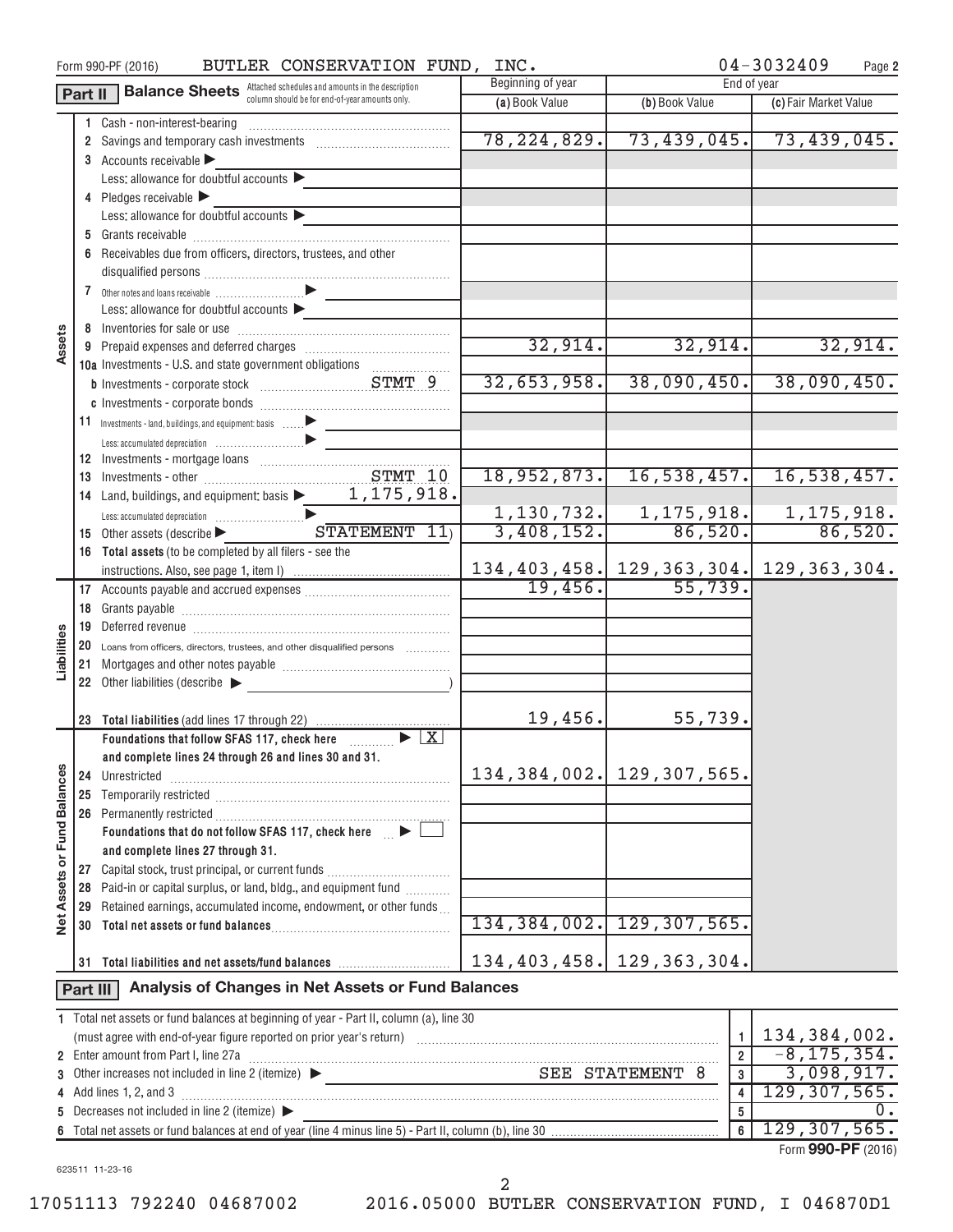| Form 990-PF (2016)                                                                                                                                                                                                                                                       | BUTLER CONSERVATION FUND, INC.                                                                                                        |                          |                                                 |                                                         |                              |                                      | 04-3032409                                                                  |                                  | Page 3                             |
|--------------------------------------------------------------------------------------------------------------------------------------------------------------------------------------------------------------------------------------------------------------------------|---------------------------------------------------------------------------------------------------------------------------------------|--------------------------|-------------------------------------------------|---------------------------------------------------------|------------------------------|--------------------------------------|-----------------------------------------------------------------------------|----------------------------------|------------------------------------|
| <b>Part IV</b>                                                                                                                                                                                                                                                           | <b>Capital Gains and Losses for Tax on Investment Income</b>                                                                          |                          |                                                 |                                                         |                              |                                      |                                                                             |                                  |                                    |
|                                                                                                                                                                                                                                                                          | (a) List and describe the kind(s) of property sold (e.g., real estate,<br>2-story brick warehouse; or common stock, 200 shs. MLC Co.) |                          |                                                 | (b) How acquired<br>P - Purchase<br><b>D</b> - Donation |                              | (c) Date acquired<br>(mo., day, yr.) |                                                                             | (d) Date sold<br>(mo., day, yr.) |                                    |
|                                                                                                                                                                                                                                                                          | VARIOUS STOCK TRADES-REALIZED GAIN/LOSS                                                                                               |                          |                                                 |                                                         | P                            |                                      |                                                                             |                                  |                                    |
| b                                                                                                                                                                                                                                                                        |                                                                                                                                       |                          |                                                 |                                                         |                              |                                      |                                                                             |                                  |                                    |
| C                                                                                                                                                                                                                                                                        |                                                                                                                                       |                          |                                                 |                                                         |                              |                                      |                                                                             |                                  |                                    |
| d                                                                                                                                                                                                                                                                        |                                                                                                                                       |                          |                                                 |                                                         |                              |                                      |                                                                             |                                  |                                    |
| e                                                                                                                                                                                                                                                                        |                                                                                                                                       |                          |                                                 |                                                         |                              |                                      |                                                                             |                                  |                                    |
| (e) Gross sales price                                                                                                                                                                                                                                                    | (f) Depreciation allowed<br>(or allowable)                                                                                            |                          | (g) Cost or other basis<br>plus expense of sale |                                                         |                              |                                      | (h) Gain or (loss)<br>$(e)$ plus $(f)$ minus $(g)$                          |                                  |                                    |
| а<br>b                                                                                                                                                                                                                                                                   |                                                                                                                                       |                          |                                                 |                                                         |                              |                                      |                                                                             |                                  | 1,610,443.                         |
| C                                                                                                                                                                                                                                                                        |                                                                                                                                       |                          |                                                 |                                                         |                              |                                      |                                                                             |                                  |                                    |
| d                                                                                                                                                                                                                                                                        |                                                                                                                                       |                          |                                                 |                                                         |                              |                                      |                                                                             |                                  |                                    |
| e                                                                                                                                                                                                                                                                        |                                                                                                                                       |                          |                                                 |                                                         |                              |                                      |                                                                             |                                  |                                    |
|                                                                                                                                                                                                                                                                          | Complete only for assets showing gain in column (h) and owned by the foundation on 12/31/69                                           |                          |                                                 |                                                         |                              |                                      | (I) Gains (Col. (h) gain minus<br>col. $(k)$ , but not less than $-0$ -) or |                                  |                                    |
| (i) F.M.V. as of 12/31/69                                                                                                                                                                                                                                                | (j) Adjusted basis<br>as of 12/31/69                                                                                                  |                          | (k) Excess of col. (i)<br>over col. (j), if any |                                                         |                              |                                      | Losses (from col. (h))                                                      |                                  |                                    |
| а                                                                                                                                                                                                                                                                        |                                                                                                                                       |                          |                                                 |                                                         |                              |                                      |                                                                             |                                  | 1,610,443.                         |
| b                                                                                                                                                                                                                                                                        |                                                                                                                                       |                          |                                                 |                                                         |                              |                                      |                                                                             |                                  |                                    |
| C<br>d                                                                                                                                                                                                                                                                   |                                                                                                                                       |                          |                                                 |                                                         |                              |                                      |                                                                             |                                  |                                    |
| e                                                                                                                                                                                                                                                                        |                                                                                                                                       |                          |                                                 |                                                         |                              |                                      |                                                                             |                                  |                                    |
|                                                                                                                                                                                                                                                                          |                                                                                                                                       |                          |                                                 |                                                         |                              |                                      |                                                                             |                                  |                                    |
| 2 Capital gain net income or (net capital loss)                                                                                                                                                                                                                          | If gain, also enter in Part I, line 7<br>If (loss), enter -0- in Part I, line 7                                                       |                          |                                                 | $\overline{2}$                                          |                              |                                      |                                                                             |                                  | 1,610,443.                         |
| 3 Net short-term capital gain or (loss) as defined in sections 1222(5) and (6):<br>If gain, also enter in Part I, line 8, column (c).                                                                                                                                    |                                                                                                                                       |                          |                                                 |                                                         |                              |                                      |                                                                             |                                  |                                    |
|                                                                                                                                                                                                                                                                          |                                                                                                                                       |                          |                                                 |                                                         |                              |                                      | N/A                                                                         |                                  |                                    |
| Part V   Qualification Under Section 4940(e) for Reduced Tax on Net Investment Income                                                                                                                                                                                    |                                                                                                                                       |                          |                                                 |                                                         |                              |                                      |                                                                             |                                  |                                    |
| If section $4940(d)(2)$ applies, leave this part blank.<br>Was the foundation liable for the section 4942 tax on the distributable amount of any year in the base period?<br>If "Yes," the foundation does not qualify under section 4940(e). Do not complete this part. |                                                                                                                                       |                          |                                                 |                                                         |                              |                                      |                                                                             |                                  | $\Box$ Yes $\boxed{\mathbf{X}}$ No |
| 1 Enter the appropriate amount in each column for each year; see the instructions before making any entries.                                                                                                                                                             |                                                                                                                                       |                          |                                                 |                                                         |                              |                                      |                                                                             |                                  |                                    |
| (a)<br>Base period years<br>Calendar year (or tax year beginning in)                                                                                                                                                                                                     | (b)<br>Adjusted qualifying distributions                                                                                              |                          | Net value of noncharitable-use assets           | (c)                                                     |                              |                                      | $\left(\text{col. (b) divided by col. (c)}\right)$                          | (d)<br>Distribution ratio        |                                    |
| 2015                                                                                                                                                                                                                                                                     |                                                                                                                                       | 7,387,988.               |                                                 |                                                         | 144, 477, 680.               |                                      |                                                                             |                                  | .051136                            |
| 2014                                                                                                                                                                                                                                                                     |                                                                                                                                       | 7,509,366.<br>6,868,286. |                                                 |                                                         | 162, 961, 394.               |                                      |                                                                             |                                  | .046081<br>.045538                 |
| 2013                                                                                                                                                                                                                                                                     |                                                                                                                                       | 5,681,994.               |                                                 |                                                         | 150,824,435.<br>137,674,650. |                                      |                                                                             |                                  | .041271                            |
| 2012                                                                                                                                                                                                                                                                     |                                                                                                                                       | 4,682,757.               |                                                 |                                                         | 131, 165, 212.               |                                      |                                                                             |                                  | .035701                            |
| 2011                                                                                                                                                                                                                                                                     |                                                                                                                                       |                          |                                                 |                                                         |                              |                                      |                                                                             |                                  |                                    |
| 3 Average distribution ratio for the 5-year base period - divide the total on line 2 by 5, or by the number of years                                                                                                                                                     |                                                                                                                                       |                          |                                                 |                                                         |                              | $\overline{2}$                       |                                                                             |                                  | .219727                            |
|                                                                                                                                                                                                                                                                          |                                                                                                                                       |                          |                                                 |                                                         |                              | 3                                    |                                                                             |                                  | .043945                            |
| 4 Enter the net value of noncharitable-use assets for 2016 from Part X, line 5 [11] [11] [12] [12] [12] [12] Enter the net value of noncharitable-use assets for 2016 from Part X, line 5                                                                                |                                                                                                                                       |                          |                                                 |                                                         |                              | $\overline{4}$                       |                                                                             |                                  | 129, 101, 957.                     |
|                                                                                                                                                                                                                                                                          |                                                                                                                                       |                          |                                                 |                                                         |                              | 5                                    |                                                                             |                                  | 5,673,386.                         |
|                                                                                                                                                                                                                                                                          |                                                                                                                                       |                          |                                                 |                                                         |                              | 6                                    |                                                                             |                                  | 12,315.                            |
| 7 Add lines 5 and 6                                                                                                                                                                                                                                                      |                                                                                                                                       |                          |                                                 |                                                         |                              | 7                                    |                                                                             |                                  | 5,685,701.                         |
|                                                                                                                                                                                                                                                                          |                                                                                                                                       |                          |                                                 |                                                         |                              | 8                                    |                                                                             |                                  | 8,659,188.                         |
| See the Part VI instructions.                                                                                                                                                                                                                                            | If line 8 is equal to or greater than line 7, check the box in Part VI, line 1b, and complete that part using a 1% tax rate.          |                          |                                                 |                                                         |                              |                                      |                                                                             |                                  |                                    |
| 623521 11-23-16                                                                                                                                                                                                                                                          |                                                                                                                                       |                          |                                                 |                                                         |                              |                                      |                                                                             |                                  | Form 990-PF (2016)                 |
|                                                                                                                                                                                                                                                                          |                                                                                                                                       |                          | 3                                               |                                                         |                              |                                      |                                                                             |                                  |                                    |

17051113 792240 04687002 2016.05000 BUTLER CONSERVATION FUND, I 046870D1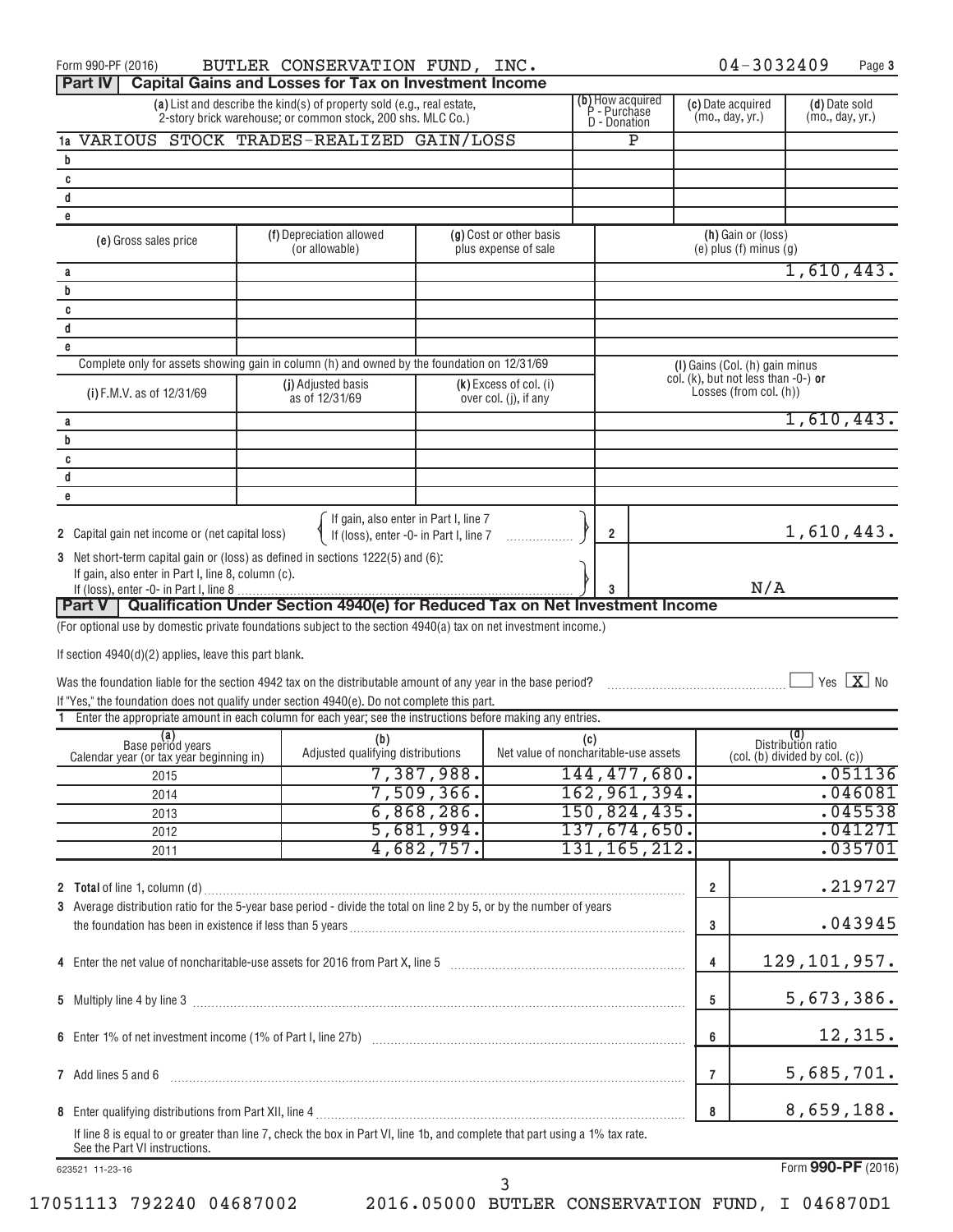| BUTLER CONSERVATION FUND, INC.<br>Form 990-PF (2016)<br>Excise Tax Based on Investment Income (Section 4940(a), 4940(b), 4940(e), or 4948 - see instructions)<br>Part VI                                                                                                                 |    |         |                         | 04-3032409 |                |                                 | Page 4                |
|------------------------------------------------------------------------------------------------------------------------------------------------------------------------------------------------------------------------------------------------------------------------------------------|----|---------|-------------------------|------------|----------------|---------------------------------|-----------------------|
| 1a Exempt operating foundations described in section $4940(d)(2)$ , check here $\blacktriangleright$ and enter "N/A" on line 1.                                                                                                                                                          |    |         |                         |            |                |                                 |                       |
|                                                                                                                                                                                                                                                                                          |    |         |                         |            |                |                                 |                       |
| <b>b</b> Domestic foundations that meet the section 4940(e) requirements in Part V, check here $\blacktriangleright \boxed{\mathbf{X}}$ and enter 1%                                                                                                                                     |    |         | $\mathbf{1}$            |            |                |                                 | 12,315.               |
| of Part I, line 27b $\ldots$                                                                                                                                                                                                                                                             |    |         |                         |            |                |                                 |                       |
| c All other domestic foundations enter 2% of line 27b. Exempt foreign organizations enter 4% of Part I, line 12, col. (b).                                                                                                                                                               |    |         |                         |            |                |                                 |                       |
| 2 Tax under section 511 (domestic section 4947(a)(1) trusts and taxable foundations only. Others enter -0-)                                                                                                                                                                              |    |         | $\overline{\mathbf{2}}$ |            |                |                                 | υ.                    |
| Add lines 1 and 2                                                                                                                                                                                                                                                                        |    |         | 3                       |            |                | 12, 315.                        |                       |
|                                                                                                                                                                                                                                                                                          |    |         | $\overline{4}$          |            |                |                                 |                       |
|                                                                                                                                                                                                                                                                                          |    |         | $\overline{5}$          |            |                |                                 | 12,315.               |
| Credits/Payments:                                                                                                                                                                                                                                                                        |    |         |                         |            |                |                                 |                       |
|                                                                                                                                                                                                                                                                                          | 6a | 45,000. |                         |            |                |                                 |                       |
|                                                                                                                                                                                                                                                                                          | 6b |         |                         |            |                |                                 |                       |
|                                                                                                                                                                                                                                                                                          | 6c |         |                         |            |                |                                 |                       |
|                                                                                                                                                                                                                                                                                          | 6d |         |                         |            |                |                                 |                       |
| 7 Total credits and payments. Add lines 6a through 6d [11] [12] Total Conservation control of the payments and payments. Add lines 6a through 6d<br>8 Enter any penalty for underpayment of estimated tax. Check here $\boxed{\mathbf{X}}$ if Form 2220 is attached $\boxed{\mathbf{X}}$ |    |         | $\overline{7}$          |            |                |                                 | 45,000.               |
|                                                                                                                                                                                                                                                                                          |    |         | 8<br>9                  |            |                |                                 |                       |
|                                                                                                                                                                                                                                                                                          |    |         | 10                      |            |                |                                 | 32,685.               |
| 10<br>11 Enter the amount of line 10 to be: Credited to 2017 estimated tax > 32,685. Refunded                                                                                                                                                                                            |    |         | 11                      |            |                |                                 | $\overline{0}$ .      |
| Part VII-A   Statements Regarding Activities                                                                                                                                                                                                                                             |    |         |                         |            |                |                                 |                       |
| 1a During the tax year, did the foundation attempt to influence any national, state, or local legislation or did it participate or intervene in                                                                                                                                          |    |         |                         |            |                |                                 | Yes No                |
|                                                                                                                                                                                                                                                                                          |    |         |                         |            | 1a             |                                 | $\overline{\text{X}}$ |
| b Did it spend more than \$100 during the year (either directly or indirectly) for political purposes (see instructions for the definition)?                                                                                                                                             |    |         |                         |            | 1b             |                                 | $\overline{\text{X}}$ |
| If the answer is "Yes" to 1a or 1b, attach a detailed description of the activities and copies of any materials published or                                                                                                                                                             |    |         |                         |            |                |                                 |                       |
| distributed by the foundation in connection with the activities.                                                                                                                                                                                                                         |    |         |                         |            |                |                                 |                       |
|                                                                                                                                                                                                                                                                                          |    |         |                         |            | 1c             |                                 | X                     |
| d Enter the amount (if any) of tax on political expenditures (section 4955) imposed during the year:                                                                                                                                                                                     |    |         |                         |            |                |                                 |                       |
| (1) On the foundation. $\triangleright$ \$ 0. (2) On foundation managers. $\triangleright$ \$                                                                                                                                                                                            |    | 0.      |                         |            |                |                                 |                       |
| e Enter the reimbursement (if any) paid by the foundation during the year for political expenditure tax imposed on foundation                                                                                                                                                            |    |         |                         |            |                |                                 |                       |
| 0.<br>managers. $\triangleright$ \$                                                                                                                                                                                                                                                      |    |         |                         |            |                |                                 |                       |
| 2 Has the foundation engaged in any activities that have not previously been reported to the IRS?                                                                                                                                                                                        |    |         |                         |            | $\overline{2}$ |                                 | х                     |
| If "Yes," attach a detailed description of the activities.                                                                                                                                                                                                                               |    |         |                         |            |                |                                 |                       |
| 3 Has the foundation made any changes, not previously reported to the IRS, in its governing instrument, articles of incorporation, or                                                                                                                                                    |    |         |                         |            |                |                                 |                       |
|                                                                                                                                                                                                                                                                                          |    |         |                         |            | 3              |                                 | Χ                     |
|                                                                                                                                                                                                                                                                                          |    |         |                         |            | 4a             | Х                               |                       |
|                                                                                                                                                                                                                                                                                          |    |         |                         |            | 4b             | $\overline{\text{X}}$           |                       |
|                                                                                                                                                                                                                                                                                          |    |         |                         |            | 5              |                                 | $\overline{\text{X}}$ |
| If "Yes," attach the statement required by General Instruction T.                                                                                                                                                                                                                        |    |         |                         |            |                |                                 |                       |
| 6 Are the requirements of section $508(e)$ (relating to sections 4941 through 4945) satisfied either:                                                                                                                                                                                    |    |         |                         |            |                |                                 |                       |
| • By language in the governing instrument, or<br>· By state legislation that effectively amends the governing instrument so that no mandatory directions that conflict with the state law                                                                                                |    |         |                         |            |                |                                 |                       |
|                                                                                                                                                                                                                                                                                          |    |         |                         |            | 6              | х                               |                       |
| 7 Did the foundation have at least \$5,000 in assets at any time during the year? If "Yes," complete Part II, col. (c), and Part XV                                                                                                                                                      |    |         |                         |            | $\overline{7}$ | $\overline{\text{x}}$           |                       |
|                                                                                                                                                                                                                                                                                          |    |         |                         |            |                |                                 |                       |
| 8a Enter the states to which the foundation reports or with which it is registered (see instructions)                                                                                                                                                                                    |    |         |                         |            |                |                                 |                       |
| MA                                                                                                                                                                                                                                                                                       |    |         |                         |            |                |                                 |                       |
| <b>b</b> If the answer is "Yes" to line 7, has the foundation furnished a copy of Form 990-PF to the Attorney General (or designate)                                                                                                                                                     |    |         |                         |            |                |                                 |                       |
|                                                                                                                                                                                                                                                                                          |    |         |                         |            | 8b             | х                               |                       |
| 9 Is the foundation claiming status as a private operating foundation within the meaning of section $4942(j)(3)$ or $4942(j)(5)$ for calendar                                                                                                                                            |    |         |                         |            |                |                                 |                       |
|                                                                                                                                                                                                                                                                                          |    |         |                         |            | 9              |                                 | х                     |
|                                                                                                                                                                                                                                                                                          |    |         |                         |            | 10             | $000 \text{ } \text{DE}$ (0010) | $\overline{\text{x}}$ |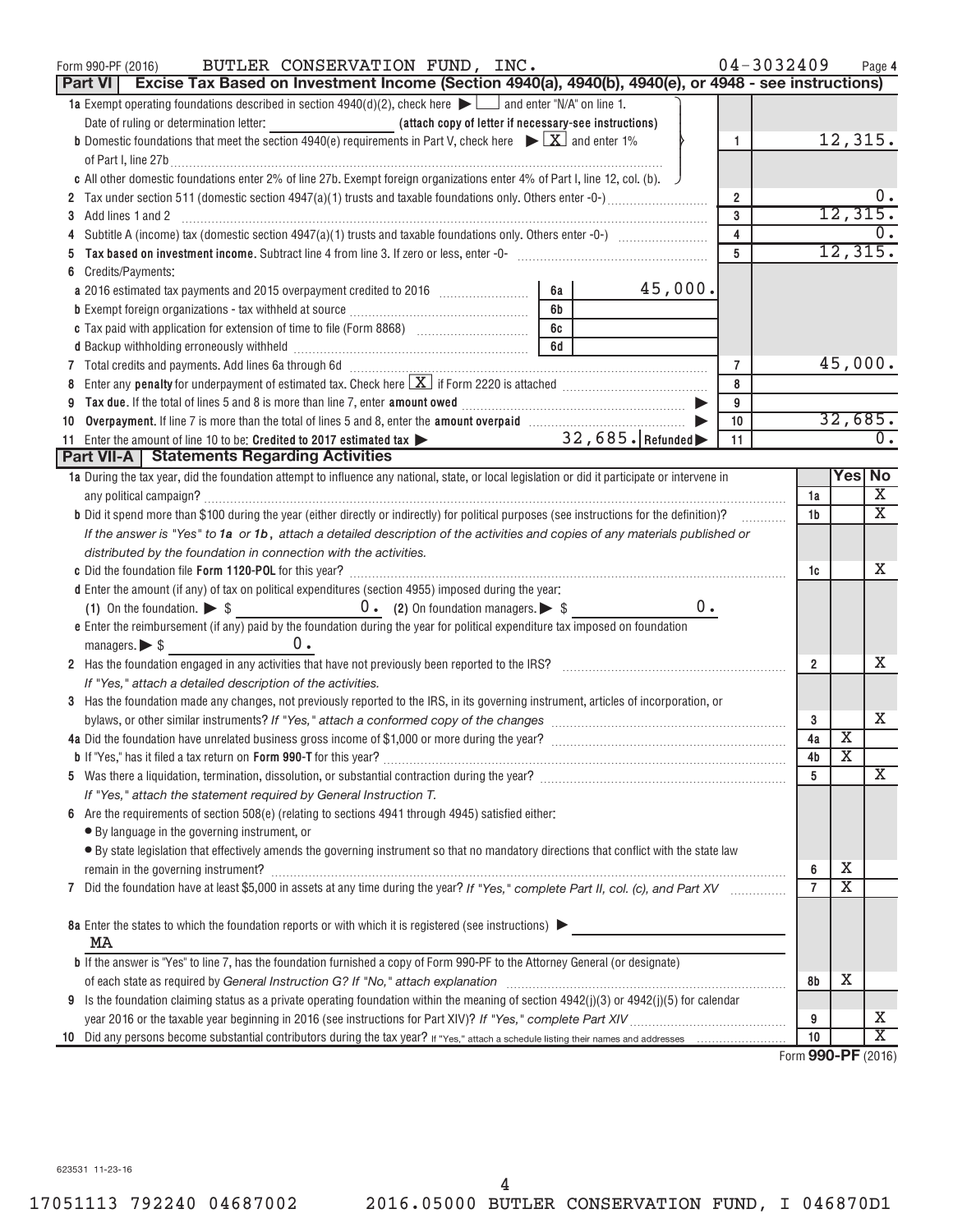Form 990-PF (2016) BUTLER CONSERVATION FUND, INC.  $04-3032409$  Page

| Yes<br><b>No</b><br>11 At any time during the year, did the foundation, directly or indirectly, own a controlled entity within the meaning of<br>Χ<br>11<br>12 Did the foundation make a distribution to a donor advised fund over which the foundation or a disqualified person had advisory privileges?<br>Χ<br>12<br>If "Yes," attach statement (see instructions) material content and according to the internal content of the in<br>$\overline{\textbf{x}}$<br>13 Did the foundation comply with the public inspection requirements for its annual returns and exemption application?<br>13<br>Website address $\blacktriangleright$ $N/A$<br>Telephone no. 212-303-0214<br>14 The books are in care of > BLACK RIVER MANAGEMENT CO.<br>Located at > 60 CUTTER MILL RD, STE 214, GREAT NECK, NY<br>ZIP+4 11021<br>N/A<br>Yes <sup> </sup><br><b>No</b><br>16 At any time during calendar year 2016, did the foundation have an interest in or a signature or other authority over a bank,<br>X<br>securities, or other financial account in a foreign country?<br>16<br>See the instructions for exceptions and filing requirements for FinCEN Form 114. If "Yes," enter the name of the<br>foreign country<br>Part VII-B   Statements Regarding Activities for Which Form 4720 May Be Required<br>Yesl<br>No<br>File Form 4720 if any item is checked in the "Yes" column, unless an exception applies.<br>1a During the year did the foundation (either directly or indirectly):<br>(1) Engage in the sale or exchange, or leasing of property with a disqualified person?<br>(2) Borrow money from, lend money to, or otherwise extend credit to (or accept it from)<br>$\overline{\mathbf{y}}$ Yes $\overline{\mathbf{X}}$ No<br>a disqualified person?<br><b>No</b><br>No<br>(5) Transfer any income or assets to a disqualified person (or make any of either available<br>$\blacksquare$ Yes $\boxed{\mathrm{X}}$ No<br>(6) Agree to pay money or property to a government official? (Exception. Check "No"<br>if the foundation agreed to make a grant to or to employ the official for a period after<br><b>b</b> If any answer is "Yes" to $1a(1)$ -(6), did <b>any</b> of the acts fail to qualify under the exceptions described in Regulations<br>х<br>1b<br>Organizations relying on a current notice regarding disaster assistance check here [11, 11] contained a current matter of the state of the state of the state of the state of the state of the state of the state of the state<br>c Did the foundation engage in a prior year in any of the acts described in 1a, other than excepted acts, that were not corrected<br>х<br>1c<br>2 Taxes on failure to distribute income (section 4942) (does not apply for years the foundation was a private operating foundation<br>defined in section $4942(j)(3)$ or $4942(j)(5)$ :<br>a At the end of tax year 2016, did the foundation have any undistributed income (lines 6d and 6e, Part XIII) for tax year(s) beginning<br>If "Yes," list the years $\blacktriangleright$<br>valuation of assets) to the year's undistributed income? (If applying section 4942(a)(2) to all years listed, answer "No" and attach<br>N/A<br>2b<br>c If the provisions of section $4942(a)(2)$ are being applied to any of the years listed in 2a, list the years here.<br>3a Did the foundation hold more than a 2% direct or indirect interest in any business enterprise at any time<br>Yes $X$ No<br><b>b</b> If "Yes," did it have excess business holdings in 2016 as a result of (1) any purchase by the foundation or disqualified persons after<br>May 26, 1969; (2) the lapse of the 5-year period (or longer period approved by the Commissioner under section $4943(c)(7)$ ) to dispose<br>of holdings acquired by gift or bequest; or (3) the lapse of the 10-, 15-, or 20-year first phase holding period? (Use Schedule C,<br>Зb<br>х<br>4a Did the foundation invest during the year any amount in a manner that would jeopardize its charitable purposes?<br>4a<br><b>b</b> Did the foundation make any investment in a prior year (but after December 31, 1969) that could jeopardize its charitable purpose that<br>х<br>4b |  | <b>Part VII-A   Statements Regarding Activities (continued)</b> |  |  |
|-----------------------------------------------------------------------------------------------------------------------------------------------------------------------------------------------------------------------------------------------------------------------------------------------------------------------------------------------------------------------------------------------------------------------------------------------------------------------------------------------------------------------------------------------------------------------------------------------------------------------------------------------------------------------------------------------------------------------------------------------------------------------------------------------------------------------------------------------------------------------------------------------------------------------------------------------------------------------------------------------------------------------------------------------------------------------------------------------------------------------------------------------------------------------------------------------------------------------------------------------------------------------------------------------------------------------------------------------------------------------------------------------------------------------------------------------------------------------------------------------------------------------------------------------------------------------------------------------------------------------------------------------------------------------------------------------------------------------------------------------------------------------------------------------------------------------------------------------------------------------------------------------------------------------------------------------------------------------------------------------------------------------------------------------------------------------------------------------------------------------------------------------------------------------------------------------------------------------------------------------------------------------------------------------------------------------------------------------------------------------------------------------------------------------------------------------------------------------------------------------------------------------------------------------------------------------------------------------------------------------------------------------------------------------------------------------------------------------------------------------------------------------------------------------------------------------------------------------------------------------------------------------------------------------------------------------------------------------------------------------------------------------------------------------------------------------------------------------------------------------------------------------------------------------------------------------------------------------------------------------------------------------------------------------------------------------------------------------------------------------------------------------------------------------------------------------------------------------------------------------------------------------------------------------------------------------------------------------------------------------------------------------------------------------------------------------------------------------------------------------------------------------------------------------------------------------------------------------------------------------------------------------------------------------------------------------------------------------------------------------------------------------------------------------------------------------------------------------------------------------------------------------------------------------------------------------------------|--|-----------------------------------------------------------------|--|--|
|                                                                                                                                                                                                                                                                                                                                                                                                                                                                                                                                                                                                                                                                                                                                                                                                                                                                                                                                                                                                                                                                                                                                                                                                                                                                                                                                                                                                                                                                                                                                                                                                                                                                                                                                                                                                                                                                                                                                                                                                                                                                                                                                                                                                                                                                                                                                                                                                                                                                                                                                                                                                                                                                                                                                                                                                                                                                                                                                                                                                                                                                                                                                                                                                                                                                                                                                                                                                                                                                                                                                                                                                                                                                                                                                                                                                                                                                                                                                                                                                                                                                                                                                                                                                           |  |                                                                 |  |  |
|                                                                                                                                                                                                                                                                                                                                                                                                                                                                                                                                                                                                                                                                                                                                                                                                                                                                                                                                                                                                                                                                                                                                                                                                                                                                                                                                                                                                                                                                                                                                                                                                                                                                                                                                                                                                                                                                                                                                                                                                                                                                                                                                                                                                                                                                                                                                                                                                                                                                                                                                                                                                                                                                                                                                                                                                                                                                                                                                                                                                                                                                                                                                                                                                                                                                                                                                                                                                                                                                                                                                                                                                                                                                                                                                                                                                                                                                                                                                                                                                                                                                                                                                                                                                           |  |                                                                 |  |  |
|                                                                                                                                                                                                                                                                                                                                                                                                                                                                                                                                                                                                                                                                                                                                                                                                                                                                                                                                                                                                                                                                                                                                                                                                                                                                                                                                                                                                                                                                                                                                                                                                                                                                                                                                                                                                                                                                                                                                                                                                                                                                                                                                                                                                                                                                                                                                                                                                                                                                                                                                                                                                                                                                                                                                                                                                                                                                                                                                                                                                                                                                                                                                                                                                                                                                                                                                                                                                                                                                                                                                                                                                                                                                                                                                                                                                                                                                                                                                                                                                                                                                                                                                                                                                           |  |                                                                 |  |  |
|                                                                                                                                                                                                                                                                                                                                                                                                                                                                                                                                                                                                                                                                                                                                                                                                                                                                                                                                                                                                                                                                                                                                                                                                                                                                                                                                                                                                                                                                                                                                                                                                                                                                                                                                                                                                                                                                                                                                                                                                                                                                                                                                                                                                                                                                                                                                                                                                                                                                                                                                                                                                                                                                                                                                                                                                                                                                                                                                                                                                                                                                                                                                                                                                                                                                                                                                                                                                                                                                                                                                                                                                                                                                                                                                                                                                                                                                                                                                                                                                                                                                                                                                                                                                           |  |                                                                 |  |  |
|                                                                                                                                                                                                                                                                                                                                                                                                                                                                                                                                                                                                                                                                                                                                                                                                                                                                                                                                                                                                                                                                                                                                                                                                                                                                                                                                                                                                                                                                                                                                                                                                                                                                                                                                                                                                                                                                                                                                                                                                                                                                                                                                                                                                                                                                                                                                                                                                                                                                                                                                                                                                                                                                                                                                                                                                                                                                                                                                                                                                                                                                                                                                                                                                                                                                                                                                                                                                                                                                                                                                                                                                                                                                                                                                                                                                                                                                                                                                                                                                                                                                                                                                                                                                           |  |                                                                 |  |  |
|                                                                                                                                                                                                                                                                                                                                                                                                                                                                                                                                                                                                                                                                                                                                                                                                                                                                                                                                                                                                                                                                                                                                                                                                                                                                                                                                                                                                                                                                                                                                                                                                                                                                                                                                                                                                                                                                                                                                                                                                                                                                                                                                                                                                                                                                                                                                                                                                                                                                                                                                                                                                                                                                                                                                                                                                                                                                                                                                                                                                                                                                                                                                                                                                                                                                                                                                                                                                                                                                                                                                                                                                                                                                                                                                                                                                                                                                                                                                                                                                                                                                                                                                                                                                           |  |                                                                 |  |  |
|                                                                                                                                                                                                                                                                                                                                                                                                                                                                                                                                                                                                                                                                                                                                                                                                                                                                                                                                                                                                                                                                                                                                                                                                                                                                                                                                                                                                                                                                                                                                                                                                                                                                                                                                                                                                                                                                                                                                                                                                                                                                                                                                                                                                                                                                                                                                                                                                                                                                                                                                                                                                                                                                                                                                                                                                                                                                                                                                                                                                                                                                                                                                                                                                                                                                                                                                                                                                                                                                                                                                                                                                                                                                                                                                                                                                                                                                                                                                                                                                                                                                                                                                                                                                           |  |                                                                 |  |  |
|                                                                                                                                                                                                                                                                                                                                                                                                                                                                                                                                                                                                                                                                                                                                                                                                                                                                                                                                                                                                                                                                                                                                                                                                                                                                                                                                                                                                                                                                                                                                                                                                                                                                                                                                                                                                                                                                                                                                                                                                                                                                                                                                                                                                                                                                                                                                                                                                                                                                                                                                                                                                                                                                                                                                                                                                                                                                                                                                                                                                                                                                                                                                                                                                                                                                                                                                                                                                                                                                                                                                                                                                                                                                                                                                                                                                                                                                                                                                                                                                                                                                                                                                                                                                           |  |                                                                 |  |  |
|                                                                                                                                                                                                                                                                                                                                                                                                                                                                                                                                                                                                                                                                                                                                                                                                                                                                                                                                                                                                                                                                                                                                                                                                                                                                                                                                                                                                                                                                                                                                                                                                                                                                                                                                                                                                                                                                                                                                                                                                                                                                                                                                                                                                                                                                                                                                                                                                                                                                                                                                                                                                                                                                                                                                                                                                                                                                                                                                                                                                                                                                                                                                                                                                                                                                                                                                                                                                                                                                                                                                                                                                                                                                                                                                                                                                                                                                                                                                                                                                                                                                                                                                                                                                           |  |                                                                 |  |  |
|                                                                                                                                                                                                                                                                                                                                                                                                                                                                                                                                                                                                                                                                                                                                                                                                                                                                                                                                                                                                                                                                                                                                                                                                                                                                                                                                                                                                                                                                                                                                                                                                                                                                                                                                                                                                                                                                                                                                                                                                                                                                                                                                                                                                                                                                                                                                                                                                                                                                                                                                                                                                                                                                                                                                                                                                                                                                                                                                                                                                                                                                                                                                                                                                                                                                                                                                                                                                                                                                                                                                                                                                                                                                                                                                                                                                                                                                                                                                                                                                                                                                                                                                                                                                           |  |                                                                 |  |  |
|                                                                                                                                                                                                                                                                                                                                                                                                                                                                                                                                                                                                                                                                                                                                                                                                                                                                                                                                                                                                                                                                                                                                                                                                                                                                                                                                                                                                                                                                                                                                                                                                                                                                                                                                                                                                                                                                                                                                                                                                                                                                                                                                                                                                                                                                                                                                                                                                                                                                                                                                                                                                                                                                                                                                                                                                                                                                                                                                                                                                                                                                                                                                                                                                                                                                                                                                                                                                                                                                                                                                                                                                                                                                                                                                                                                                                                                                                                                                                                                                                                                                                                                                                                                                           |  |                                                                 |  |  |
|                                                                                                                                                                                                                                                                                                                                                                                                                                                                                                                                                                                                                                                                                                                                                                                                                                                                                                                                                                                                                                                                                                                                                                                                                                                                                                                                                                                                                                                                                                                                                                                                                                                                                                                                                                                                                                                                                                                                                                                                                                                                                                                                                                                                                                                                                                                                                                                                                                                                                                                                                                                                                                                                                                                                                                                                                                                                                                                                                                                                                                                                                                                                                                                                                                                                                                                                                                                                                                                                                                                                                                                                                                                                                                                                                                                                                                                                                                                                                                                                                                                                                                                                                                                                           |  |                                                                 |  |  |
|                                                                                                                                                                                                                                                                                                                                                                                                                                                                                                                                                                                                                                                                                                                                                                                                                                                                                                                                                                                                                                                                                                                                                                                                                                                                                                                                                                                                                                                                                                                                                                                                                                                                                                                                                                                                                                                                                                                                                                                                                                                                                                                                                                                                                                                                                                                                                                                                                                                                                                                                                                                                                                                                                                                                                                                                                                                                                                                                                                                                                                                                                                                                                                                                                                                                                                                                                                                                                                                                                                                                                                                                                                                                                                                                                                                                                                                                                                                                                                                                                                                                                                                                                                                                           |  |                                                                 |  |  |
|                                                                                                                                                                                                                                                                                                                                                                                                                                                                                                                                                                                                                                                                                                                                                                                                                                                                                                                                                                                                                                                                                                                                                                                                                                                                                                                                                                                                                                                                                                                                                                                                                                                                                                                                                                                                                                                                                                                                                                                                                                                                                                                                                                                                                                                                                                                                                                                                                                                                                                                                                                                                                                                                                                                                                                                                                                                                                                                                                                                                                                                                                                                                                                                                                                                                                                                                                                                                                                                                                                                                                                                                                                                                                                                                                                                                                                                                                                                                                                                                                                                                                                                                                                                                           |  |                                                                 |  |  |
|                                                                                                                                                                                                                                                                                                                                                                                                                                                                                                                                                                                                                                                                                                                                                                                                                                                                                                                                                                                                                                                                                                                                                                                                                                                                                                                                                                                                                                                                                                                                                                                                                                                                                                                                                                                                                                                                                                                                                                                                                                                                                                                                                                                                                                                                                                                                                                                                                                                                                                                                                                                                                                                                                                                                                                                                                                                                                                                                                                                                                                                                                                                                                                                                                                                                                                                                                                                                                                                                                                                                                                                                                                                                                                                                                                                                                                                                                                                                                                                                                                                                                                                                                                                                           |  |                                                                 |  |  |
|                                                                                                                                                                                                                                                                                                                                                                                                                                                                                                                                                                                                                                                                                                                                                                                                                                                                                                                                                                                                                                                                                                                                                                                                                                                                                                                                                                                                                                                                                                                                                                                                                                                                                                                                                                                                                                                                                                                                                                                                                                                                                                                                                                                                                                                                                                                                                                                                                                                                                                                                                                                                                                                                                                                                                                                                                                                                                                                                                                                                                                                                                                                                                                                                                                                                                                                                                                                                                                                                                                                                                                                                                                                                                                                                                                                                                                                                                                                                                                                                                                                                                                                                                                                                           |  |                                                                 |  |  |
|                                                                                                                                                                                                                                                                                                                                                                                                                                                                                                                                                                                                                                                                                                                                                                                                                                                                                                                                                                                                                                                                                                                                                                                                                                                                                                                                                                                                                                                                                                                                                                                                                                                                                                                                                                                                                                                                                                                                                                                                                                                                                                                                                                                                                                                                                                                                                                                                                                                                                                                                                                                                                                                                                                                                                                                                                                                                                                                                                                                                                                                                                                                                                                                                                                                                                                                                                                                                                                                                                                                                                                                                                                                                                                                                                                                                                                                                                                                                                                                                                                                                                                                                                                                                           |  |                                                                 |  |  |
|                                                                                                                                                                                                                                                                                                                                                                                                                                                                                                                                                                                                                                                                                                                                                                                                                                                                                                                                                                                                                                                                                                                                                                                                                                                                                                                                                                                                                                                                                                                                                                                                                                                                                                                                                                                                                                                                                                                                                                                                                                                                                                                                                                                                                                                                                                                                                                                                                                                                                                                                                                                                                                                                                                                                                                                                                                                                                                                                                                                                                                                                                                                                                                                                                                                                                                                                                                                                                                                                                                                                                                                                                                                                                                                                                                                                                                                                                                                                                                                                                                                                                                                                                                                                           |  |                                                                 |  |  |
|                                                                                                                                                                                                                                                                                                                                                                                                                                                                                                                                                                                                                                                                                                                                                                                                                                                                                                                                                                                                                                                                                                                                                                                                                                                                                                                                                                                                                                                                                                                                                                                                                                                                                                                                                                                                                                                                                                                                                                                                                                                                                                                                                                                                                                                                                                                                                                                                                                                                                                                                                                                                                                                                                                                                                                                                                                                                                                                                                                                                                                                                                                                                                                                                                                                                                                                                                                                                                                                                                                                                                                                                                                                                                                                                                                                                                                                                                                                                                                                                                                                                                                                                                                                                           |  |                                                                 |  |  |
|                                                                                                                                                                                                                                                                                                                                                                                                                                                                                                                                                                                                                                                                                                                                                                                                                                                                                                                                                                                                                                                                                                                                                                                                                                                                                                                                                                                                                                                                                                                                                                                                                                                                                                                                                                                                                                                                                                                                                                                                                                                                                                                                                                                                                                                                                                                                                                                                                                                                                                                                                                                                                                                                                                                                                                                                                                                                                                                                                                                                                                                                                                                                                                                                                                                                                                                                                                                                                                                                                                                                                                                                                                                                                                                                                                                                                                                                                                                                                                                                                                                                                                                                                                                                           |  |                                                                 |  |  |
|                                                                                                                                                                                                                                                                                                                                                                                                                                                                                                                                                                                                                                                                                                                                                                                                                                                                                                                                                                                                                                                                                                                                                                                                                                                                                                                                                                                                                                                                                                                                                                                                                                                                                                                                                                                                                                                                                                                                                                                                                                                                                                                                                                                                                                                                                                                                                                                                                                                                                                                                                                                                                                                                                                                                                                                                                                                                                                                                                                                                                                                                                                                                                                                                                                                                                                                                                                                                                                                                                                                                                                                                                                                                                                                                                                                                                                                                                                                                                                                                                                                                                                                                                                                                           |  |                                                                 |  |  |
|                                                                                                                                                                                                                                                                                                                                                                                                                                                                                                                                                                                                                                                                                                                                                                                                                                                                                                                                                                                                                                                                                                                                                                                                                                                                                                                                                                                                                                                                                                                                                                                                                                                                                                                                                                                                                                                                                                                                                                                                                                                                                                                                                                                                                                                                                                                                                                                                                                                                                                                                                                                                                                                                                                                                                                                                                                                                                                                                                                                                                                                                                                                                                                                                                                                                                                                                                                                                                                                                                                                                                                                                                                                                                                                                                                                                                                                                                                                                                                                                                                                                                                                                                                                                           |  |                                                                 |  |  |
|                                                                                                                                                                                                                                                                                                                                                                                                                                                                                                                                                                                                                                                                                                                                                                                                                                                                                                                                                                                                                                                                                                                                                                                                                                                                                                                                                                                                                                                                                                                                                                                                                                                                                                                                                                                                                                                                                                                                                                                                                                                                                                                                                                                                                                                                                                                                                                                                                                                                                                                                                                                                                                                                                                                                                                                                                                                                                                                                                                                                                                                                                                                                                                                                                                                                                                                                                                                                                                                                                                                                                                                                                                                                                                                                                                                                                                                                                                                                                                                                                                                                                                                                                                                                           |  |                                                                 |  |  |
|                                                                                                                                                                                                                                                                                                                                                                                                                                                                                                                                                                                                                                                                                                                                                                                                                                                                                                                                                                                                                                                                                                                                                                                                                                                                                                                                                                                                                                                                                                                                                                                                                                                                                                                                                                                                                                                                                                                                                                                                                                                                                                                                                                                                                                                                                                                                                                                                                                                                                                                                                                                                                                                                                                                                                                                                                                                                                                                                                                                                                                                                                                                                                                                                                                                                                                                                                                                                                                                                                                                                                                                                                                                                                                                                                                                                                                                                                                                                                                                                                                                                                                                                                                                                           |  |                                                                 |  |  |
|                                                                                                                                                                                                                                                                                                                                                                                                                                                                                                                                                                                                                                                                                                                                                                                                                                                                                                                                                                                                                                                                                                                                                                                                                                                                                                                                                                                                                                                                                                                                                                                                                                                                                                                                                                                                                                                                                                                                                                                                                                                                                                                                                                                                                                                                                                                                                                                                                                                                                                                                                                                                                                                                                                                                                                                                                                                                                                                                                                                                                                                                                                                                                                                                                                                                                                                                                                                                                                                                                                                                                                                                                                                                                                                                                                                                                                                                                                                                                                                                                                                                                                                                                                                                           |  |                                                                 |  |  |
|                                                                                                                                                                                                                                                                                                                                                                                                                                                                                                                                                                                                                                                                                                                                                                                                                                                                                                                                                                                                                                                                                                                                                                                                                                                                                                                                                                                                                                                                                                                                                                                                                                                                                                                                                                                                                                                                                                                                                                                                                                                                                                                                                                                                                                                                                                                                                                                                                                                                                                                                                                                                                                                                                                                                                                                                                                                                                                                                                                                                                                                                                                                                                                                                                                                                                                                                                                                                                                                                                                                                                                                                                                                                                                                                                                                                                                                                                                                                                                                                                                                                                                                                                                                                           |  |                                                                 |  |  |
|                                                                                                                                                                                                                                                                                                                                                                                                                                                                                                                                                                                                                                                                                                                                                                                                                                                                                                                                                                                                                                                                                                                                                                                                                                                                                                                                                                                                                                                                                                                                                                                                                                                                                                                                                                                                                                                                                                                                                                                                                                                                                                                                                                                                                                                                                                                                                                                                                                                                                                                                                                                                                                                                                                                                                                                                                                                                                                                                                                                                                                                                                                                                                                                                                                                                                                                                                                                                                                                                                                                                                                                                                                                                                                                                                                                                                                                                                                                                                                                                                                                                                                                                                                                                           |  |                                                                 |  |  |
|                                                                                                                                                                                                                                                                                                                                                                                                                                                                                                                                                                                                                                                                                                                                                                                                                                                                                                                                                                                                                                                                                                                                                                                                                                                                                                                                                                                                                                                                                                                                                                                                                                                                                                                                                                                                                                                                                                                                                                                                                                                                                                                                                                                                                                                                                                                                                                                                                                                                                                                                                                                                                                                                                                                                                                                                                                                                                                                                                                                                                                                                                                                                                                                                                                                                                                                                                                                                                                                                                                                                                                                                                                                                                                                                                                                                                                                                                                                                                                                                                                                                                                                                                                                                           |  |                                                                 |  |  |
|                                                                                                                                                                                                                                                                                                                                                                                                                                                                                                                                                                                                                                                                                                                                                                                                                                                                                                                                                                                                                                                                                                                                                                                                                                                                                                                                                                                                                                                                                                                                                                                                                                                                                                                                                                                                                                                                                                                                                                                                                                                                                                                                                                                                                                                                                                                                                                                                                                                                                                                                                                                                                                                                                                                                                                                                                                                                                                                                                                                                                                                                                                                                                                                                                                                                                                                                                                                                                                                                                                                                                                                                                                                                                                                                                                                                                                                                                                                                                                                                                                                                                                                                                                                                           |  |                                                                 |  |  |
|                                                                                                                                                                                                                                                                                                                                                                                                                                                                                                                                                                                                                                                                                                                                                                                                                                                                                                                                                                                                                                                                                                                                                                                                                                                                                                                                                                                                                                                                                                                                                                                                                                                                                                                                                                                                                                                                                                                                                                                                                                                                                                                                                                                                                                                                                                                                                                                                                                                                                                                                                                                                                                                                                                                                                                                                                                                                                                                                                                                                                                                                                                                                                                                                                                                                                                                                                                                                                                                                                                                                                                                                                                                                                                                                                                                                                                                                                                                                                                                                                                                                                                                                                                                                           |  |                                                                 |  |  |
|                                                                                                                                                                                                                                                                                                                                                                                                                                                                                                                                                                                                                                                                                                                                                                                                                                                                                                                                                                                                                                                                                                                                                                                                                                                                                                                                                                                                                                                                                                                                                                                                                                                                                                                                                                                                                                                                                                                                                                                                                                                                                                                                                                                                                                                                                                                                                                                                                                                                                                                                                                                                                                                                                                                                                                                                                                                                                                                                                                                                                                                                                                                                                                                                                                                                                                                                                                                                                                                                                                                                                                                                                                                                                                                                                                                                                                                                                                                                                                                                                                                                                                                                                                                                           |  |                                                                 |  |  |
|                                                                                                                                                                                                                                                                                                                                                                                                                                                                                                                                                                                                                                                                                                                                                                                                                                                                                                                                                                                                                                                                                                                                                                                                                                                                                                                                                                                                                                                                                                                                                                                                                                                                                                                                                                                                                                                                                                                                                                                                                                                                                                                                                                                                                                                                                                                                                                                                                                                                                                                                                                                                                                                                                                                                                                                                                                                                                                                                                                                                                                                                                                                                                                                                                                                                                                                                                                                                                                                                                                                                                                                                                                                                                                                                                                                                                                                                                                                                                                                                                                                                                                                                                                                                           |  |                                                                 |  |  |
|                                                                                                                                                                                                                                                                                                                                                                                                                                                                                                                                                                                                                                                                                                                                                                                                                                                                                                                                                                                                                                                                                                                                                                                                                                                                                                                                                                                                                                                                                                                                                                                                                                                                                                                                                                                                                                                                                                                                                                                                                                                                                                                                                                                                                                                                                                                                                                                                                                                                                                                                                                                                                                                                                                                                                                                                                                                                                                                                                                                                                                                                                                                                                                                                                                                                                                                                                                                                                                                                                                                                                                                                                                                                                                                                                                                                                                                                                                                                                                                                                                                                                                                                                                                                           |  |                                                                 |  |  |
|                                                                                                                                                                                                                                                                                                                                                                                                                                                                                                                                                                                                                                                                                                                                                                                                                                                                                                                                                                                                                                                                                                                                                                                                                                                                                                                                                                                                                                                                                                                                                                                                                                                                                                                                                                                                                                                                                                                                                                                                                                                                                                                                                                                                                                                                                                                                                                                                                                                                                                                                                                                                                                                                                                                                                                                                                                                                                                                                                                                                                                                                                                                                                                                                                                                                                                                                                                                                                                                                                                                                                                                                                                                                                                                                                                                                                                                                                                                                                                                                                                                                                                                                                                                                           |  |                                                                 |  |  |
|                                                                                                                                                                                                                                                                                                                                                                                                                                                                                                                                                                                                                                                                                                                                                                                                                                                                                                                                                                                                                                                                                                                                                                                                                                                                                                                                                                                                                                                                                                                                                                                                                                                                                                                                                                                                                                                                                                                                                                                                                                                                                                                                                                                                                                                                                                                                                                                                                                                                                                                                                                                                                                                                                                                                                                                                                                                                                                                                                                                                                                                                                                                                                                                                                                                                                                                                                                                                                                                                                                                                                                                                                                                                                                                                                                                                                                                                                                                                                                                                                                                                                                                                                                                                           |  |                                                                 |  |  |
|                                                                                                                                                                                                                                                                                                                                                                                                                                                                                                                                                                                                                                                                                                                                                                                                                                                                                                                                                                                                                                                                                                                                                                                                                                                                                                                                                                                                                                                                                                                                                                                                                                                                                                                                                                                                                                                                                                                                                                                                                                                                                                                                                                                                                                                                                                                                                                                                                                                                                                                                                                                                                                                                                                                                                                                                                                                                                                                                                                                                                                                                                                                                                                                                                                                                                                                                                                                                                                                                                                                                                                                                                                                                                                                                                                                                                                                                                                                                                                                                                                                                                                                                                                                                           |  |                                                                 |  |  |
|                                                                                                                                                                                                                                                                                                                                                                                                                                                                                                                                                                                                                                                                                                                                                                                                                                                                                                                                                                                                                                                                                                                                                                                                                                                                                                                                                                                                                                                                                                                                                                                                                                                                                                                                                                                                                                                                                                                                                                                                                                                                                                                                                                                                                                                                                                                                                                                                                                                                                                                                                                                                                                                                                                                                                                                                                                                                                                                                                                                                                                                                                                                                                                                                                                                                                                                                                                                                                                                                                                                                                                                                                                                                                                                                                                                                                                                                                                                                                                                                                                                                                                                                                                                                           |  |                                                                 |  |  |
|                                                                                                                                                                                                                                                                                                                                                                                                                                                                                                                                                                                                                                                                                                                                                                                                                                                                                                                                                                                                                                                                                                                                                                                                                                                                                                                                                                                                                                                                                                                                                                                                                                                                                                                                                                                                                                                                                                                                                                                                                                                                                                                                                                                                                                                                                                                                                                                                                                                                                                                                                                                                                                                                                                                                                                                                                                                                                                                                                                                                                                                                                                                                                                                                                                                                                                                                                                                                                                                                                                                                                                                                                                                                                                                                                                                                                                                                                                                                                                                                                                                                                                                                                                                                           |  |                                                                 |  |  |
|                                                                                                                                                                                                                                                                                                                                                                                                                                                                                                                                                                                                                                                                                                                                                                                                                                                                                                                                                                                                                                                                                                                                                                                                                                                                                                                                                                                                                                                                                                                                                                                                                                                                                                                                                                                                                                                                                                                                                                                                                                                                                                                                                                                                                                                                                                                                                                                                                                                                                                                                                                                                                                                                                                                                                                                                                                                                                                                                                                                                                                                                                                                                                                                                                                                                                                                                                                                                                                                                                                                                                                                                                                                                                                                                                                                                                                                                                                                                                                                                                                                                                                                                                                                                           |  |                                                                 |  |  |
|                                                                                                                                                                                                                                                                                                                                                                                                                                                                                                                                                                                                                                                                                                                                                                                                                                                                                                                                                                                                                                                                                                                                                                                                                                                                                                                                                                                                                                                                                                                                                                                                                                                                                                                                                                                                                                                                                                                                                                                                                                                                                                                                                                                                                                                                                                                                                                                                                                                                                                                                                                                                                                                                                                                                                                                                                                                                                                                                                                                                                                                                                                                                                                                                                                                                                                                                                                                                                                                                                                                                                                                                                                                                                                                                                                                                                                                                                                                                                                                                                                                                                                                                                                                                           |  |                                                                 |  |  |
|                                                                                                                                                                                                                                                                                                                                                                                                                                                                                                                                                                                                                                                                                                                                                                                                                                                                                                                                                                                                                                                                                                                                                                                                                                                                                                                                                                                                                                                                                                                                                                                                                                                                                                                                                                                                                                                                                                                                                                                                                                                                                                                                                                                                                                                                                                                                                                                                                                                                                                                                                                                                                                                                                                                                                                                                                                                                                                                                                                                                                                                                                                                                                                                                                                                                                                                                                                                                                                                                                                                                                                                                                                                                                                                                                                                                                                                                                                                                                                                                                                                                                                                                                                                                           |  |                                                                 |  |  |
|                                                                                                                                                                                                                                                                                                                                                                                                                                                                                                                                                                                                                                                                                                                                                                                                                                                                                                                                                                                                                                                                                                                                                                                                                                                                                                                                                                                                                                                                                                                                                                                                                                                                                                                                                                                                                                                                                                                                                                                                                                                                                                                                                                                                                                                                                                                                                                                                                                                                                                                                                                                                                                                                                                                                                                                                                                                                                                                                                                                                                                                                                                                                                                                                                                                                                                                                                                                                                                                                                                                                                                                                                                                                                                                                                                                                                                                                                                                                                                                                                                                                                                                                                                                                           |  |                                                                 |  |  |
|                                                                                                                                                                                                                                                                                                                                                                                                                                                                                                                                                                                                                                                                                                                                                                                                                                                                                                                                                                                                                                                                                                                                                                                                                                                                                                                                                                                                                                                                                                                                                                                                                                                                                                                                                                                                                                                                                                                                                                                                                                                                                                                                                                                                                                                                                                                                                                                                                                                                                                                                                                                                                                                                                                                                                                                                                                                                                                                                                                                                                                                                                                                                                                                                                                                                                                                                                                                                                                                                                                                                                                                                                                                                                                                                                                                                                                                                                                                                                                                                                                                                                                                                                                                                           |  |                                                                 |  |  |
|                                                                                                                                                                                                                                                                                                                                                                                                                                                                                                                                                                                                                                                                                                                                                                                                                                                                                                                                                                                                                                                                                                                                                                                                                                                                                                                                                                                                                                                                                                                                                                                                                                                                                                                                                                                                                                                                                                                                                                                                                                                                                                                                                                                                                                                                                                                                                                                                                                                                                                                                                                                                                                                                                                                                                                                                                                                                                                                                                                                                                                                                                                                                                                                                                                                                                                                                                                                                                                                                                                                                                                                                                                                                                                                                                                                                                                                                                                                                                                                                                                                                                                                                                                                                           |  |                                                                 |  |  |
|                                                                                                                                                                                                                                                                                                                                                                                                                                                                                                                                                                                                                                                                                                                                                                                                                                                                                                                                                                                                                                                                                                                                                                                                                                                                                                                                                                                                                                                                                                                                                                                                                                                                                                                                                                                                                                                                                                                                                                                                                                                                                                                                                                                                                                                                                                                                                                                                                                                                                                                                                                                                                                                                                                                                                                                                                                                                                                                                                                                                                                                                                                                                                                                                                                                                                                                                                                                                                                                                                                                                                                                                                                                                                                                                                                                                                                                                                                                                                                                                                                                                                                                                                                                                           |  |                                                                 |  |  |
|                                                                                                                                                                                                                                                                                                                                                                                                                                                                                                                                                                                                                                                                                                                                                                                                                                                                                                                                                                                                                                                                                                                                                                                                                                                                                                                                                                                                                                                                                                                                                                                                                                                                                                                                                                                                                                                                                                                                                                                                                                                                                                                                                                                                                                                                                                                                                                                                                                                                                                                                                                                                                                                                                                                                                                                                                                                                                                                                                                                                                                                                                                                                                                                                                                                                                                                                                                                                                                                                                                                                                                                                                                                                                                                                                                                                                                                                                                                                                                                                                                                                                                                                                                                                           |  |                                                                 |  |  |
|                                                                                                                                                                                                                                                                                                                                                                                                                                                                                                                                                                                                                                                                                                                                                                                                                                                                                                                                                                                                                                                                                                                                                                                                                                                                                                                                                                                                                                                                                                                                                                                                                                                                                                                                                                                                                                                                                                                                                                                                                                                                                                                                                                                                                                                                                                                                                                                                                                                                                                                                                                                                                                                                                                                                                                                                                                                                                                                                                                                                                                                                                                                                                                                                                                                                                                                                                                                                                                                                                                                                                                                                                                                                                                                                                                                                                                                                                                                                                                                                                                                                                                                                                                                                           |  |                                                                 |  |  |
|                                                                                                                                                                                                                                                                                                                                                                                                                                                                                                                                                                                                                                                                                                                                                                                                                                                                                                                                                                                                                                                                                                                                                                                                                                                                                                                                                                                                                                                                                                                                                                                                                                                                                                                                                                                                                                                                                                                                                                                                                                                                                                                                                                                                                                                                                                                                                                                                                                                                                                                                                                                                                                                                                                                                                                                                                                                                                                                                                                                                                                                                                                                                                                                                                                                                                                                                                                                                                                                                                                                                                                                                                                                                                                                                                                                                                                                                                                                                                                                                                                                                                                                                                                                                           |  |                                                                 |  |  |
|                                                                                                                                                                                                                                                                                                                                                                                                                                                                                                                                                                                                                                                                                                                                                                                                                                                                                                                                                                                                                                                                                                                                                                                                                                                                                                                                                                                                                                                                                                                                                                                                                                                                                                                                                                                                                                                                                                                                                                                                                                                                                                                                                                                                                                                                                                                                                                                                                                                                                                                                                                                                                                                                                                                                                                                                                                                                                                                                                                                                                                                                                                                                                                                                                                                                                                                                                                                                                                                                                                                                                                                                                                                                                                                                                                                                                                                                                                                                                                                                                                                                                                                                                                                                           |  |                                                                 |  |  |
|                                                                                                                                                                                                                                                                                                                                                                                                                                                                                                                                                                                                                                                                                                                                                                                                                                                                                                                                                                                                                                                                                                                                                                                                                                                                                                                                                                                                                                                                                                                                                                                                                                                                                                                                                                                                                                                                                                                                                                                                                                                                                                                                                                                                                                                                                                                                                                                                                                                                                                                                                                                                                                                                                                                                                                                                                                                                                                                                                                                                                                                                                                                                                                                                                                                                                                                                                                                                                                                                                                                                                                                                                                                                                                                                                                                                                                                                                                                                                                                                                                                                                                                                                                                                           |  |                                                                 |  |  |
|                                                                                                                                                                                                                                                                                                                                                                                                                                                                                                                                                                                                                                                                                                                                                                                                                                                                                                                                                                                                                                                                                                                                                                                                                                                                                                                                                                                                                                                                                                                                                                                                                                                                                                                                                                                                                                                                                                                                                                                                                                                                                                                                                                                                                                                                                                                                                                                                                                                                                                                                                                                                                                                                                                                                                                                                                                                                                                                                                                                                                                                                                                                                                                                                                                                                                                                                                                                                                                                                                                                                                                                                                                                                                                                                                                                                                                                                                                                                                                                                                                                                                                                                                                                                           |  |                                                                 |  |  |
|                                                                                                                                                                                                                                                                                                                                                                                                                                                                                                                                                                                                                                                                                                                                                                                                                                                                                                                                                                                                                                                                                                                                                                                                                                                                                                                                                                                                                                                                                                                                                                                                                                                                                                                                                                                                                                                                                                                                                                                                                                                                                                                                                                                                                                                                                                                                                                                                                                                                                                                                                                                                                                                                                                                                                                                                                                                                                                                                                                                                                                                                                                                                                                                                                                                                                                                                                                                                                                                                                                                                                                                                                                                                                                                                                                                                                                                                                                                                                                                                                                                                                                                                                                                                           |  |                                                                 |  |  |

Form **990-PF** (2016)

623541 11-23-16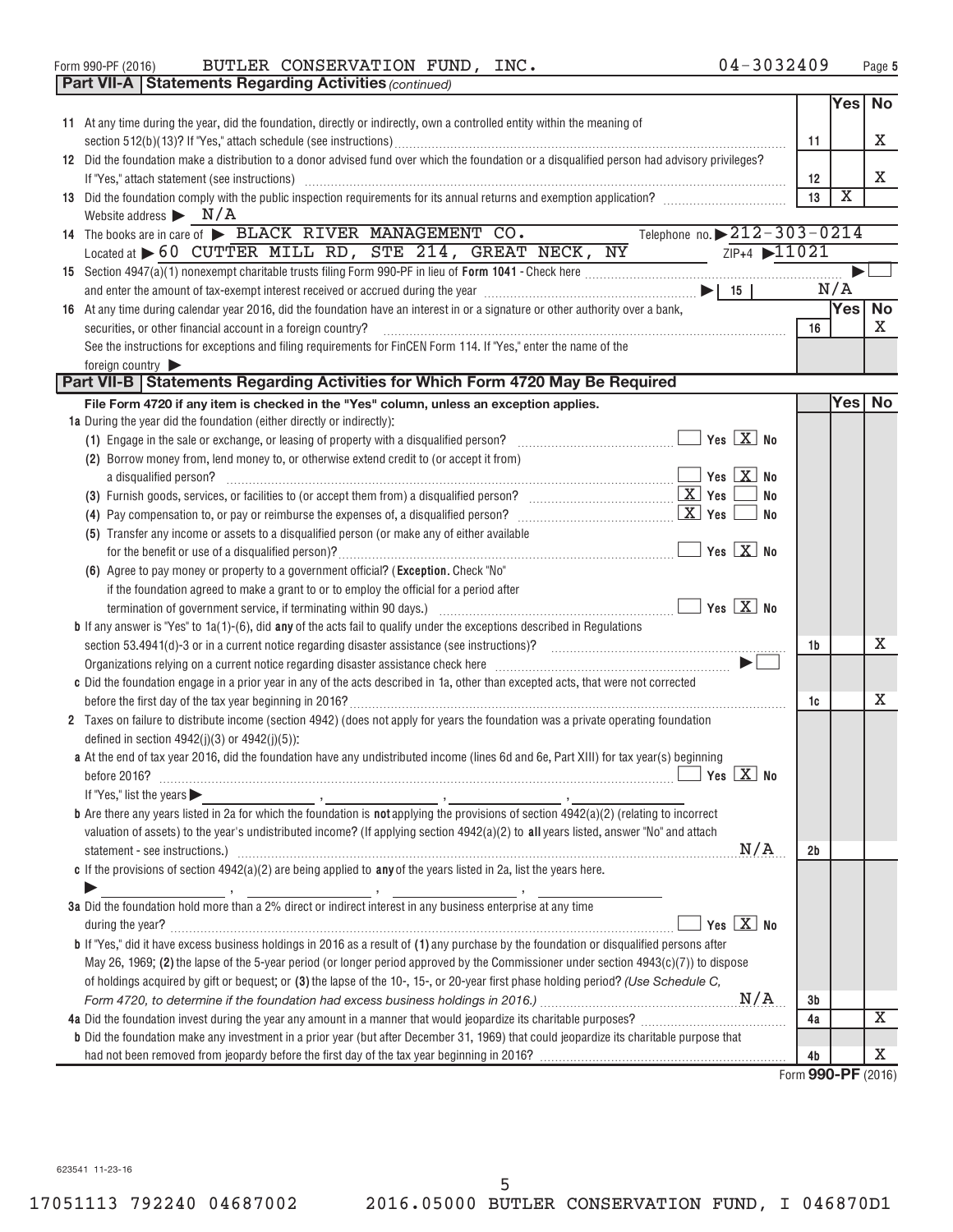| $04 - 3032409$<br>Page |  |
|------------------------|--|
|                        |  |

| BUTLER CONSERVATION FUND, INC.<br>Form 990-PF (2016)                                                                                                                                                                              |                                                  |                                   | $04 - 3032409$                                                 |    | Page 6                        |
|-----------------------------------------------------------------------------------------------------------------------------------------------------------------------------------------------------------------------------------|--------------------------------------------------|-----------------------------------|----------------------------------------------------------------|----|-------------------------------|
| Part VII-B   Statements Regarding Activities for Which Form 4720 May Be Required (continued)                                                                                                                                      |                                                  |                                   |                                                                |    |                               |
| 5a During the year did the foundation pay or incur any amount to:                                                                                                                                                                 |                                                  |                                   |                                                                |    |                               |
|                                                                                                                                                                                                                                   |                                                  |                                   |                                                                |    |                               |
| (2) Influence the outcome of any specific public election (see section 4955); or to carry on, directly or indirectly,                                                                                                             |                                                  |                                   |                                                                |    |                               |
|                                                                                                                                                                                                                                   |                                                  |                                   |                                                                |    |                               |
| (3) Provide a grant to an individual for travel, study, or other similar purposes? $\Box$ The study of the study of the similar purposes? $\Box$ The study of the study of the study of the study of the study of the study of th |                                                  |                                   |                                                                |    |                               |
| (4) Provide a grant to an organization other than a charitable, etc., organization described in section                                                                                                                           |                                                  |                                   |                                                                |    |                               |
|                                                                                                                                                                                                                                   |                                                  |                                   | $X$ Yes $\Box$ No                                              |    |                               |
| (5) Provide for any purpose other than religious, charitable, scientific, literary, or educational purposes, or for                                                                                                               |                                                  |                                   |                                                                |    |                               |
|                                                                                                                                                                                                                                   |                                                  |                                   | $\Box$ Yes $\boxed{\mathrm{X}}$ No                             |    |                               |
| <b>b</b> If any answer is "Yes" to 5a(1)-(5), did any of the transactions fail to qualify under the exceptions described in Regulations                                                                                           |                                                  |                                   |                                                                | 5b | х                             |
|                                                                                                                                                                                                                                   |                                                  |                                   |                                                                |    |                               |
| Organizations relying on a current notice regarding disaster assistance check here manufactured contains and the settlement of the settlement of the settlement of the settlement of the settlement of the settlement of the s    |                                                  |                                   |                                                                |    |                               |
| c If the answer is "Yes" to question $5a(4)$ , does the foundation claim exemption from the tax because it maintained                                                                                                             |                                                  |                                   |                                                                |    |                               |
| If "Yes," attach the statement required by Regulations section 53.4945-5(d).                                                                                                                                                      |                                                  |                                   |                                                                |    |                               |
| 6a Did the foundation, during the year, receive any funds, directly or indirectly, to pay premiums on                                                                                                                             |                                                  |                                   |                                                                |    |                               |
|                                                                                                                                                                                                                                   |                                                  |                                   |                                                                |    |                               |
|                                                                                                                                                                                                                                   |                                                  |                                   |                                                                | 6b | х                             |
| If "Yes" to 6b, file Form 8870.                                                                                                                                                                                                   |                                                  |                                   |                                                                |    |                               |
| 7a At any time during the tax year, was the foundation a party to a prohibited tax shelter transaction? $\ldots$ $\ldots$ $\ldots$                                                                                                |                                                  |                                   |                                                                |    |                               |
|                                                                                                                                                                                                                                   |                                                  |                                   |                                                                | 7b |                               |
| <b>Part VIII</b><br>Information About Officers, Directors, Trustees, Foundation Managers, Highly                                                                                                                                  |                                                  |                                   |                                                                |    |                               |
| <b>Paid Employees, and Contractors</b>                                                                                                                                                                                            |                                                  |                                   |                                                                |    |                               |
| 1 List all officers, directors, trustees, foundation managers and their compensation.                                                                                                                                             |                                                  |                                   |                                                                |    |                               |
| (a) Name and address                                                                                                                                                                                                              | (b) Title, and average<br>hours per week devoted | (c) Compensation<br>(If not paid, | (d) Contributions to<br>employee benefit plans<br>and deferred |    | (e) Expense<br>account, other |
|                                                                                                                                                                                                                                   | to position                                      | $enter-0-)$                       | compensation                                                   |    | allowances                    |
|                                                                                                                                                                                                                                   |                                                  |                                   |                                                                |    |                               |
|                                                                                                                                                                                                                                   |                                                  |                                   |                                                                |    |                               |
| <b>SEE STATEMENT 12</b>                                                                                                                                                                                                           |                                                  | 70,438.                           | 0.                                                             |    | 0.                            |
|                                                                                                                                                                                                                                   |                                                  |                                   |                                                                |    |                               |
|                                                                                                                                                                                                                                   |                                                  |                                   |                                                                |    |                               |
|                                                                                                                                                                                                                                   |                                                  |                                   |                                                                |    |                               |
|                                                                                                                                                                                                                                   |                                                  |                                   |                                                                |    |                               |
|                                                                                                                                                                                                                                   |                                                  |                                   |                                                                |    |                               |
|                                                                                                                                                                                                                                   |                                                  |                                   |                                                                |    |                               |
|                                                                                                                                                                                                                                   |                                                  |                                   |                                                                |    |                               |
|                                                                                                                                                                                                                                   |                                                  |                                   |                                                                |    |                               |
| 2 Compensation of five highest-paid employees (other than those included on line 1). If none, enter "NONE."                                                                                                                       |                                                  |                                   |                                                                |    |                               |
|                                                                                                                                                                                                                                   | (b) Title, and average                           |                                   | (d) Contributions to<br>employee benefit plans                 |    | (e) Expense<br>account, other |
| (a) Name and address of each employee paid more than \$50,000                                                                                                                                                                     | hours per week<br>devoted to position            | (c) Compensation                  | and deferred<br>compensation                                   |    | allowances                    |
| <b>NONE</b>                                                                                                                                                                                                                       |                                                  |                                   |                                                                |    |                               |
|                                                                                                                                                                                                                                   |                                                  |                                   |                                                                |    |                               |
|                                                                                                                                                                                                                                   |                                                  |                                   |                                                                |    |                               |
|                                                                                                                                                                                                                                   |                                                  |                                   |                                                                |    |                               |
|                                                                                                                                                                                                                                   |                                                  |                                   |                                                                |    |                               |
|                                                                                                                                                                                                                                   |                                                  |                                   |                                                                |    |                               |
|                                                                                                                                                                                                                                   |                                                  |                                   |                                                                |    |                               |
|                                                                                                                                                                                                                                   |                                                  |                                   |                                                                |    |                               |
|                                                                                                                                                                                                                                   |                                                  |                                   |                                                                |    |                               |
|                                                                                                                                                                                                                                   |                                                  |                                   |                                                                |    |                               |
| Total number of other employees paid over \$50,000                                                                                                                                                                                |                                                  |                                   |                                                                |    | $\overline{0}$                |

Form **990-PF** (2016)

623551 11-23-16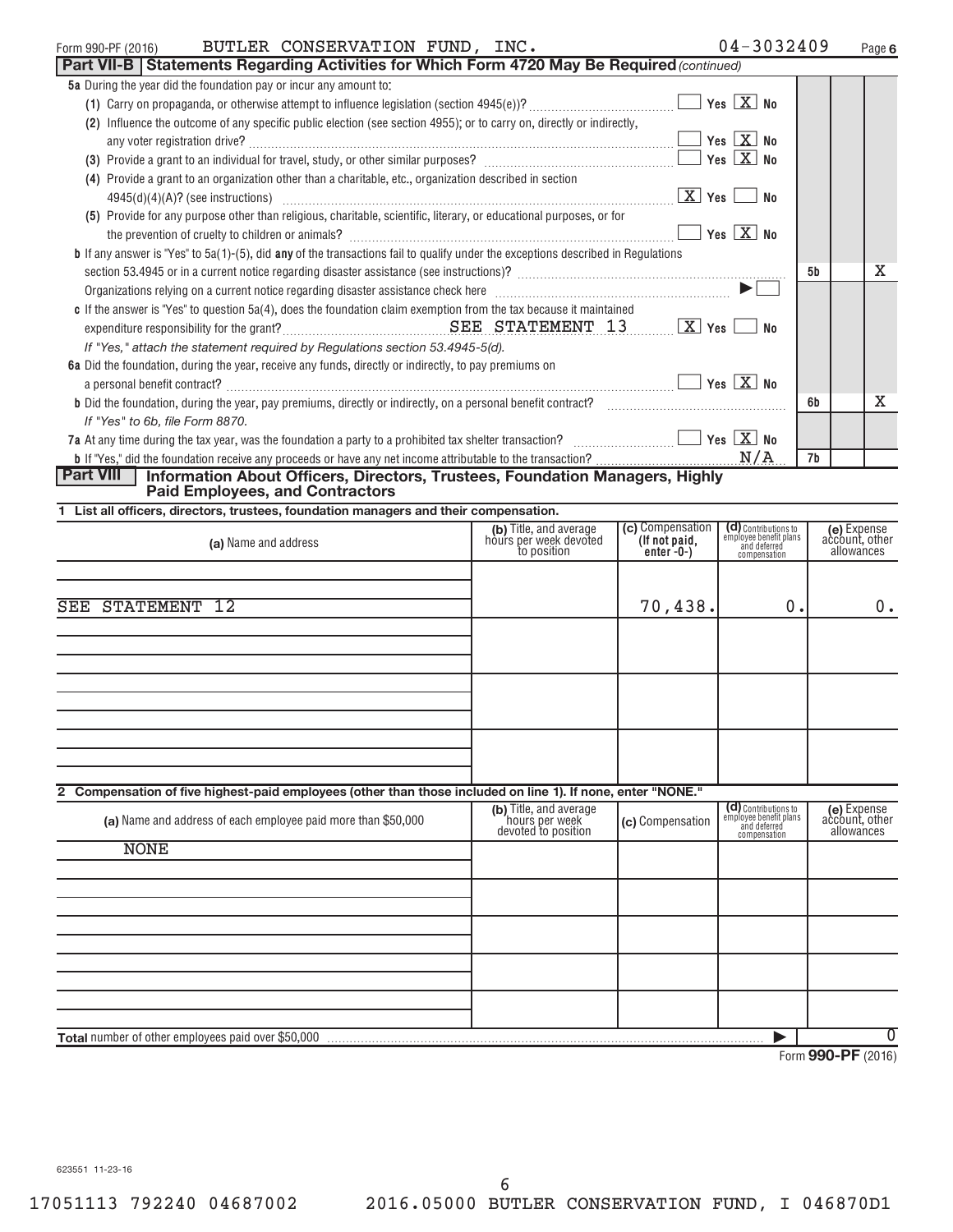| BUTLER CONSERVATION FUND, INC.<br>Form 990-PF (2016)                                                                                                                                                                                                      | 04-3032409             | Page 7               |
|-----------------------------------------------------------------------------------------------------------------------------------------------------------------------------------------------------------------------------------------------------------|------------------------|----------------------|
| <b>Part VIII</b><br>Information About Officers, Directors, Trustees, Foundation Managers, Highly<br>Paid Employees, and Contractors (continued)                                                                                                           |                        |                      |
| 3 Five highest-paid independent contractors for professional services. If none, enter "NONE."                                                                                                                                                             |                        |                      |
| (a) Name and address of each person paid more than \$50,000                                                                                                                                                                                               | (b) Type of service    | (c) Compensation     |
| BLACK RIVER MANAGEMENT CO. - 60 CUTTER MILL                                                                                                                                                                                                               | <b>ADVISORY</b>        |                      |
| ROAD, STE 214, GREAT NECK, NY 11021                                                                                                                                                                                                                       | SERVICES/ADMINISTRAT   | 1, 137, 139.         |
| PATTERSON BELKNAP WEBB & TYLER - 1133 AVENUE                                                                                                                                                                                                              |                        |                      |
| OF THE AMERICAS, NEW YORK, NY 10036                                                                                                                                                                                                                       | LEGAL                  | 162,852.             |
| DANA BEACH - 60 CUTTER MILL ROAD, STE 212,                                                                                                                                                                                                                |                        |                      |
| GREAT NECK, NY 11021                                                                                                                                                                                                                                      | CONSULTING FEES        | 70,438.              |
| <b>GRASSI &amp; CO</b>                                                                                                                                                                                                                                    |                        |                      |
| 488 MADISON AVENUE, NEW YORK, NY 10022                                                                                                                                                                                                                    | <b>ACCOUNTING FEES</b> | 62, 223.             |
| VULCAN VALUE PARTNERS - 2801 HIGHWAY 380                                                                                                                                                                                                                  | <b>INVESTMENT</b>      |                      |
| SOUTH, STE 300, BIRMINGHAM, AL 35223                                                                                                                                                                                                                      | MANAGEMENT FEES        | 40,131.              |
|                                                                                                                                                                                                                                                           | ▶                      | $\Omega$             |
| <b>Part IX-A   Summary of Direct Charitable Activities</b>                                                                                                                                                                                                |                        |                      |
| List the foundation's four largest direct charitable activities during the tax year. Include relevant statistical information such as the<br>number of organizations and other beneficiaries served, conferences convened, research papers produced, etc. |                        | Expenses             |
| N/A<br>1 $\sim$                                                                                                                                                                                                                                           |                        |                      |
|                                                                                                                                                                                                                                                           |                        |                      |
|                                                                                                                                                                                                                                                           |                        |                      |
|                                                                                                                                                                                                                                                           |                        |                      |
|                                                                                                                                                                                                                                                           |                        |                      |
|                                                                                                                                                                                                                                                           |                        |                      |
| <del>e de la composición de la composición de la composición de la composición de la composición de la composición d</del><br>En la composición de la composición de la composición de la composición de la composición de la composición                 |                        |                      |
|                                                                                                                                                                                                                                                           |                        |                      |
|                                                                                                                                                                                                                                                           |                        |                      |
| <u> 1989 - John Stein, Amerikaansk politiker (</u>                                                                                                                                                                                                        |                        |                      |
|                                                                                                                                                                                                                                                           |                        |                      |
|                                                                                                                                                                                                                                                           |                        |                      |
| Part IX-B Summary of Program-Related Investments                                                                                                                                                                                                          |                        |                      |
| Describe the two largest program-related investments made by the foundation during the tax year on lines 1 and 2.                                                                                                                                         |                        | Amount               |
| N/A                                                                                                                                                                                                                                                       |                        |                      |
|                                                                                                                                                                                                                                                           |                        |                      |
|                                                                                                                                                                                                                                                           |                        |                      |
|                                                                                                                                                                                                                                                           |                        |                      |
|                                                                                                                                                                                                                                                           |                        |                      |
|                                                                                                                                                                                                                                                           |                        |                      |
| All other program-related investments. See instructions.                                                                                                                                                                                                  |                        |                      |
| 3                                                                                                                                                                                                                                                         |                        |                      |
|                                                                                                                                                                                                                                                           |                        |                      |
|                                                                                                                                                                                                                                                           |                        |                      |
|                                                                                                                                                                                                                                                           |                        |                      |
|                                                                                                                                                                                                                                                           |                        |                      |
| Total. Add lines 1 through 3                                                                                                                                                                                                                              | ▶                      | 0.                   |
|                                                                                                                                                                                                                                                           |                        | $\sim$ $\sim$ $\sim$ |

Form **990-PF** (2016)

623561 11-23-16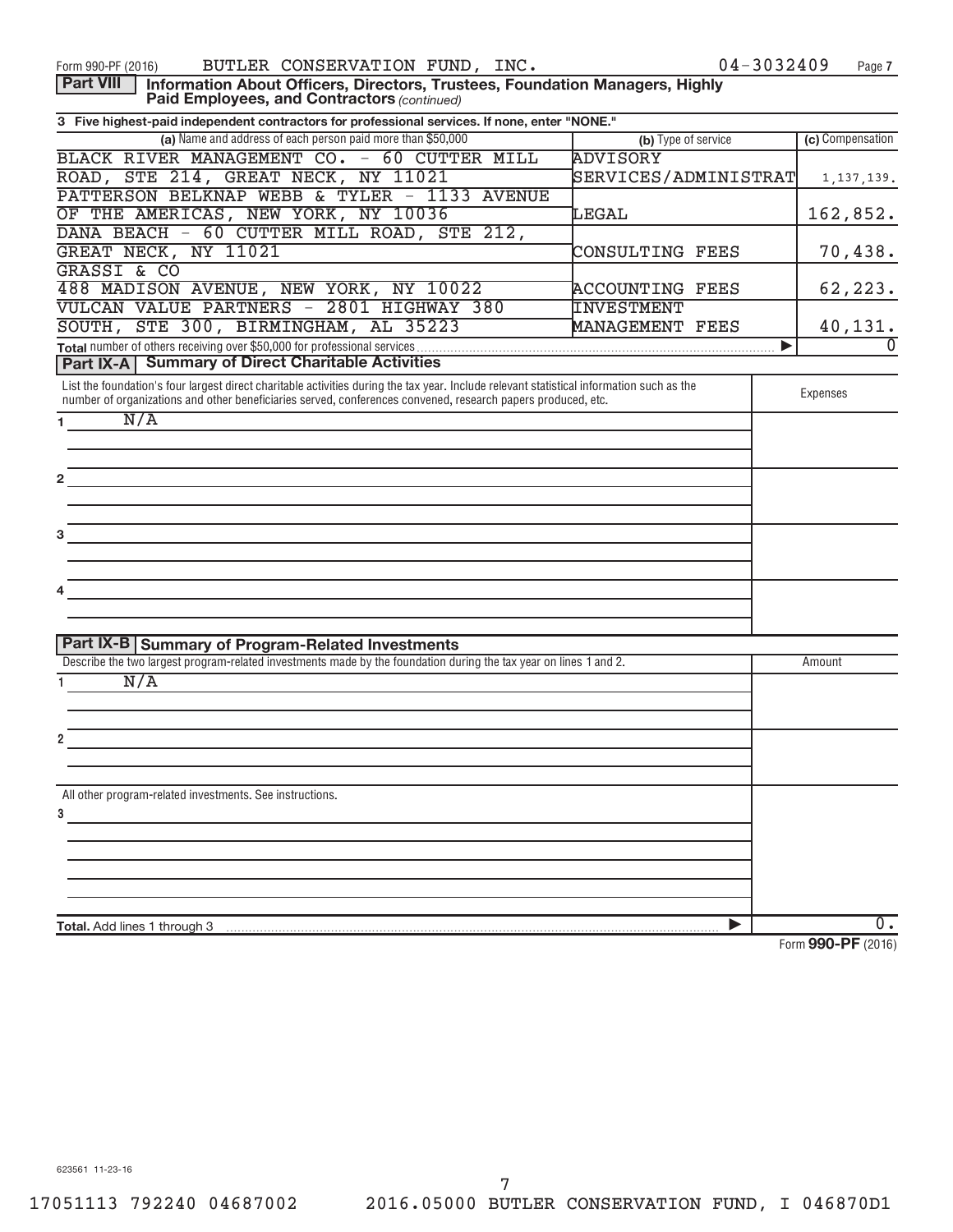Form **990-PF** (2016)

17051113 792240 04687002 2016.05000 BUTLER CONSERVATION FUND, I 046870D1 8

| Form 990-PF (2016) | BUTLER CONSERVATION FUND, INC. |  | $04 - 3032409$ | Page |
|--------------------|--------------------------------|--|----------------|------|

Part X | Minimum Investment Return (All domestic foundations must complete this part. Foreign foundations, see instructions.)

|                | 1 Fair market value of assets not used (or held for use) directly in carrying out charitable, etc., purposes:                                                                                                                  |                |                |
|----------------|--------------------------------------------------------------------------------------------------------------------------------------------------------------------------------------------------------------------------------|----------------|----------------|
|                |                                                                                                                                                                                                                                | 1a             | 130,967,073.   |
|                | b Average of monthly cash balances encounteral contracts and a series of monthly cash balances                                                                                                                                 | 1b             | 100,904.       |
|                |                                                                                                                                                                                                                                | 1c             |                |
|                |                                                                                                                                                                                                                                | 1 <sub>d</sub> | 131,067,977.   |
|                | e Reduction claimed for blockage or other factors reported on lines 1a and                                                                                                                                                     |                |                |
|                | $0$ .                                                                                                                                                                                                                          |                |                |
| $\overline{2}$ | Acquisition indebtedness applicable to line 1 assets [11] matter content in the state of the state of the state of the state of the state of the state of the state of the state of the state of the state of the state of the | $\overline{2}$ | 0.             |
| 3              | Subtract line 2 from line 1d <b>Machinese and Contract Line 2</b> from line 1d <b>Machinese Automobile 2</b>                                                                                                                   | 3              | 131,067,977.   |
| 4              |                                                                                                                                                                                                                                | $\overline{4}$ | 1,966,020.     |
| 5              | Net value of noncharitable-use assets. Subtract line 4 from line 3. Enter here and on Part V, line 4 [11, 11]                                                                                                                  | 5              | 129, 101, 957. |
|                | Minimum investment return. Enter 5% of line 5 Minimum and the content of the content of the content of the state of the state of the SM of the SM of the SM of the SM of the SM of the SM of the SM of the SM of the SM of the | 6              | 6,455,098.     |
|                | Part XI<br><b>Distributable Amount</b> (see instructions) (Section 4942(j)(3) and (j)(5) private operating foundations and certain                                                                                             |                |                |
|                | foreign organizations check here $\blacktriangleright$ and do not complete this part.)                                                                                                                                         |                |                |
| 1.             |                                                                                                                                                                                                                                | $\mathbf{1}$   | 6,455,098.     |
|                | 12,315.                                                                                                                                                                                                                        |                |                |
|                | 2 <sub>b</sub><br><b>b</b> Income tax for 2016. (This does not include the tax from Part VI.)                                                                                                                                  |                |                |
|                |                                                                                                                                                                                                                                | 2c             | <u>12,315.</u> |
| 3              |                                                                                                                                                                                                                                | 3              | 6,442,783.     |
| 4              |                                                                                                                                                                                                                                | $\overline{4}$ |                |
| 5              |                                                                                                                                                                                                                                | 5              | 6,442,783.     |
| 6              |                                                                                                                                                                                                                                | 6              |                |
|                |                                                                                                                                                                                                                                | $\overline{7}$ | 6,442,783.     |
|                | <b>Part XII</b> Qualifying Distributions (see instructions)                                                                                                                                                                    |                |                |
|                |                                                                                                                                                                                                                                |                |                |
| 1.             | Amounts paid (including administrative expenses) to accomplish charitable, etc., purposes:                                                                                                                                     |                |                |
|                | a Expenses, contributions, gifts, etc. - total from Part I, column (d), line 26 [11] [11] content material contracts and the Sapenses, contributions, gifts, etc. - total from Part I, column (d), line 26 [11] $\ldots$       | 1a             | 8,659,188.     |
|                | <b>b</b> Program-related investments - total from Part IX-B                                                                                                                                                                    | 1b             |                |
| $\mathbf{2}$   | Amounts paid to acquire assets used (or held for use) directly in carrying out charitable, etc., purposes <i>masses</i>                                                                                                        | $\overline{2}$ |                |
| 3              | Amounts set aside for specific charitable projects that satisfy the:                                                                                                                                                           |                |                |
|                |                                                                                                                                                                                                                                | За             |                |
|                |                                                                                                                                                                                                                                | 3b             |                |
| 4              |                                                                                                                                                                                                                                | 4              | 8,659,188.     |
| 5              | Foundations that qualify under section 4940(e) for the reduced rate of tax on net investment                                                                                                                                   |                |                |
|                | income. Enter 1% of Part I, line 27b [ with the content to the content of the content of the content of the content of the content of the content of the content of the content of the content of the content of the content o | 5              | 12,315.        |
|                |                                                                                                                                                                                                                                | 6              | 8,646,873.     |
|                | Note: The amount on line 6 will be used in Part V, column (b), in subsequent years when calculating whether the foundation qualifies for the section                                                                           |                |                |
|                | 4940(e) reduction of tax in those years.                                                                                                                                                                                       |                |                |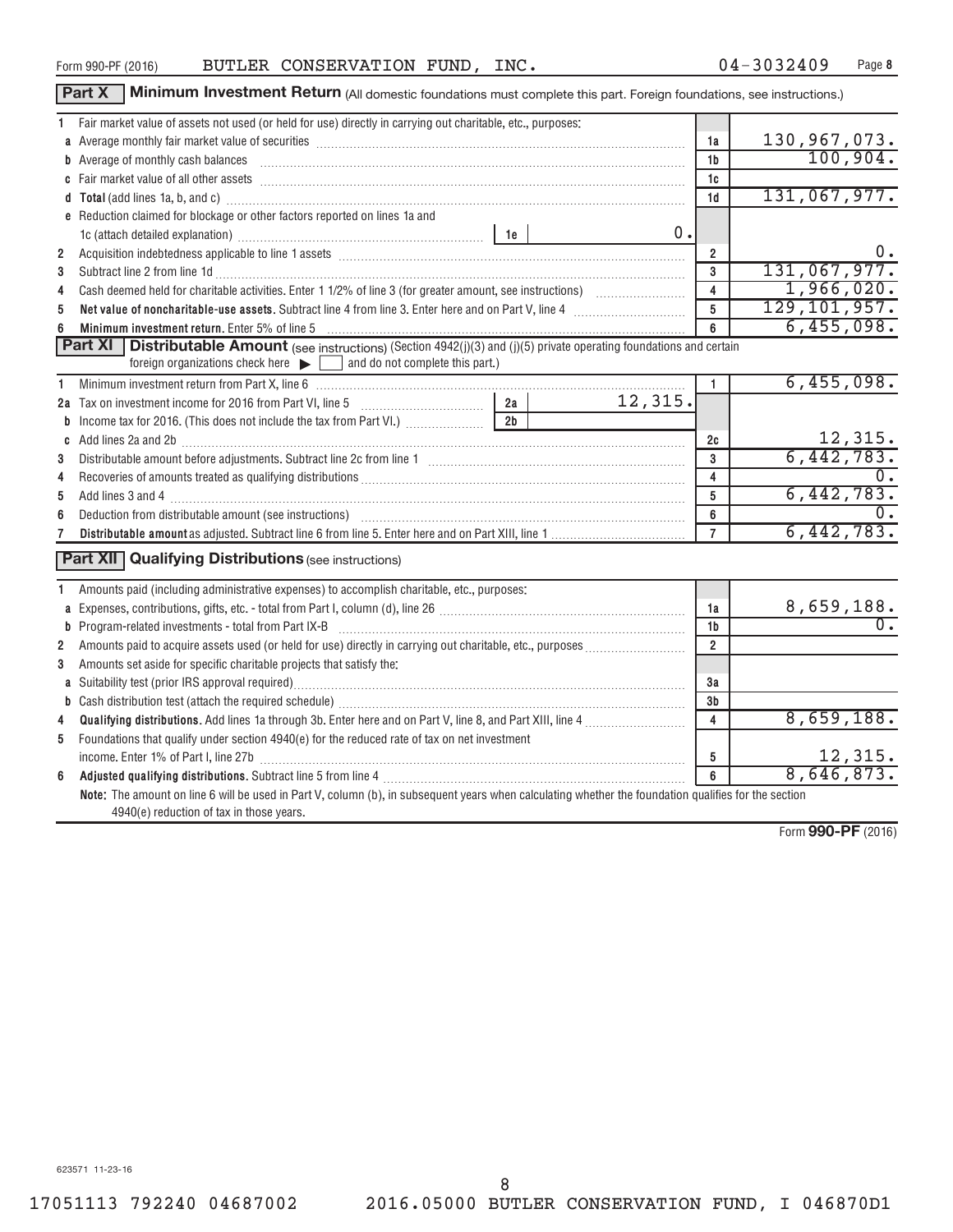# **Part XIII Undistributed Income** (see instructions)

|                                                                                                                                                                                                                  | (a)<br>Corpus | (b)<br>Years prior to 2015 | (c)<br>2015 | (d)<br>2016        |
|------------------------------------------------------------------------------------------------------------------------------------------------------------------------------------------------------------------|---------------|----------------------------|-------------|--------------------|
| 1 Distributable amount for 2016 from Part XI,                                                                                                                                                                    |               |                            |             |                    |
|                                                                                                                                                                                                                  |               |                            |             | 6,442,783.         |
| 2 Undistributed income, if any, as of the end of 2016:                                                                                                                                                           |               |                            |             |                    |
| a Enter amount for 2015 only<br>$\overline{\phantom{a}}$                                                                                                                                                         |               |                            | 3,948,477.  |                    |
| <b>b</b> Total for prior years:                                                                                                                                                                                  |               | 0.                         |             |                    |
| 3 Excess distributions carryover, if any, to 2016:                                                                                                                                                               |               |                            |             |                    |
|                                                                                                                                                                                                                  |               |                            |             |                    |
| a From 2011<br>$\left\langle \ldots \ldots \ldots \right\rangle$                                                                                                                                                 |               |                            |             |                    |
| <b>bFrom 2012</b><br>$\ldots \ldots$                                                                                                                                                                             |               |                            |             |                    |
| c From 2013<br>$\ldots \ldots \ldots$                                                                                                                                                                            |               |                            |             |                    |
| dFrom 2014<br>.<br>$\mathcal{L}^{\mathcal{L}}(\mathcal{L}^{\mathcal{L}})$ , where $\mathcal{L}^{\mathcal{L}}(\mathcal{L}^{\mathcal{L}})$ , and the set of $\mathcal{L}^{\mathcal{L}}(\mathcal{L}^{\mathcal{L}})$ |               |                            |             |                    |
| e From 2015<br>1.1.1.1.1.1.1                                                                                                                                                                                     | 0.            |                            |             |                    |
|                                                                                                                                                                                                                  |               |                            |             |                    |
| 4 Qualifying distributions for 2016 from                                                                                                                                                                         |               |                            |             |                    |
| Part XII, line 4: ▶ \$ 8, 659, 188.                                                                                                                                                                              |               |                            |             |                    |
| a Applied to 2015, but not more than line 2a                                                                                                                                                                     |               |                            | 3,948,477.  |                    |
| <b>b</b> Applied to undistributed income of prior                                                                                                                                                                |               |                            |             |                    |
| years (Election required - see instructions)                                                                                                                                                                     |               | 0.                         |             |                    |
| c Treated as distributions out of corpus                                                                                                                                                                         |               |                            |             |                    |
| (Election required - see instructions)                                                                                                                                                                           | 0.            |                            |             |                    |
| d Applied to 2016 distributable amount                                                                                                                                                                           |               |                            |             | 4,710,711.         |
| e Remaining amount distributed out of corpus                                                                                                                                                                     | 0.            |                            |             |                    |
| 5 Excess distributions carryover applied to 2016<br>(If an amount appears in column (d), the same amount                                                                                                         | σ.            |                            |             | $\overline{0}$ .   |
| must be shown in column (a).)                                                                                                                                                                                    |               |                            |             |                    |
| 6<br>Enter the net total of each column as                                                                                                                                                                       |               |                            |             |                    |
| indicated below:                                                                                                                                                                                                 | 0.            |                            |             |                    |
| <b>a</b> Corpus. Add lines 3f, 4c, and 4e. Subtract line 5                                                                                                                                                       |               |                            |             |                    |
| <b>b</b> Prior years' undistributed income. Subtract                                                                                                                                                             |               | 0.                         |             |                    |
|                                                                                                                                                                                                                  |               |                            |             |                    |
| <b>c</b> Enter the amount of prior years'<br>undistributed income for which a notice of                                                                                                                          |               |                            |             |                    |
| deficiency has been issued, or on which                                                                                                                                                                          |               |                            |             |                    |
| the section 4942(a) tax has been previously                                                                                                                                                                      |               | 0.                         |             |                    |
| assessed<br>d Subtract line 6c from line 6b. Taxable                                                                                                                                                             |               |                            |             |                    |
|                                                                                                                                                                                                                  |               | 0.                         |             |                    |
| e Undistributed income for 2015. Subtract line                                                                                                                                                                   |               |                            |             |                    |
| 4a from line 2a. Taxable amount - see instr.                                                                                                                                                                     |               |                            | 0.          |                    |
| f Undistributed income for 2016. Subtract                                                                                                                                                                        |               |                            |             |                    |
| lines 4d and 5 from line 1. This amount must                                                                                                                                                                     |               |                            |             |                    |
|                                                                                                                                                                                                                  |               |                            |             | 1,732,072.         |
| 7 Amounts treated as distributions out of                                                                                                                                                                        |               |                            |             |                    |
| corpus to satisfy requirements imposed by                                                                                                                                                                        |               |                            |             |                    |
| section 170(b)(1)(F) or 4942(g)(3) (Election                                                                                                                                                                     |               |                            |             |                    |
| may be required - see instructions)                                                                                                                                                                              | 0.            |                            |             |                    |
| 8 Excess distributions carryover from 2011                                                                                                                                                                       |               |                            |             |                    |
| not applied on line 5 or line 7                                                                                                                                                                                  | 0.            |                            |             |                    |
| 9 Excess distributions carryover to 2017.                                                                                                                                                                        |               |                            |             |                    |
| Subtract lines 7 and 8 from line 6a                                                                                                                                                                              | 0.            |                            |             |                    |
| 10 Analysis of line 9:                                                                                                                                                                                           |               |                            |             |                    |
| a Excess from 2012                                                                                                                                                                                               |               |                            |             |                    |
| <b>b</b> Excess from 2013 $\ldots$                                                                                                                                                                               |               |                            |             |                    |
| c Excess from 2014 $\ldots$                                                                                                                                                                                      |               |                            |             |                    |
| d Excess from 2015 $\ldots$                                                                                                                                                                                      |               |                            |             |                    |
| e Excess from 2016                                                                                                                                                                                               |               |                            |             |                    |
| 623581 11-23-16                                                                                                                                                                                                  |               |                            |             | Form 990-PF (2016) |

623581 11-23-16

9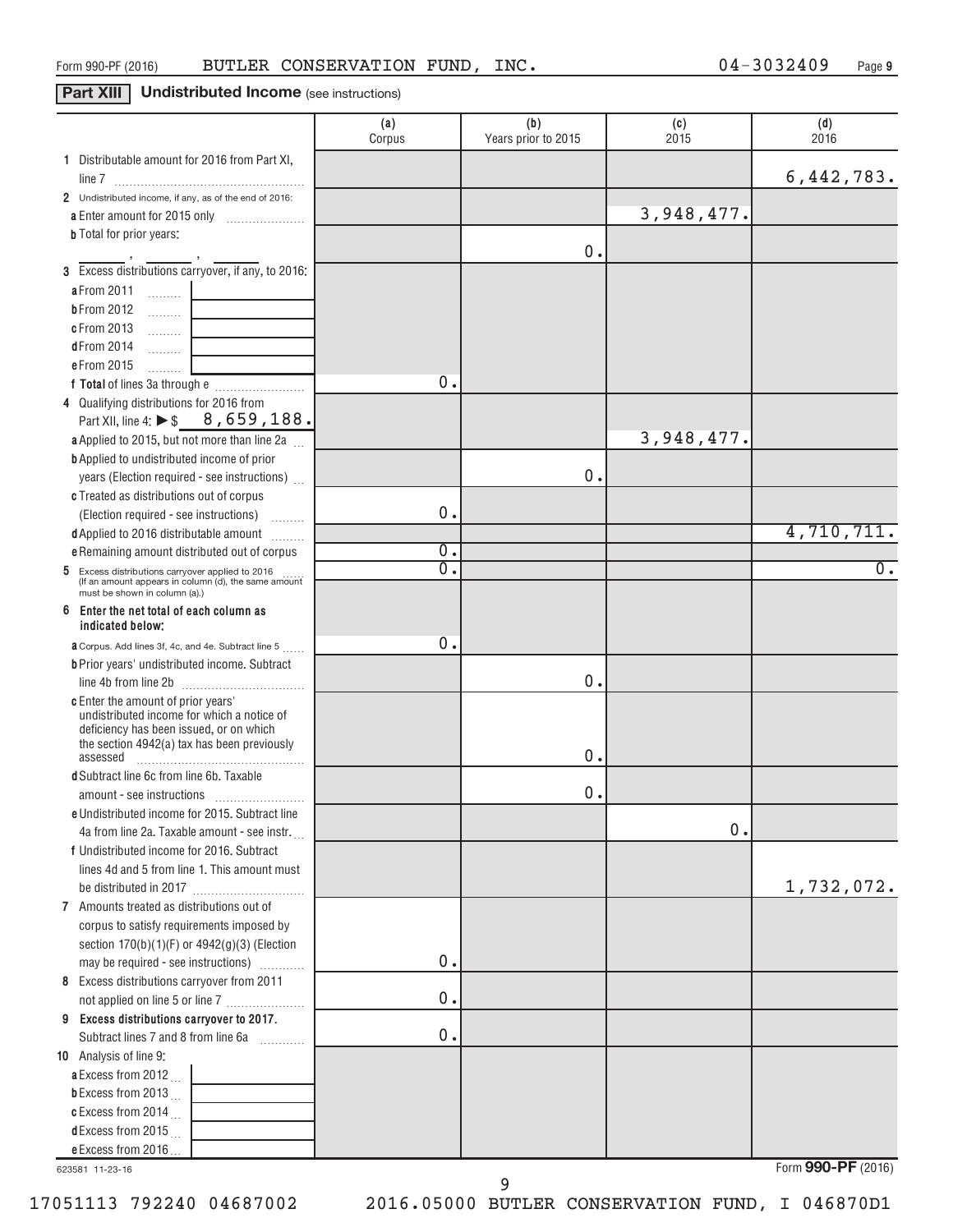| Form 990-PF (2016)                                                                                           |          | BUTLER CONSERVATION FUND, INC. |                       | $04 - 3032409$ | Page 10    |
|--------------------------------------------------------------------------------------------------------------|----------|--------------------------------|-----------------------|----------------|------------|
| <b>Part XIV   Private Operating Foundations</b> (see instructions and Part VII-A, question 9)                |          |                                |                       | N/A            |            |
| 1 a If the foundation has received a ruling or determination letter that it is a private operating           |          |                                |                       |                |            |
| foundation, and the ruling is effective for 2016, enter the date of the ruling                               |          |                                | $\blacktriangleright$ |                |            |
| <b>b</b> Check box to indicate whether the foundation is a private operating foundation described in section |          |                                | .                     | 4942(j)(3) or  | 4942(j)(5) |
| 2 a Enter the lesser of the adjusted net                                                                     | Tax year |                                | Prior 3 years         |                |            |
| income from Part I or the minimum                                                                            | (a) 2016 | (b) 2015                       | (c) 2014              | $(d)$ 2013     | (e) Total  |
| investment return from Part X for                                                                            |          |                                |                       |                |            |
| each year listed                                                                                             |          |                                |                       |                |            |
|                                                                                                              |          |                                |                       |                |            |
| c Qualifying distributions from Part XII,                                                                    |          |                                |                       |                |            |
| line 4 for each year listed                                                                                  |          |                                |                       |                |            |
| <b>d</b> Amounts included in line 2c not                                                                     |          |                                |                       |                |            |
| used directly for active conduct of                                                                          |          |                                |                       |                |            |
| exempt activities                                                                                            |          |                                |                       |                |            |
| e Qualifying distributions made directly                                                                     |          |                                |                       |                |            |
| for active conduct of exempt activities.                                                                     |          |                                |                       |                |            |
| Subtract line 2d from line 2c                                                                                |          |                                |                       |                |            |
| Complete 3a, b, or c for the<br>3<br>alternative test relied upon:                                           |          |                                |                       |                |            |
| a "Assets" alternative test - enter:                                                                         |          |                                |                       |                |            |
| (1) Value of all assets                                                                                      |          |                                |                       |                |            |
| (2) Value of assets qualifying<br>under section $4942(j)(3)(B)(i)$                                           |          |                                |                       |                |            |
| <b>b</b> "Endowment" alternative test - enter                                                                |          |                                |                       |                |            |
| 2/3 of minimum investment return<br>shown in Part X, line 6 for each year                                    |          |                                |                       |                |            |
| listed                                                                                                       |          |                                |                       |                |            |
| c "Support" alternative test - enter:                                                                        |          |                                |                       |                |            |
| (1) Total support other than gross                                                                           |          |                                |                       |                |            |
| investment income (interest,                                                                                 |          |                                |                       |                |            |
| dividends, rents, payments on<br>securities loans (section                                                   |          |                                |                       |                |            |
| $512(a)(5)$ , or royalties)                                                                                  |          |                                |                       |                |            |
| (2) Support from general public                                                                              |          |                                |                       |                |            |
| and 5 or more exempt<br>organizations as provided in                                                         |          |                                |                       |                |            |
| section $4942(j)(3)(B)(iii)$<br>.                                                                            |          |                                |                       |                |            |
| (3) Largest amount of support from                                                                           |          |                                |                       |                |            |
| an exempt organization                                                                                       |          |                                |                       |                |            |
| (4) Gross investment income                                                                                  |          |                                |                       |                |            |
| Part XV Supplementary Information (Complete this part only if the foundation had \$5,000 or more in assets   |          |                                |                       |                |            |
| at any time during the year-see instructions.)                                                               |          |                                |                       |                |            |

**1 Information Regarding Foundation Managers:**

**a** List any managers of the foundation who have contributed more than 2% of the total contributions received by the foundation before the close of any tax year (but only if they have contributed more than \$5,000). (See section 507(d)(2).)

#### GILBERT BUTLER

**b** List any managers of the foundation who own 10% or more of the stock of a corporation (or an equally large portion of the ownership of a partnership or other entity) of which the foundation has a 10% or greater interest.

#### NONE

**2 Information Regarding Contribution, Grant, Gift, Loan, Scholarship, etc., Programs:**

The foundation only makes contributions to preselected charitable organizations and does not accept unsolicited requests for funds. If the foundation makes gifts, grants, etc. (see instructions) to individuals or organizations under other conditions, complete items 2a, b, c, and d.

**a** The name, address, and telephone number or e-mail address of the person to whom applications should be addressed:

**b** The form in which applications should be submitted and information and materials they should include:

**c** Any submission deadlines:

**d** Any restrictions or limitations on awards, such as by geographical areas, charitable fields, kinds of institutions, or other factors:

623601 11-23-16

Form **990-PF** (2016)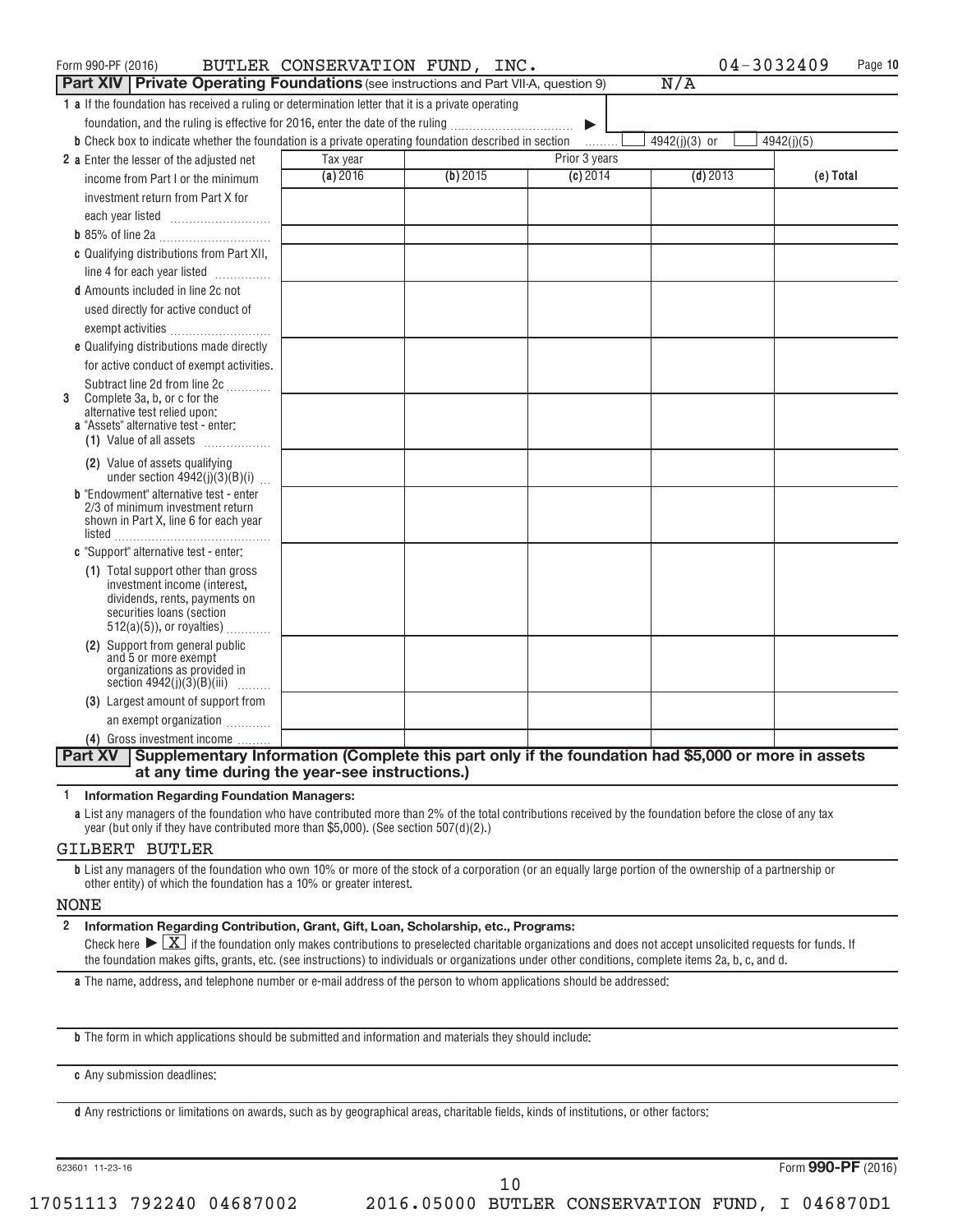| $-$ - $\leftarrow$ $\leftarrow$ $\leftarrow$ $\leftarrow$ $\leftarrow$ $\leftarrow$ $\leftarrow$ $\leftarrow$ $\leftarrow$ $\leftarrow$ $\leftarrow$ $\leftarrow$ $\leftarrow$ $\leftarrow$ $\leftarrow$ $\leftarrow$ $\leftarrow$ $\leftarrow$ $\leftarrow$ $\leftarrow$ $\leftarrow$ $\leftarrow$ $\leftarrow$ $\leftarrow$ $\leftarrow$ $\leftarrow$ $\leftarrow$ $\leftarrow$ $\leftarrow$ $\leftarrow$ $\leftarrow$ $\leftarrow$ $\leftarrow$ $\leftarrow$ $\leftarrow$ $\leftarrow$<br>3<br>Grants and Contributions Paid During the Year or Approved for Future Payment |                                                                                  |                                      |                                     |            |
|--------------------------------------------------------------------------------------------------------------------------------------------------------------------------------------------------------------------------------------------------------------------------------------------------------------------------------------------------------------------------------------------------------------------------------------------------------------------------------------------------------------------------------------------------------------------------------|----------------------------------------------------------------------------------|--------------------------------------|-------------------------------------|------------|
| Recipient                                                                                                                                                                                                                                                                                                                                                                                                                                                                                                                                                                      | If recipient is an individual,                                                   |                                      |                                     |            |
| Name and address (home or business)                                                                                                                                                                                                                                                                                                                                                                                                                                                                                                                                            | show any relationship to<br>any foundation manager<br>or substantial contributor | Foundation<br>status of<br>recipient | Purpose of grant or<br>contribution | Amount     |
| a Paid during the year                                                                                                                                                                                                                                                                                                                                                                                                                                                                                                                                                         |                                                                                  |                                      |                                     |            |
|                                                                                                                                                                                                                                                                                                                                                                                                                                                                                                                                                                                |                                                                                  |                                      |                                     |            |
| ADIRONDACK COUNCIL<br>103 HAND AVENUE, SUITE 3                                                                                                                                                                                                                                                                                                                                                                                                                                                                                                                                 | NONE                                                                             | PUBLIC CHARITY ENVIRONMENTAL         |                                     |            |
| ELIZABETHTOWN, NY 12932                                                                                                                                                                                                                                                                                                                                                                                                                                                                                                                                                        |                                                                                  |                                      |                                     | 5,000.     |
| ADIRONDACK EXPLORER - GET THE WORD<br>OUT                                                                                                                                                                                                                                                                                                                                                                                                                                                                                                                                      | NONE                                                                             | PUBLIC CHARITY ENVIRONMENTAL         |                                     |            |
| 36 CHURCH STREET<br>SARANAC LAKE, NY 12983                                                                                                                                                                                                                                                                                                                                                                                                                                                                                                                                     |                                                                                  |                                      |                                     | 2,000.     |
|                                                                                                                                                                                                                                                                                                                                                                                                                                                                                                                                                                                |                                                                                  |                                      |                                     |            |
|                                                                                                                                                                                                                                                                                                                                                                                                                                                                                                                                                                                |                                                                                  |                                      |                                     |            |
| AMERICAN RIVERS<br>1101 14TH STREET, NW, SUITE 1400                                                                                                                                                                                                                                                                                                                                                                                                                                                                                                                            | NONE                                                                             | PUBLIC CHARITY ENVIRONMENTAL         |                                     |            |
| WASHINGTON, DC 20005                                                                                                                                                                                                                                                                                                                                                                                                                                                                                                                                                           |                                                                                  |                                      |                                     | 126,577.   |
|                                                                                                                                                                                                                                                                                                                                                                                                                                                                                                                                                                                |                                                                                  |                                      |                                     |            |
| APPALACHIAN MOUNTAIN CLUB                                                                                                                                                                                                                                                                                                                                                                                                                                                                                                                                                      | NONE                                                                             | PUBLIC CHARITY ENVIRONMENTAL         |                                     |            |
| 5 JOY STREET                                                                                                                                                                                                                                                                                                                                                                                                                                                                                                                                                                   |                                                                                  |                                      |                                     |            |
| BOSTON, MA 02108                                                                                                                                                                                                                                                                                                                                                                                                                                                                                                                                                               |                                                                                  |                                      |                                     | 12,821.    |
|                                                                                                                                                                                                                                                                                                                                                                                                                                                                                                                                                                                |                                                                                  |                                      |                                     |            |
| BANCO DE BOSQUES                                                                                                                                                                                                                                                                                                                                                                                                                                                                                                                                                               | NONE                                                                             | FOREIGN CHARITYENVIRONMENTAL         |                                     |            |
| LA PAMPA 3285, PISO 5<br>1428 BUENOS AIRES, ARGENTINA                                                                                                                                                                                                                                                                                                                                                                                                                                                                                                                          |                                                                                  |                                      |                                     | 500,000.   |
|                                                                                                                                                                                                                                                                                                                                                                                                                                                                                                                                                                                |                                                                                  |                                      | $\triangleright$ 3a                 | 3,998,723. |
| <b>b</b> Approved for future payment                                                                                                                                                                                                                                                                                                                                                                                                                                                                                                                                           |                                                                                  |                                      |                                     |            |
|                                                                                                                                                                                                                                                                                                                                                                                                                                                                                                                                                                                |                                                                                  |                                      |                                     |            |
| <b>NONE</b>                                                                                                                                                                                                                                                                                                                                                                                                                                                                                                                                                                    |                                                                                  |                                      |                                     |            |
|                                                                                                                                                                                                                                                                                                                                                                                                                                                                                                                                                                                |                                                                                  |                                      |                                     |            |
|                                                                                                                                                                                                                                                                                                                                                                                                                                                                                                                                                                                |                                                                                  |                                      |                                     |            |
|                                                                                                                                                                                                                                                                                                                                                                                                                                                                                                                                                                                |                                                                                  |                                      |                                     |            |
|                                                                                                                                                                                                                                                                                                                                                                                                                                                                                                                                                                                |                                                                                  |                                      |                                     |            |
|                                                                                                                                                                                                                                                                                                                                                                                                                                                                                                                                                                                |                                                                                  |                                      |                                     |            |
|                                                                                                                                                                                                                                                                                                                                                                                                                                                                                                                                                                                |                                                                                  |                                      |                                     |            |
|                                                                                                                                                                                                                                                                                                                                                                                                                                                                                                                                                                                |                                                                                  |                                      |                                     |            |
|                                                                                                                                                                                                                                                                                                                                                                                                                                                                                                                                                                                |                                                                                  |                                      |                                     |            |
| Total                                                                                                                                                                                                                                                                                                                                                                                                                                                                                                                                                                          |                                                                                  |                                      | $\triangleright$ 3b                 | 0.         |

623611 11-23-16

Form **990-PF** (2016)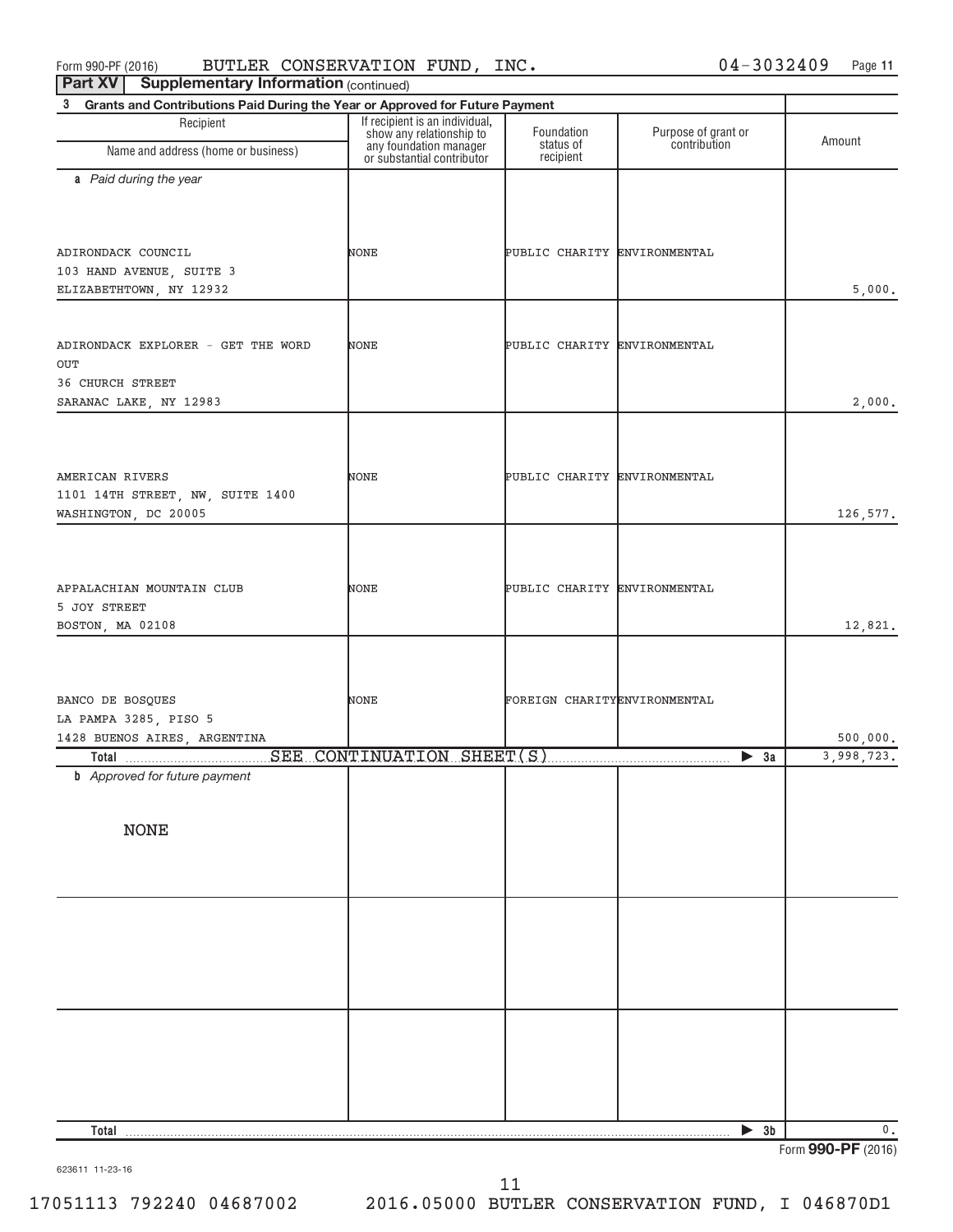**Part XVI-A Analysis of Income-Producing Activities**

| Enter gross amounts unless otherwise indicated.                                                                                                       |                                | Unrelated business income |                                      | Excluded by section 512, 513, or 514 |                                             |
|-------------------------------------------------------------------------------------------------------------------------------------------------------|--------------------------------|---------------------------|--------------------------------------|--------------------------------------|---------------------------------------------|
| 1 Program service revenue:                                                                                                                            | (a)<br><b>Business</b><br>code | (b)<br>Amount             | <b>(C)</b><br>Exclu-<br>sion<br>code | (d)<br>Amount                        | (e)<br>Related or exempt<br>function income |
| а                                                                                                                                                     |                                |                           |                                      |                                      |                                             |
| b                                                                                                                                                     |                                |                           |                                      |                                      |                                             |
|                                                                                                                                                       |                                |                           |                                      |                                      |                                             |
|                                                                                                                                                       |                                |                           |                                      |                                      |                                             |
|                                                                                                                                                       |                                |                           |                                      |                                      |                                             |
|                                                                                                                                                       |                                |                           |                                      |                                      |                                             |
| Fees and contracts from government agencies<br>g                                                                                                      |                                |                           |                                      |                                      |                                             |
|                                                                                                                                                       |                                |                           |                                      |                                      |                                             |
| 3 Interest on savings and temporary cash                                                                                                              |                                |                           |                                      |                                      |                                             |
|                                                                                                                                                       |                                |                           |                                      |                                      |                                             |
| 4 Dividends and interest from securities                                                                                                              |                                |                           | 14                                   | 1,087,280.                           |                                             |
| 5 Net rental income or (loss) from real estate:                                                                                                       |                                |                           |                                      |                                      |                                             |
|                                                                                                                                                       |                                |                           |                                      |                                      |                                             |
|                                                                                                                                                       |                                |                           |                                      |                                      |                                             |
| 6 Net rental income or (loss) from personal                                                                                                           |                                |                           |                                      |                                      |                                             |
|                                                                                                                                                       |                                |                           |                                      |                                      |                                             |
|                                                                                                                                                       |                                |                           | 14                                   | 146,641.                             |                                             |
| 8 Gain or (loss) from sales of assets other                                                                                                           |                                |                           |                                      |                                      |                                             |
|                                                                                                                                                       |                                |                           | 18                                   | 1,610,443.                           |                                             |
|                                                                                                                                                       |                                |                           |                                      |                                      |                                             |
| 10 Gross profit or (loss) from sales of inventory                                                                                                     |                                |                           |                                      |                                      |                                             |
| 11 Other revenue:                                                                                                                                     |                                |                           |                                      |                                      |                                             |
| a                                                                                                                                                     |                                |                           |                                      |                                      |                                             |
| b                                                                                                                                                     |                                |                           |                                      |                                      |                                             |
|                                                                                                                                                       |                                |                           |                                      |                                      |                                             |
|                                                                                                                                                       |                                |                           |                                      |                                      |                                             |
|                                                                                                                                                       |                                | $\overline{0}$ .          |                                      | 2,844,364.                           | $\overline{0}$ .                            |
|                                                                                                                                                       |                                |                           |                                      |                                      | 2,844,364.                                  |
| (See worksheet in line 13 instructions to verify calculations.)                                                                                       |                                |                           |                                      |                                      |                                             |
| Relationship of Activities to the Accomplishment of Exempt Purposes<br>Part XVI-B                                                                     |                                |                           |                                      |                                      |                                             |
| Explain below how each activity for which income is reported in column (e) of Part XVI-A contributed importantly to the accomplishment of<br>Line No. |                                |                           |                                      |                                      |                                             |
| the foundation's exempt purposes (other than by providing funds for such purposes).<br>$\blacktriangledown$                                           |                                |                           |                                      |                                      |                                             |
|                                                                                                                                                       |                                |                           |                                      |                                      |                                             |
|                                                                                                                                                       |                                |                           |                                      |                                      |                                             |
|                                                                                                                                                       |                                |                           |                                      |                                      |                                             |
|                                                                                                                                                       |                                |                           |                                      |                                      |                                             |
|                                                                                                                                                       |                                |                           |                                      |                                      |                                             |
|                                                                                                                                                       |                                |                           |                                      |                                      |                                             |
|                                                                                                                                                       |                                |                           |                                      |                                      |                                             |
|                                                                                                                                                       |                                |                           |                                      |                                      |                                             |
|                                                                                                                                                       |                                |                           |                                      |                                      |                                             |
|                                                                                                                                                       |                                |                           |                                      |                                      |                                             |
|                                                                                                                                                       |                                |                           |                                      |                                      |                                             |
|                                                                                                                                                       |                                |                           |                                      |                                      |                                             |
|                                                                                                                                                       |                                |                           |                                      |                                      |                                             |
|                                                                                                                                                       |                                |                           |                                      |                                      |                                             |
|                                                                                                                                                       |                                |                           |                                      |                                      |                                             |
|                                                                                                                                                       |                                |                           |                                      |                                      |                                             |
|                                                                                                                                                       |                                |                           |                                      |                                      |                                             |
|                                                                                                                                                       |                                |                           |                                      |                                      |                                             |

Form **990-PF** (2016)

12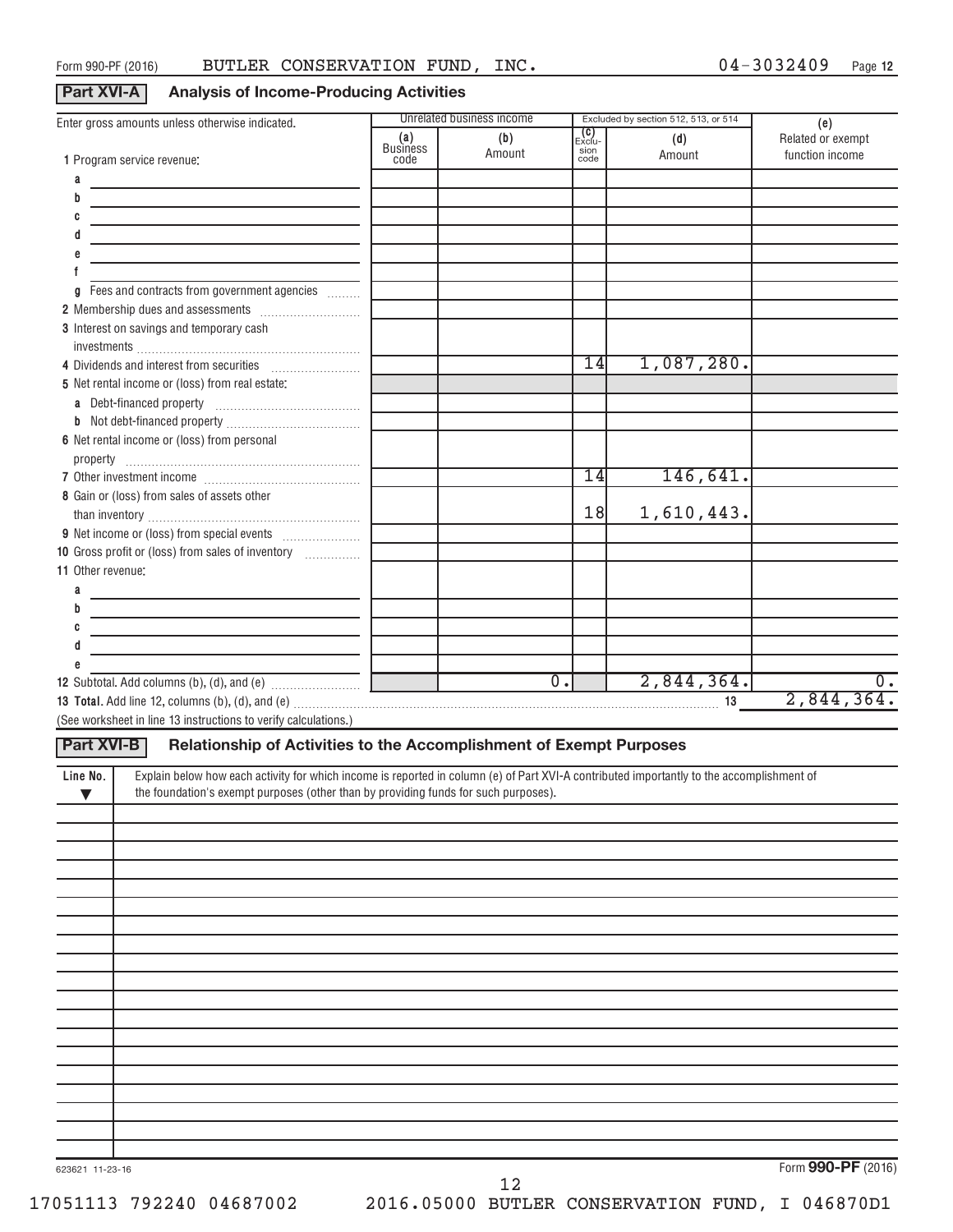|  | Form 990-PF (2016) |  |
|--|--------------------|--|
|--|--------------------|--|

| <b>Part XVII</b> | <b>Exempt Organizations</b>                                                          |                      |                                                                                                                                                                                                                                |       | Information Regarding Transfers To and Transactions and Relationships With Noncharitable                                                                                                                                                                                                                                              |                                                       |        |                         |
|------------------|--------------------------------------------------------------------------------------|----------------------|--------------------------------------------------------------------------------------------------------------------------------------------------------------------------------------------------------------------------------|-------|---------------------------------------------------------------------------------------------------------------------------------------------------------------------------------------------------------------------------------------------------------------------------------------------------------------------------------------|-------------------------------------------------------|--------|-------------------------|
| 1.               |                                                                                      |                      | Did the organization directly or indirectly engage in any of the following with any other organization described in section 501(c) of                                                                                          |       |                                                                                                                                                                                                                                                                                                                                       |                                                       | Yes No |                         |
|                  |                                                                                      |                      | the Code (other than section 501(c)(3) organizations) or in section 527, relating to political organizations?                                                                                                                  |       |                                                                                                                                                                                                                                                                                                                                       |                                                       |        |                         |
|                  | a Transfers from the reporting foundation to a noncharitable exempt organization of: |                      |                                                                                                                                                                                                                                |       |                                                                                                                                                                                                                                                                                                                                       |                                                       |        |                         |
|                  |                                                                                      |                      |                                                                                                                                                                                                                                |       | $(1)$ Cash $\ldots$ $\ldots$ $\ldots$ $\ldots$ $\ldots$ $\ldots$ $\ldots$ $\ldots$ $\ldots$ $\ldots$ $\ldots$ $\ldots$ $\ldots$ $\ldots$ $\ldots$ $\ldots$ $\ldots$ $\ldots$ $\ldots$ $\ldots$ $\ldots$ $\ldots$ $\ldots$ $\ldots$ $\ldots$ $\ldots$ $\ldots$ $\ldots$ $\ldots$ $\ldots$ $\ldots$ $\ldots$ $\ldots$ $\ldots$ $\ldots$ | 1a(1)                                                 |        | x                       |
|                  |                                                                                      |                      |                                                                                                                                                                                                                                |       | (2) Other assets <b>construction and the construction of the construction</b> of the construction of the construction of the construction of the construction of the construction of the construction of the construction of the co                                                                                                   | 1a(2)                                                 |        | X                       |
|                  | <b>b</b> Other transactions:                                                         |                      |                                                                                                                                                                                                                                |       |                                                                                                                                                                                                                                                                                                                                       |                                                       |        |                         |
|                  |                                                                                      |                      |                                                                                                                                                                                                                                |       | (1) Sales of assets to a noncharitable exempt organization manufactured contained and a set of assets to a noncharitable exempt organization manufactured contained and set of assets to a noncharitable exempt organization                                                                                                          | 1b(1)                                                 |        | X                       |
|                  |                                                                                      |                      |                                                                                                                                                                                                                                |       |                                                                                                                                                                                                                                                                                                                                       | 1b(2)                                                 |        | $\overline{\textbf{X}}$ |
|                  |                                                                                      |                      |                                                                                                                                                                                                                                |       | (3) Rental of facilities, equipment, or other assets [1] rentil rentil rentil rentil rentil rentil rentil rentil rentil rentil rentil rentil rentil rentil rentil rentil rentil rentil rentil rentil rentil rentil rentil rent                                                                                                        | 1b(3)                                                 |        | Χ                       |
|                  |                                                                                      |                      |                                                                                                                                                                                                                                |       |                                                                                                                                                                                                                                                                                                                                       | 1b(4)                                                 |        | $\overline{\textbf{X}}$ |
|                  |                                                                                      |                      |                                                                                                                                                                                                                                |       | (5) Loans or loan guarantees <b>construction and construction</b> construction and a strategy of loans or loan guarantees                                                                                                                                                                                                             | 1b(5)                                                 |        | $\overline{\textbf{X}}$ |
|                  |                                                                                      |                      |                                                                                                                                                                                                                                |       | (6) Performance of services or membership or fundraising solicitations [11] manufacture manufacture of services or membership or fundraising solicitations [11] manufacture manufacture of the service of the service of the s                                                                                                        | 1b(6)                                                 |        | $\overline{\mathbf{X}}$ |
|                  |                                                                                      |                      |                                                                                                                                                                                                                                |       |                                                                                                                                                                                                                                                                                                                                       | 1c                                                    |        | $\overline{\mathbf{X}}$ |
|                  |                                                                                      |                      |                                                                                                                                                                                                                                |       | d If the answer to any of the above is "Yes," complete the following schedule. Column (b) should always show the fair market value of the goods, other assets,                                                                                                                                                                        |                                                       |        |                         |
|                  |                                                                                      |                      |                                                                                                                                                                                                                                |       | or services given by the reporting foundation. If the foundation received less than fair market value in any transaction or sharing arrangement, show in                                                                                                                                                                              |                                                       |        |                         |
|                  | column (d) the value of the goods, other assets, or services received.               |                      |                                                                                                                                                                                                                                |       |                                                                                                                                                                                                                                                                                                                                       |                                                       |        |                         |
| $(a)$ Line no.   | (b) Amount involved                                                                  |                      | (c) Name of noncharitable exempt organization                                                                                                                                                                                  |       | (d) Description of transfers, transactions, and sharing arrangements                                                                                                                                                                                                                                                                  |                                                       |        |                         |
|                  |                                                                                      | N/A                  |                                                                                                                                                                                                                                |       |                                                                                                                                                                                                                                                                                                                                       |                                                       |        |                         |
|                  |                                                                                      |                      |                                                                                                                                                                                                                                |       |                                                                                                                                                                                                                                                                                                                                       |                                                       |        |                         |
|                  |                                                                                      |                      |                                                                                                                                                                                                                                |       |                                                                                                                                                                                                                                                                                                                                       |                                                       |        |                         |
|                  |                                                                                      |                      |                                                                                                                                                                                                                                |       |                                                                                                                                                                                                                                                                                                                                       |                                                       |        |                         |
|                  |                                                                                      |                      |                                                                                                                                                                                                                                |       |                                                                                                                                                                                                                                                                                                                                       |                                                       |        |                         |
|                  |                                                                                      |                      |                                                                                                                                                                                                                                |       |                                                                                                                                                                                                                                                                                                                                       |                                                       |        |                         |
|                  |                                                                                      |                      |                                                                                                                                                                                                                                |       |                                                                                                                                                                                                                                                                                                                                       |                                                       |        |                         |
|                  |                                                                                      |                      |                                                                                                                                                                                                                                |       |                                                                                                                                                                                                                                                                                                                                       |                                                       |        |                         |
|                  |                                                                                      |                      |                                                                                                                                                                                                                                |       |                                                                                                                                                                                                                                                                                                                                       |                                                       |        |                         |
|                  |                                                                                      |                      |                                                                                                                                                                                                                                |       |                                                                                                                                                                                                                                                                                                                                       |                                                       |        |                         |
|                  |                                                                                      |                      |                                                                                                                                                                                                                                |       |                                                                                                                                                                                                                                                                                                                                       |                                                       |        |                         |
|                  |                                                                                      |                      |                                                                                                                                                                                                                                |       |                                                                                                                                                                                                                                                                                                                                       |                                                       |        |                         |
|                  |                                                                                      |                      |                                                                                                                                                                                                                                |       |                                                                                                                                                                                                                                                                                                                                       |                                                       |        |                         |
|                  |                                                                                      |                      |                                                                                                                                                                                                                                |       |                                                                                                                                                                                                                                                                                                                                       |                                                       |        |                         |
|                  |                                                                                      |                      |                                                                                                                                                                                                                                |       |                                                                                                                                                                                                                                                                                                                                       |                                                       |        |                         |
|                  |                                                                                      |                      |                                                                                                                                                                                                                                |       |                                                                                                                                                                                                                                                                                                                                       |                                                       |        |                         |
|                  |                                                                                      |                      | 2a Is the foundation directly or indirectly affiliated with, or related to, one or more tax-exempt organizations described                                                                                                     |       |                                                                                                                                                                                                                                                                                                                                       |                                                       |        | $\overline{X}$ No       |
|                  |                                                                                      |                      |                                                                                                                                                                                                                                |       |                                                                                                                                                                                                                                                                                                                                       | Yes                                                   |        |                         |
|                  | <b>b</b> If "Yes," complete the following schedule.<br>(a) Name of organization      |                      | (b) Type of organization                                                                                                                                                                                                       |       | (c) Description of relationship                                                                                                                                                                                                                                                                                                       |                                                       |        |                         |
|                  | N/A                                                                                  |                      |                                                                                                                                                                                                                                |       |                                                                                                                                                                                                                                                                                                                                       |                                                       |        |                         |
|                  |                                                                                      |                      |                                                                                                                                                                                                                                |       |                                                                                                                                                                                                                                                                                                                                       |                                                       |        |                         |
|                  |                                                                                      |                      |                                                                                                                                                                                                                                |       |                                                                                                                                                                                                                                                                                                                                       |                                                       |        |                         |
|                  |                                                                                      |                      |                                                                                                                                                                                                                                |       |                                                                                                                                                                                                                                                                                                                                       |                                                       |        |                         |
|                  |                                                                                      |                      |                                                                                                                                                                                                                                |       |                                                                                                                                                                                                                                                                                                                                       |                                                       |        |                         |
|                  |                                                                                      |                      | Under penalties of perjury, I declare that I have examined this return, including accompanying schedules and statements, and to the best of my knowledge                                                                       |       |                                                                                                                                                                                                                                                                                                                                       | May the IRS discuss this                              |        |                         |
| <b>Sign</b>      |                                                                                      |                      | Under penalties of perjury, i declare that i have coardinate the recent measure of the transport is based on all information of which preparer bas any knowledge and complete. Declaration of preparer (other than taxpayer) i |       |                                                                                                                                                                                                                                                                                                                                       | return with the preparer<br>shown below (see instr.)? |        |                         |
| <b>Here</b>      |                                                                                      |                      |                                                                                                                                                                                                                                |       | AND ADMINISTRAT                                                                                                                                                                                                                                                                                                                       | $X \vert Y$ es                                        |        | No.                     |
|                  | Signature of officer or trustee                                                      |                      | Date                                                                                                                                                                                                                           | Title |                                                                                                                                                                                                                                                                                                                                       |                                                       |        |                         |
|                  | Print/Type preparer's name                                                           | Preparer's signature |                                                                                                                                                                                                                                | Date  | PTIN<br>Check<br>if.                                                                                                                                                                                                                                                                                                                  |                                                       |        |                         |
|                  |                                                                                      |                      |                                                                                                                                                                                                                                |       | self-employed                                                                                                                                                                                                                                                                                                                         |                                                       |        |                         |
| Paid             | ANTHONY DATTOMA                                                                      |                      |                                                                                                                                                                                                                                |       |                                                                                                                                                                                                                                                                                                                                       | P00237982                                             |        |                         |
| Preparer         | Firm's name GRASSI & CO.,                                                            |                      | CPA'S P.C.                                                                                                                                                                                                                     |       | Firm's EIN $\triangleright$ 11 - 3266576                                                                                                                                                                                                                                                                                              |                                                       |        |                         |
| <b>Use Only</b>  |                                                                                      |                      |                                                                                                                                                                                                                                |       |                                                                                                                                                                                                                                                                                                                                       |                                                       |        |                         |
|                  | Firm's address > 488 MADISON AVENUE                                                  |                      |                                                                                                                                                                                                                                |       |                                                                                                                                                                                                                                                                                                                                       |                                                       |        |                         |

NEW YORK, NY 10022 212-661-6166 Form **990-PF** (2016)

623622 11-23-16

ı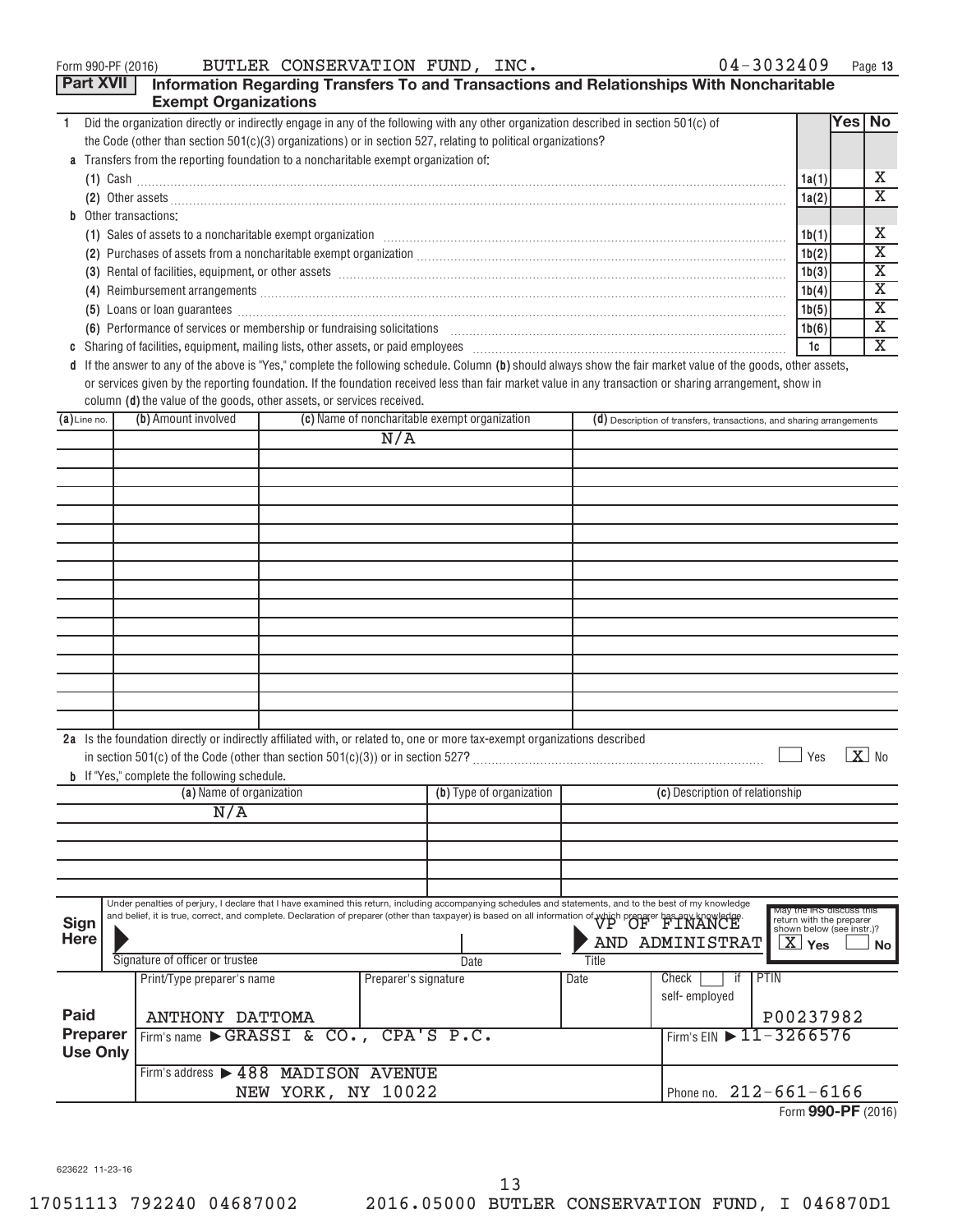| <b>Supplementary Information</b><br>Part XV                                                                  |                                                                                      |                              |                                     |              |
|--------------------------------------------------------------------------------------------------------------|--------------------------------------------------------------------------------------|------------------------------|-------------------------------------|--------------|
| 3 Grants and Contributions Paid During the Year (Continuation)                                               |                                                                                      |                              |                                     |              |
| Recipient<br>Name and address (home or business)                                                             | If recipient is an individual,<br>show any relationship to<br>any foundation manager | Foundation<br>status of      | Purpose of grant or<br>contribution | Amount       |
|                                                                                                              | or substantial contributor                                                           | recipient                    |                                     |              |
| BARNSTABLE LAND TRUST<br>PO BOX 224<br>CONTUIT, MA 02635                                                     | NONE                                                                                 | PUBLIC CHARITY ENVIRONMENTAL |                                     | 2,000.       |
| BUFFALO FIELD CAMPAIGN<br>PO BOX 957<br>WEST YELLOWSTONE, MT 59758                                           | NONE                                                                                 | PUBLIC CHARITY ENVIRONMENTAL |                                     | 2,000.       |
| BUTLER OUTDOOR EDUCATION FUND<br>60 CUTTER MILL ROAD, SUITE 214<br>GREAT NECK, NY 11021                      | NONE                                                                                 | PRIVATE<br>FOUNDATION        | ENVIRONMENTAL                       | 1,148,000.   |
| COASTAL MOUNTAINS LAND TRUST<br>101 MOUNT BATTIE STREET<br>CAMDEN, ME 04843                                  | NONE                                                                                 | PUBLIC CHARITY ENVIRONMENTAL |                                     | 25,000.      |
| CONSERVACION PATAGONICA - MARIN<br>COMMUNITY FOUNDATION<br>5 HAMILTON LANDING, SUITE 200<br>NOVATO, CA 94949 | NONE                                                                                 | PUBLIC CHARITY ENVIRONMENTAL |                                     | 206,129.     |
| CONSERVATION LAND TRUST ARGENTINA<br>1606 UNION STREET<br>SAN FRANCISCO, CA 94123                            | NONE                                                                                 | PUBLIC CHARITY ENVIRONMENTAL |                                     | 91,190.      |
| CONSERVATION LAW FOUNDATION<br>62 SUMMER STREET<br>BOSTON, MA 02110                                          | NONE                                                                                 | PUBLIC CHARITY ENVIRONMENTAL |                                     | 16,000.      |
| CONSERVATION VOTERS OF SOUTH CAROLINA<br>PO BOX 50632<br>COLUMBIA, SC 29250                                  | NONE                                                                                 | PUBLIC CHARITY ENVIRONMENTAL |                                     | 10,000.      |
| DOWNEAST COASTAL CONSERVANCY<br>PO BOX 760<br>MACHIAS, ME 04654                                              | NONE                                                                                 | PUBLIC CHARITY ENVIRONMENTAL |                                     | 10,076.      |
| EARTHJUSTICE<br>48 WALL STREET, 19TH FLOOR<br>NEW YORK, NY 10005                                             | NONE                                                                                 | PUBLIC CHARITY ENVIRONMENTAL |                                     | 102,387.     |
| Total from continuation sheets                                                                               |                                                                                      |                              |                                     | 3, 352, 325. |

623631 04-01-16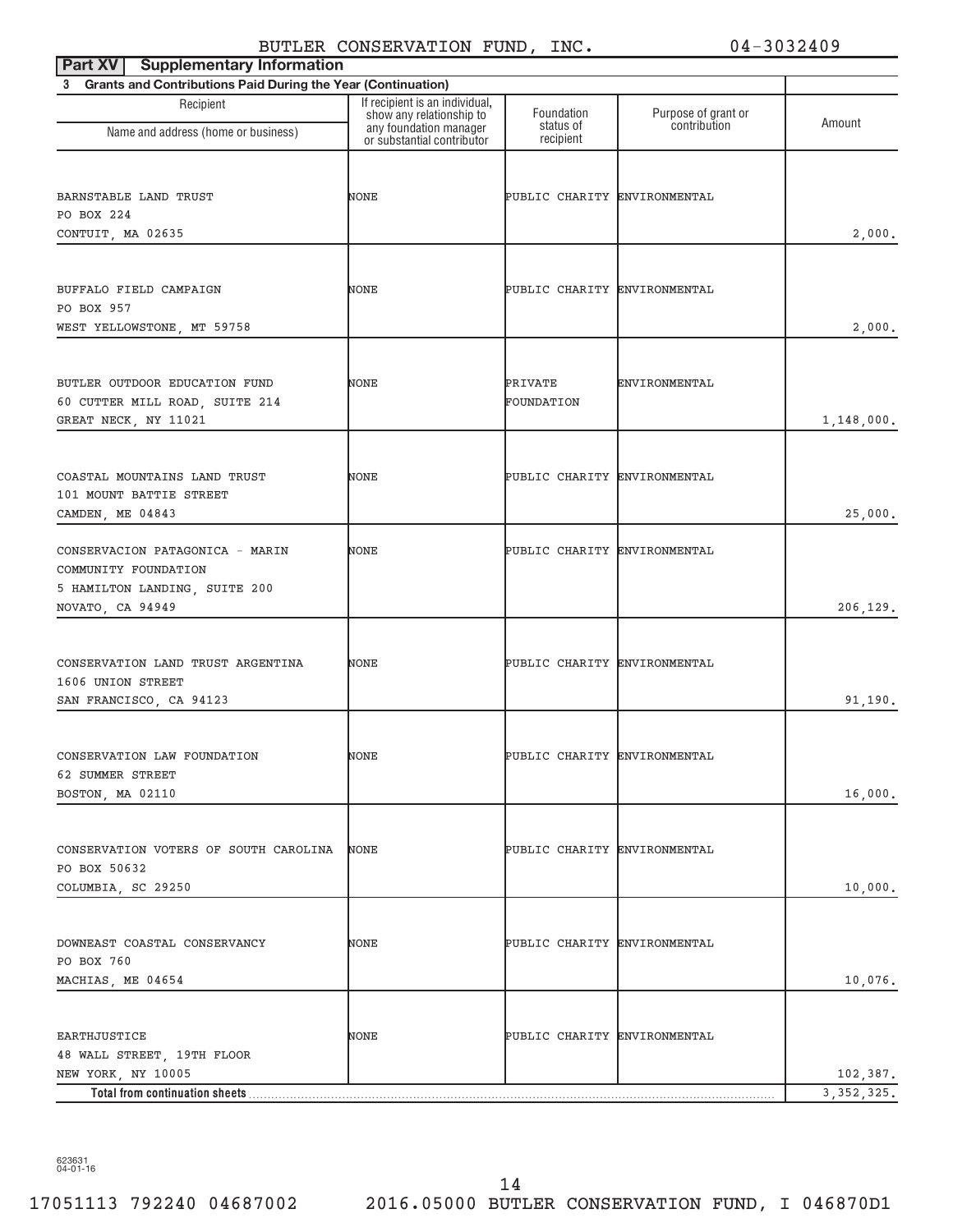| <b>Supplementary Information</b><br>Part XV                                            |                                                                                      |                              |                                     |          |
|----------------------------------------------------------------------------------------|--------------------------------------------------------------------------------------|------------------------------|-------------------------------------|----------|
| 3 Grants and Contributions Paid During the Year (Continuation)                         |                                                                                      |                              |                                     |          |
| Recipient                                                                              | If recipient is an individual,<br>show any relationship to<br>any foundation manager | Foundation<br>status of      | Purpose of grant or<br>contribution | Amount   |
| Name and address (home or business)                                                    | or substantial contributor                                                           | recipient                    |                                     |          |
| ENVIRONMENTAL DEFENSE FUND<br>301 CONGRESS AVENUE, SUITE 1300<br>AUSTIN, TX 78701      | NONE                                                                                 | PUBLIC CHARITY ENVIRONMENTAL |                                     | 47,000.  |
| FRANKFURT ZOOLOGICAL SOCIETY -US<br>3810 ARGYLE TERRACE NW<br>WASHINGTON, DC 20011     | NONE                                                                                 | PUBLIC CHARITY ENVIRONMENTAL |                                     | 50,600.  |
| FREEDOM HISTORICAL SOCIETY<br>52 PLEASANT STREET<br>FREEDOM, ME 04941                  | NONE                                                                                 | PUBLIC CHARITY ENVIRONMENTAL |                                     | 25,000.  |
| FRIENDS OF ACADIA<br>PO BOX 45<br>BAR HARBOR, ME 04069                                 | NONE                                                                                 | PUBLIC CHARITY ENVIRONMENTAL |                                     | 5,000.   |
| GREATER YELLOWSTONE COALITION<br>215 SOUTH WALLACE AVENUE<br>BOZEMAN, MT 59715         | NONE                                                                                 | PUBLIC CHARITY ENVIRONMENTAL |                                     | 2,000.   |
| GREENPEACE FUND INC.<br>702 H STREET NW, SUITE 300<br>WASHINGTON, DC 20001             | NONE                                                                                 | PUBLIC CHARITY ENVIRONMENTAL |                                     | 106,651. |
| IDAHO CONSERVATION LEAGUE<br>P.O. BOX 844<br>BOISE, ID 83701                           | NONE                                                                                 | PUBLIC CHARITY ENVIRONMENTAL |                                     | 10,000.  |
| LAND TRUST ALLIANCE<br>1660 L STREET, NW, SUITE 1100<br>WASHINGTON, DC 20036           | NONE                                                                                 | PUBLIC CHARITY ENVIRONMENTAL |                                     | 64,286.  |
| LEWA WILDLIFE CONSERVANCY USA<br>495 MILLER AVENUE, SUITE 301<br>MILL VALLEY, CA 94941 | NONE                                                                                 | PUBLIC CHARITY ENVIRONMENTAL |                                     | 3,000.   |
| LOW COUNTRY OPEN LAND TRUST<br>80 ALEXANDER STREET<br>CHARLESTON, SC 29403             | NONE                                                                                 | PUBLIC CHARITY ENVIRONMENTAL |                                     | 11,836.  |
| Total from continuation sheets                                                         |                                                                                      |                              |                                     |          |

623631 04-01-16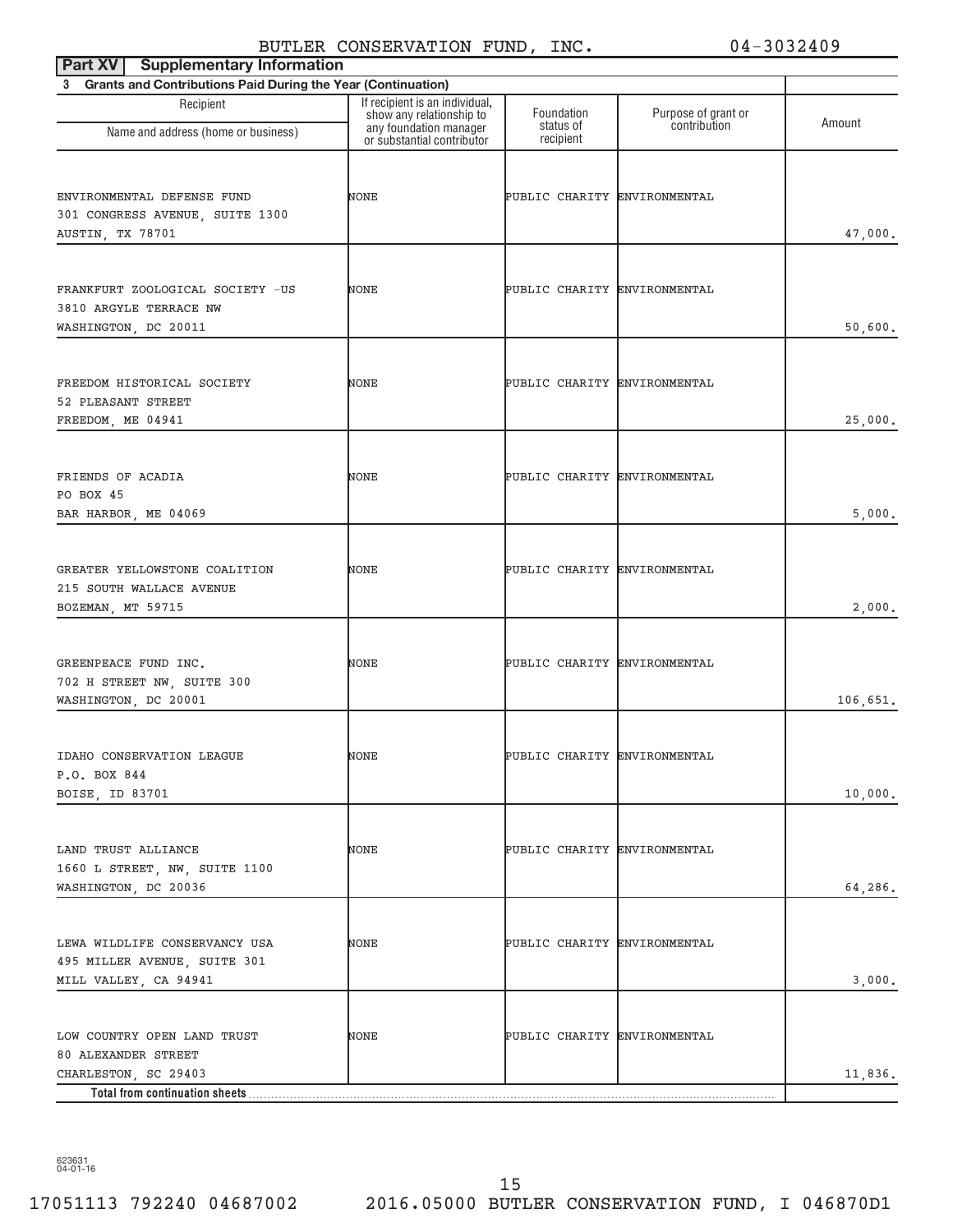| <b>Part XV</b> Supplementary Information                       |                                                            |                              |                                     |          |
|----------------------------------------------------------------|------------------------------------------------------------|------------------------------|-------------------------------------|----------|
| 3 Grants and Contributions Paid During the Year (Continuation) |                                                            |                              |                                     |          |
| Recipient                                                      | If recipient is an individual,<br>show any relationship to | Foundation<br>status of      | Purpose of grant or<br>contribution | Amount   |
| Name and address (home or business)                            | any foundation manager<br>or substantial contributor       | recipient                    |                                     |          |
|                                                                |                                                            |                              |                                     |          |
| LUBERON NATURE                                                 | NONE                                                       | FOREIGN CHARITYENVIRONMENTAL |                                     |          |
| 276, RUE DE LA REPUBLIQUE                                      |                                                            |                              |                                     |          |
| GOULT, FRANCE 84220                                            |                                                            |                              |                                     | 6,000.   |
|                                                                |                                                            |                              |                                     |          |
| MAINE COMMUNITY FOUNDATION                                     | NONE                                                       | PUBLIC CHARITY ENVIRONMENTAL |                                     |          |
| 245 MAIN STREET<br>ELLSWORTH, ME 04605-1613                    |                                                            |                              |                                     | 288,463. |
|                                                                |                                                            |                              |                                     |          |
| MID-COAST CONSERVANCY                                          | NONE                                                       | PUBLIC CHARITY ENVIRONMENTAL |                                     |          |
| 36 WATER STREET                                                |                                                            |                              |                                     |          |
| WISCASSET, ME 04578                                            |                                                            |                              |                                     | 25,000.  |
|                                                                |                                                            |                              |                                     |          |
| MISSION BLUE                                                   | NONE                                                       | PUBLIC CHARITY ENVIRONMENTAL |                                     |          |
| PO BOX 6882                                                    |                                                            |                              |                                     |          |
| NAPA, CA 94581                                                 |                                                            |                              |                                     | 2,000.   |
|                                                                |                                                            |                              |                                     |          |
| MOHONK PRESERVE<br>PO BOX 715                                  | NONE                                                       | PUBLIC CHARITY ENVIRONMENTAL |                                     |          |
| NEW PALTZ, NY 12561                                            |                                                            |                              |                                     | 250.     |
|                                                                |                                                            |                              |                                     |          |
| NATURAL RESOURCES COUNCIL OF MAINE                             | NONE                                                       | PUBLIC CHARITY ENVIRONMENTAL |                                     |          |
| 3 WADE STREET                                                  |                                                            |                              |                                     |          |
| AUGUSTA, ME 04330                                              |                                                            |                              |                                     | 10,000.  |
|                                                                |                                                            |                              |                                     |          |
| NATURAL RESOURCES DEFENSE COUNCIL<br>40 WEST 20TH STREET       | NONE                                                       | PUBLIC CHARITY ENVIRONMENTAL |                                     |          |
| NEW YORK, NY 10068                                             |                                                            |                              |                                     | 202,079. |
|                                                                |                                                            |                              |                                     |          |
| NATURE CONSERVANCY                                             | NONE                                                       | PUBLIC CHARITY ENVIRONMENTAL |                                     |          |
| P.O. BOX 65                                                    |                                                            |                              |                                     |          |
| KEENE VALLEY, NY 12943                                         |                                                            |                              |                                     | 75,000.  |
|                                                                |                                                            |                              |                                     |          |
| NEW YORK BOTANICAL GARDEN                                      | NONE                                                       | PUBLIC CHARITY ENVIRONMENTAL |                                     |          |
| 2900 SOUTHERN BOULEVARD                                        |                                                            |                              |                                     |          |
| BRONX, NY 10458                                                |                                                            |                              |                                     | 5,000.   |
|                                                                |                                                            |                              |                                     |          |
| OCEAN CONSERVANCY<br>1300 19TH STREET, NW, 8TH FLOOR           | NONE                                                       | PUBLIC CHARITY ENVIRONMENTAL |                                     |          |
| WASHINGTON, DC 20036                                           |                                                            |                              |                                     | 1,000.   |
| Total from continuation sheets                                 |                                                            |                              |                                     |          |

623631 04-01-16

16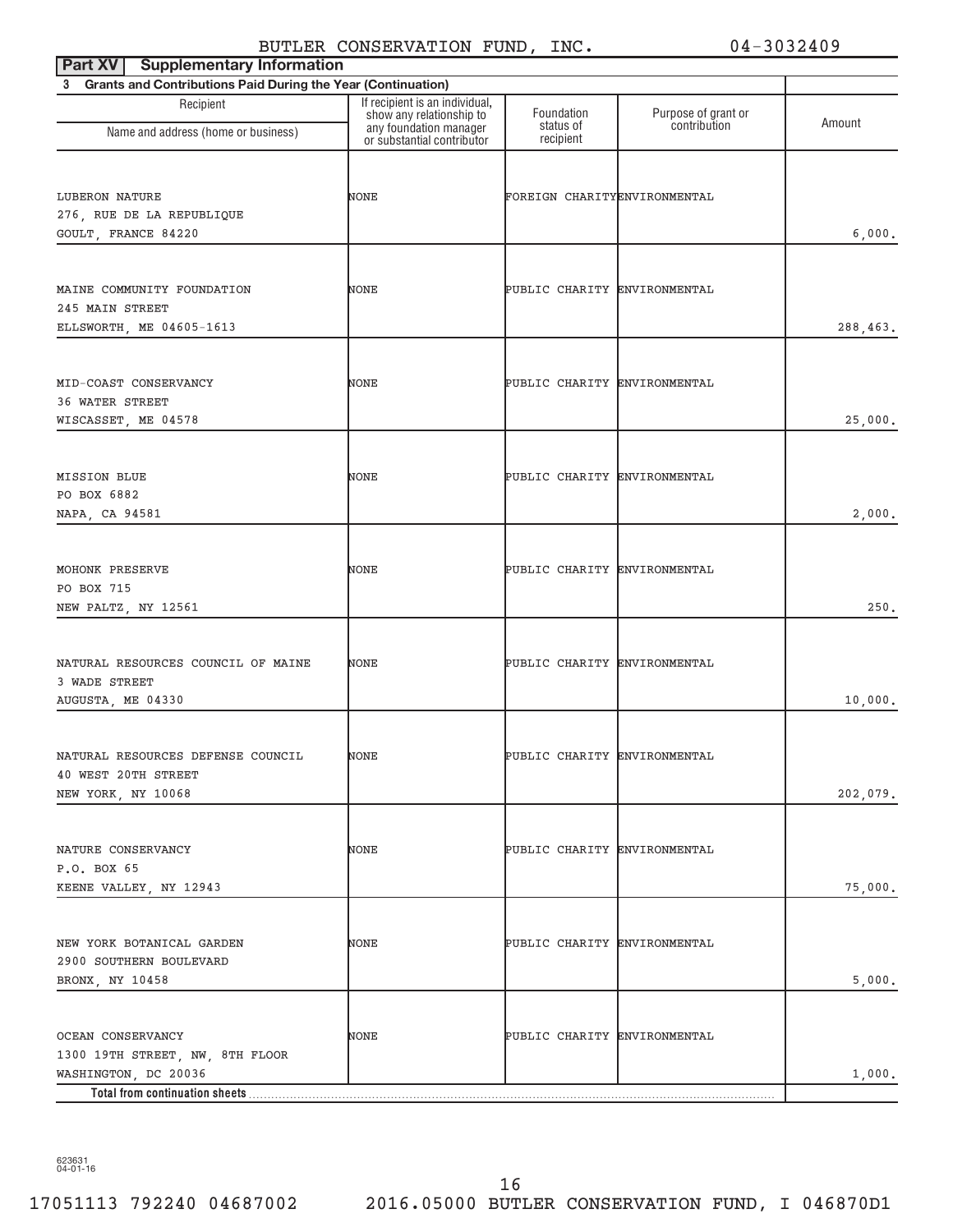| <b>Supplementary Information</b><br>Part XV                                                                   |                                                                                                                    |                              |                                     |                  |
|---------------------------------------------------------------------------------------------------------------|--------------------------------------------------------------------------------------------------------------------|------------------------------|-------------------------------------|------------------|
| 3 Grants and Contributions Paid During the Year (Continuation)                                                |                                                                                                                    |                              |                                     |                  |
| Recipient<br>Name and address (home or business)                                                              | If recipient is an individual,<br>show any relationship to<br>any foundation manager<br>or substantial contributor | Foundation<br>status of      | Purpose of grant or<br>contribution | Amount           |
|                                                                                                               |                                                                                                                    | recipient                    |                                     |                  |
| ONE HUNDRED MILES<br>PO BOX 2056<br>BRUNSWICK, GA 31521                                                       | NONE                                                                                                               | PUBLIC CHARITY ENVIRONMENTAL |                                     | 25,000.          |
| PENOBSCOT NATION<br>12 WABANAKI WAY<br>INDIAN ISLAND, ME 04468                                                | NONE                                                                                                               | PUBLIC CHARITY ENVIRONMENTAL |                                     | 17,750.          |
| SC COASTAL CONSERVATION LEAGUE<br>328 EAST BAY STREET<br>CHARLESTON, SC 29402                                 | NONE                                                                                                               | PUBLIC CHARITY ENVIRONMENTAL |                                     | 101,968.         |
| SEA SHEPHERD CONSERVATION SOCIETY<br>PO BOX 8628<br>ALEXANDRIA, VA 22306                                      | NONE                                                                                                               | PUBLIC CHARITY ENVIRONMENTAL |                                     | 2,000.           |
| SOUTH CAROLINA ENVIRONMENTAL LAW<br>PROJECT<br>902 NORTH ST<br>BEAUFORT, SC 29902                             | NONE                                                                                                               | PUBLIC CHARITY ENVIRONMENTAL |                                     | 10,000.          |
| SOUTHERN ENVIRONMENTAL LAW CENTER<br>201 WEST MAIN STREET, SUITE 14<br>CHARLOTTESVILLE, VA 22902              | NONE                                                                                                               | PUBLIC CHARITY ENVIRONMENTAL |                                     | 76,319.          |
| SOUTHERN UTAH WILDERNESS ALLIANCE<br>(SUWA)<br>425 EAST 100                                                   | NONE                                                                                                               | PUBLIC CHARITY ENVIRONMENTAL |                                     |                  |
| S. SALT LAKE CITY, UT 84111<br>THE 5 GYRES INSTITUTE<br>5792 WEST JEFFERSON BOULEVARD                         | NONE                                                                                                               | PUBLIC CHARITY ENVIRONMENTAL |                                     | 7,000.           |
| LOS ANGELES, CA 90016<br>THREE BAYS PRESERVATION, INC.<br>864 MAIN STREET, PO BOX 215<br>OSTERVILLE, MA 02655 | NONE                                                                                                               | PUBLIC CHARITY ENVIRONMENTAL |                                     | 1,000.<br>2,000. |
| TREES FOR HOUSTON<br>PO BOX 270477<br>HOUSTON, TX 77277                                                       | NONE                                                                                                               | PUBLIC CHARITY ENVIRONMENTAL |                                     | 5,000.           |
| Total from continuation sheets                                                                                |                                                                                                                    |                              |                                     |                  |

623631 04-01-16

17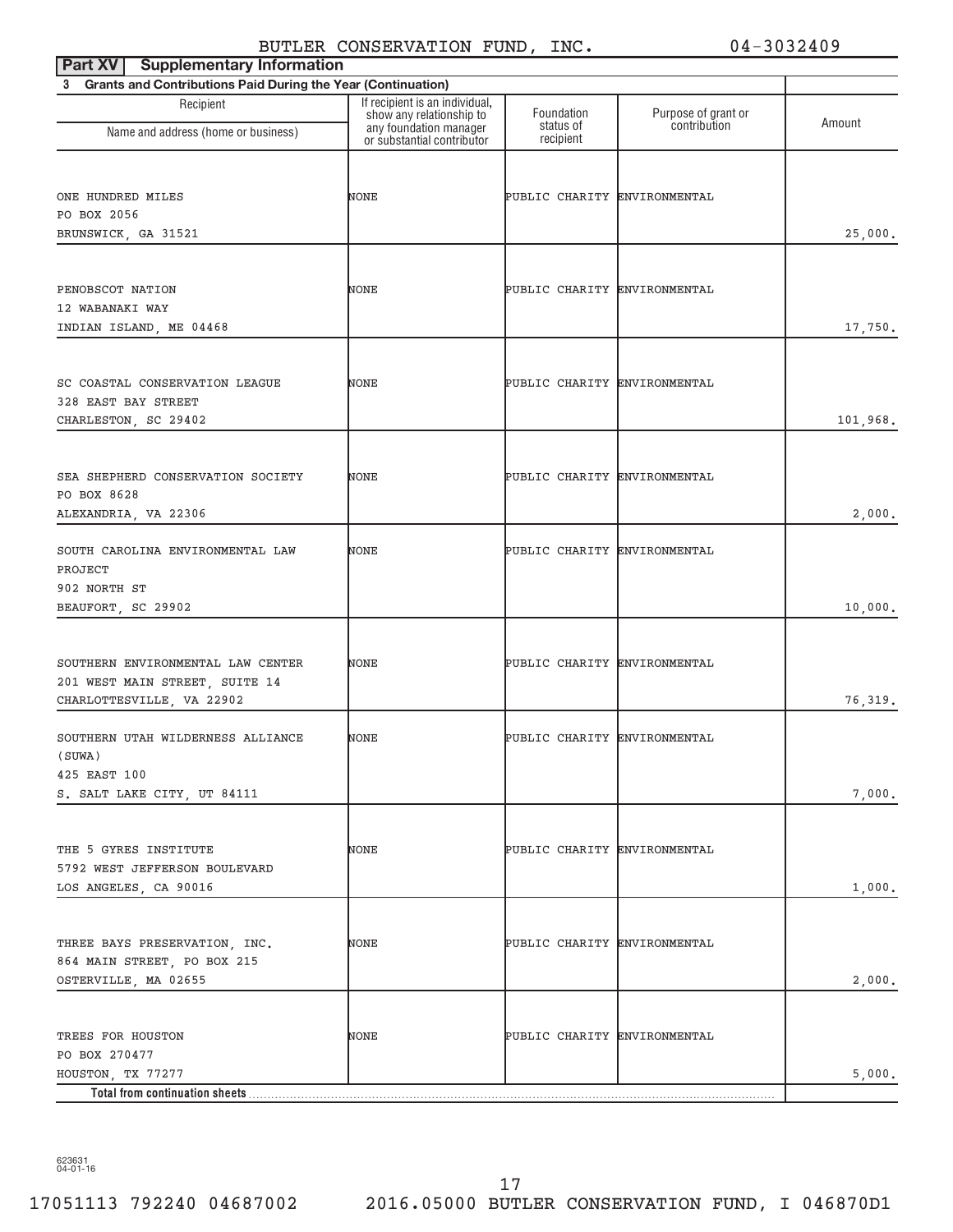| Part XV<br><b>Supplementary Information</b>                                                         |                                                                                                                    |                              |                                     |           |
|-----------------------------------------------------------------------------------------------------|--------------------------------------------------------------------------------------------------------------------|------------------------------|-------------------------------------|-----------|
| 3 Grants and Contributions Paid During the Year (Continuation)                                      |                                                                                                                    |                              |                                     |           |
| Recipient<br>Name and address (home or business)                                                    | If recipient is an individual,<br>show any relationship to<br>any foundation manager<br>or substantial contributor | Foundation<br>status of      | Purpose of grant or<br>contribution | Amount    |
|                                                                                                     |                                                                                                                    | recipient                    |                                     |           |
| TREES, WATER & PEOPLE<br>633 REMINGTON STREET<br>FORT COLLINS, CO 80524                             | NONE                                                                                                               | PUBLIC CHARITY ENVIRONMENTAL |                                     | 2,000.    |
| WATERKEEPER ALLIANCE<br>50 S. BUCKHOUT STREET, SUITE 302<br>IRVINGTON, NY 10533                     | NONE                                                                                                               | PUBLIC CHARITY ENVIRONMENTAL |                                     | 63,399.   |
| WEST HIGHLAND COASTAL TRUST<br>50 LOTHIAN ROAD, FESTIVAL SQUARE<br>EDINBURGH, UNITED KINGDOM EH39WJ | NONE                                                                                                               | FOREIGN CHARITYENVIRONMENTAL |                                     | 732.      |
| WILDERNESS SOCIETY<br>1615 M STREET NW<br>WASHINGTON, DC 20036                                      | NONE                                                                                                               | PUBLIC CHARITY ENVIRONMENTAL |                                     | 25,000.   |
| WILDLIFE CONSERVATION SOCIETY<br>2300 SOUTHERN BOULEVARD<br>BRONX, NY 10460                         | NONE                                                                                                               | PUBLIC CHARITY ENVIRONMENTAL |                                     | 331, 413. |
| WORLD MONUMENTS FUND<br>350 FIFTH AVENUE STE 2412<br>NEW YORK, NY 10118                             | NONE                                                                                                               | PUBLIC CHARITY ENVIRONMENTAL |                                     | 128,797.  |
|                                                                                                     |                                                                                                                    |                              |                                     |           |
|                                                                                                     |                                                                                                                    |                              |                                     |           |
|                                                                                                     |                                                                                                                    |                              |                                     |           |
|                                                                                                     |                                                                                                                    |                              |                                     |           |
|                                                                                                     |                                                                                                                    |                              |                                     |           |

623631 04-01-16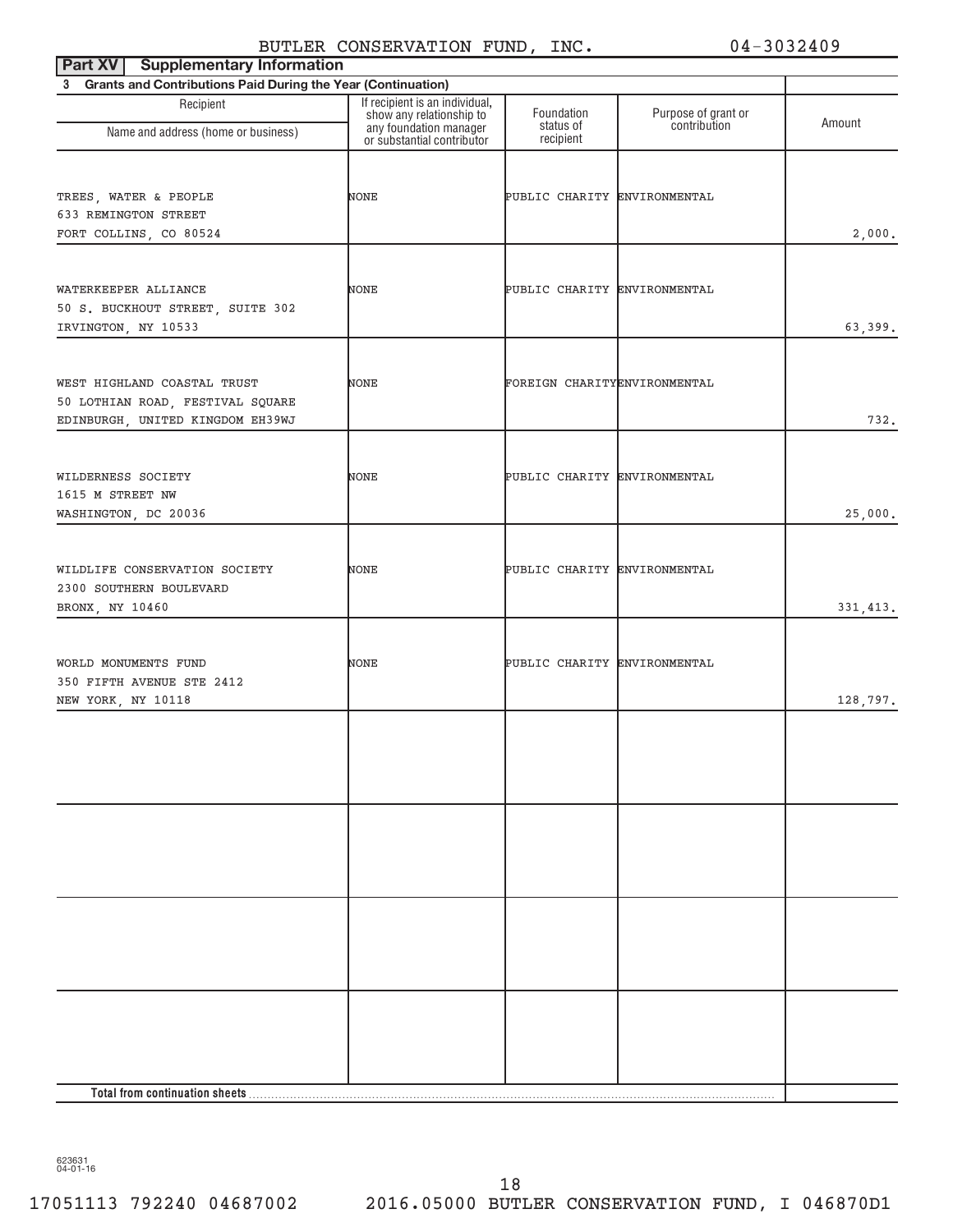| <b>Schedule B</b><br>(Form 990, 990-EZ.<br>or 990-PF)         |
|---------------------------------------------------------------|
| Department of the Treasury<br><b>Internal Revenue Service</b> |

# **Schedule of Contributors**

**or 990-PF) | Attach to Form 990, Form 990-EZ, or Form 990-PF. | Information about Schedule B (Form 990, 990-EZ, or 990-PF) and** its instructions is at www.irs.gov/form990.

OMB No. 1545-0047

**2016**

**Name of the organization Employer identification number**

| BUTLER CONSERVATION FUND, INC. |  | 04-3032409 |
|--------------------------------|--|------------|

| <b>Organization type (check one):</b> |                                                                             |  |  |  |  |
|---------------------------------------|-----------------------------------------------------------------------------|--|--|--|--|
| Filers of:                            | Section:                                                                    |  |  |  |  |
| Form 990 or 990-EZ                    | 501(c)(<br>) (enter number) organization                                    |  |  |  |  |
|                                       | $4947(a)(1)$ nonexempt charitable trust not treated as a private foundation |  |  |  |  |
|                                       | 527 political organization                                                  |  |  |  |  |
| Form 990-PF                           | X<br>501(c)(3) exempt private foundation                                    |  |  |  |  |
|                                       | 4947(a)(1) nonexempt charitable trust treated as a private foundation       |  |  |  |  |
|                                       | 501(c)(3) taxable private foundation                                        |  |  |  |  |

Check if your organization is covered by the General Rule or a Special Rule. **Note:**  Only a section 501(c)(7), (8), or (10) organization can check boxes for both the General Rule and a Special Rule. See instructions.

#### **General Rule**

**K** For an organization filing Form 990, 990-EZ, or 990-PF that received, during the year, contributions totaling \$5,000 or more (in money or property) from any one contributor. Complete Parts I and II. See instructions for determining a contributor's total contributions.

#### **Special Rules**

 $\begin{array}{c} \hline \end{array}$ 

any one contributor, during the year, total contributions of the greater of (1) \$5,000 or (2) 2% of the amount on (i) Form 990, Part VIII, line 1h, For an organization described in section 501(c)(3) filing Form 990 or 990-EZ that met the 33 1/3% support test of the regulations under sections 509(a)(1) and 170(b)(1)(A)(vi), that checked Schedule A (Form 990 or 990-EZ), Part II, line 13, 16a, or 16b, and that received from or (ii) Form 990-EZ, line 1. Complete Parts I and II.  $\begin{array}{c} \hline \end{array}$ 

year, total contributions of more than \$1,000 *exclusively* for religious, charitable, scientific, literary, or educational purposes, or for For an organization described in section 501(c)(7), (8), or (10) filing Form 990 or 990-EZ that received from any one contributor, during the the prevention of cruelty to children or animals. Complete Parts I, II, and III.  $\begin{array}{c} \hline \end{array}$ 

purpose. Don't complete any of the parts unless the General Rule applies to this organization because it received nonexclusively year, contributions exclusively for religious, charitable, etc., purposes, but no such contributions totaled more than \$1,000. If this box is checked, enter here the total contributions that were received during the year for an exclusively religious, charitable, etc., For an organization described in section 501(c)(7), (8), or (10) filing Form 990 or 990-EZ that received from any one contributor, during the religious, charitable, etc., contributions totaling \$5,000 or more during the year  $\ldots$  $\ldots$  $\ldots$  $\ldots$  $\ldots$  $\ldots$ 

**Caution:**  An organization that isn't covered by the General Rule and/or the Special Rules doesn't file Schedule B (Form 990, 990-EZ, or 990-PF),  **must** but it answer "No" on Part IV, line 2, of its Form 990; or check the box on line H of its Form 990-EZ or on its Form 990-PF, Part I, line 2, to certify that it doesn't meet the filing requirements of Schedule B (Form 990, 990-EZ, or 990-PF).

LHA For Paperwork Reduction Act Notice, see the Instructions for Form 990, 990-EZ, or 990-PF. Schedule B (Form 990, 990-EZ, or 990-PF) (2016)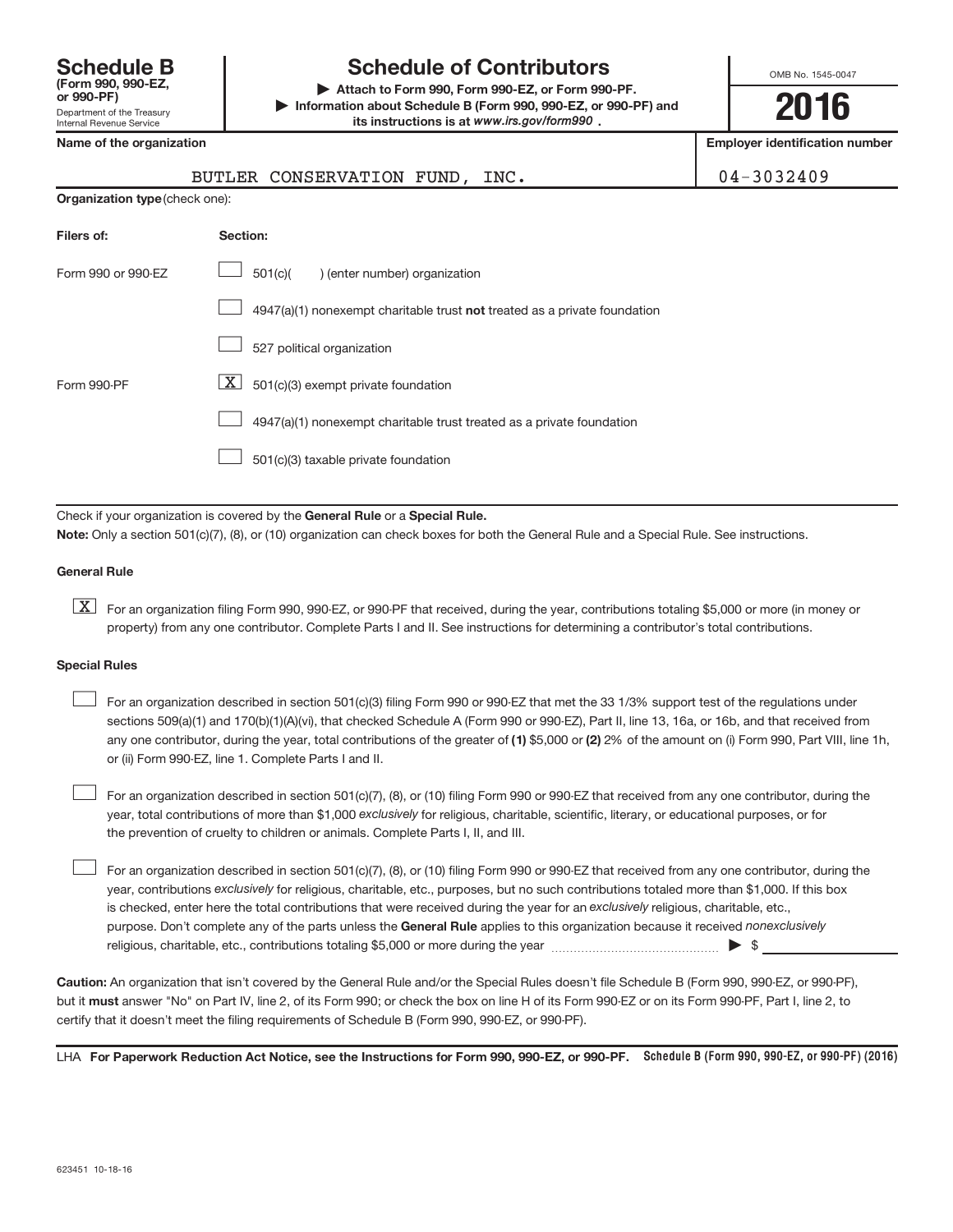$\begin{array}{c} \hline \end{array}$  $\begin{array}{c} \hline \end{array}$  $\begin{array}{c} \hline \end{array}$ 

|            | Name of organization                                                                           |                                   |         | <b>Employer identification number</b>                                                          |
|------------|------------------------------------------------------------------------------------------------|-----------------------------------|---------|------------------------------------------------------------------------------------------------|
|            | BUTLER CONSERVATION FUND, INC.                                                                 |                                   |         | 04-3032409                                                                                     |
| Part I     | Contributors (See instructions). Use duplicate copies of Part I if additional space is needed. |                                   |         |                                                                                                |
| (a)<br>No. | (b)<br>Name, address, and ZIP + 4                                                              | (c)<br><b>Total contributions</b> |         | (d)<br>Type of contribution                                                                    |
| 1          | <b>GILBERT BUTLER</b>                                                                          |                                   |         | $\overline{\mathbf{X}}$<br>Person                                                              |
|            | 1040 FIFTH AVENUE #11-12C                                                                      | $$\mathbb{S}$$                    | 70,000. | <b>Payroll</b><br><b>Noncash</b>                                                               |
|            | NEW YORK, NY 10028                                                                             |                                   |         | (Complete Part II for<br>noncash contributions.)                                               |
| (a)<br>No. | (b)<br>Name, address, and ZIP + 4                                                              | (c)<br><b>Total contributions</b> |         | (d)<br>Type of contribution                                                                    |
|            |                                                                                                | \$                                |         | Person<br><b>Pavroll</b><br><b>Noncash</b><br>(Complete Part II for<br>noncash contributions.) |
| (a)<br>No. | (b)<br>Name, address, and ZIP + 4                                                              | (c)<br><b>Total contributions</b> |         | (d)<br>Type of contribution                                                                    |
|            |                                                                                                | \$                                |         | Person<br>Payroll<br><b>Noncash</b><br>(Complete Part II for<br>noncash contributions.)        |
| (a)<br>No. | (b)<br>Name, address, and ZIP + 4                                                              | (c)<br><b>Total contributions</b> |         | (d)<br>Type of contribution                                                                    |
|            |                                                                                                | \$                                |         | Person<br>Payroll<br><b>Noncash</b><br>(Complete Part II for<br>noncash contributions.)        |
| (a)<br>No. | (b)<br>Name, address, and ZIP + 4                                                              | (c)<br><b>Total contributions</b> |         | (d)<br>Type of contribution                                                                    |
|            |                                                                                                | \$                                |         | Person<br>Payroll<br><b>Noncash</b><br>(Complete Part II for                                   |

**(b) Name, address, and ZIP + 4**

**Schedule B (Form 990, 990-EZ, or 990-PF) (2016)**

**Person Payroll Noncash**

(Complete Part II for noncash contributions.)

**(d) Type of contribution**

noncash contributions.)

**(c) Total contributions**

20

\$

17051113 792240 04687002 2016.05000 BUTLER CONSERVATION FUND, I 046870D1

623452 10-18-16

**(a) No.**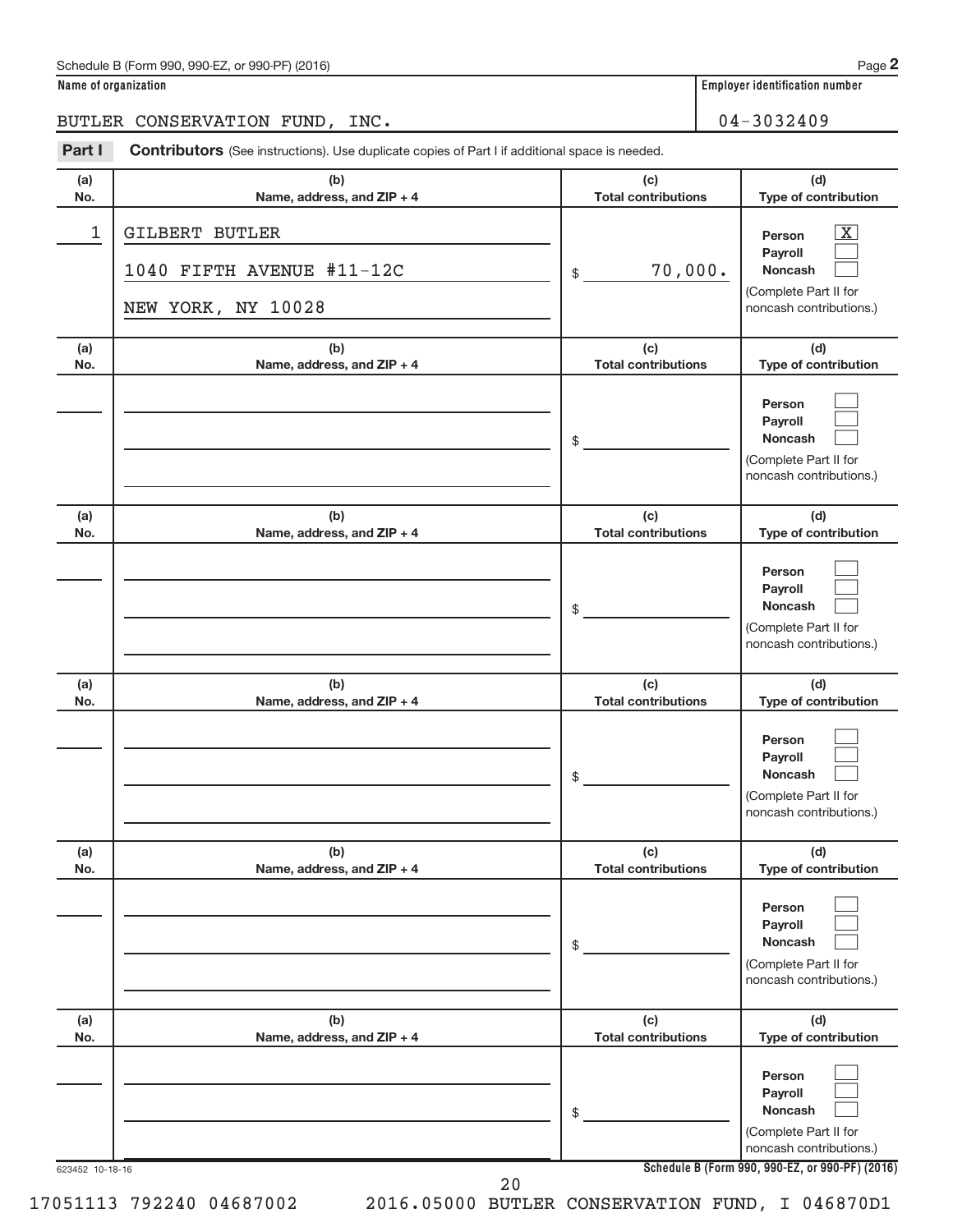Part II Noncash Property (See instructions). Use duplicate copies of Part II if additional space is needed.

| (a)<br>No.<br>from           | (b)<br>Description of noncash property given | (c)<br>FMV (or estimate)                       | (d)<br>Date received                            |
|------------------------------|----------------------------------------------|------------------------------------------------|-------------------------------------------------|
| Part I                       |                                              | (See instructions)                             |                                                 |
|                              |                                              |                                                |                                                 |
|                              |                                              | $\frac{1}{2}$                                  |                                                 |
| (a)<br>No.<br>from<br>Part I | (b)<br>Description of noncash property given | (c)<br>FMV (or estimate)<br>(See instructions) | (d)<br>Date received                            |
|                              |                                              |                                                |                                                 |
|                              |                                              | $\frac{1}{2}$                                  |                                                 |
| (a)<br>No.<br>from<br>Part I | (b)<br>Description of noncash property given | (c)<br>FMV (or estimate)<br>(See instructions) | (d)<br>Date received                            |
|                              |                                              |                                                |                                                 |
|                              |                                              | $\frac{1}{2}$                                  |                                                 |
| (a)<br>No.<br>from<br>Part I | (b)<br>Description of noncash property given | (c)<br>FMV (or estimate)<br>(See instructions) | (d)<br>Date received                            |
|                              |                                              |                                                |                                                 |
|                              |                                              | $$_$                                           |                                                 |
| (a)<br>No.<br>from<br>Part I | (b)<br>Description of noncash property given | (c)<br>FMV (or estimate)<br>(See instructions) | (d)<br>Date received                            |
|                              |                                              |                                                |                                                 |
|                              |                                              | $$\mathbb{S}$$                                 |                                                 |
| (a)<br>No.<br>from<br>Part I | (b)<br>Description of noncash property given | (c)<br>FMV (or estimate)<br>(See instructions) | (d)<br>Date received                            |
|                              |                                              |                                                |                                                 |
|                              |                                              | \$                                             |                                                 |
| 623453 10-18-16              | 21                                           |                                                | Schedule B (Form 990, 990-EZ, or 990-PF) (2016) |

17051113 792240 04687002 2016.05000 BUTLER CONSERVATION FUND, I 046870D1

**3**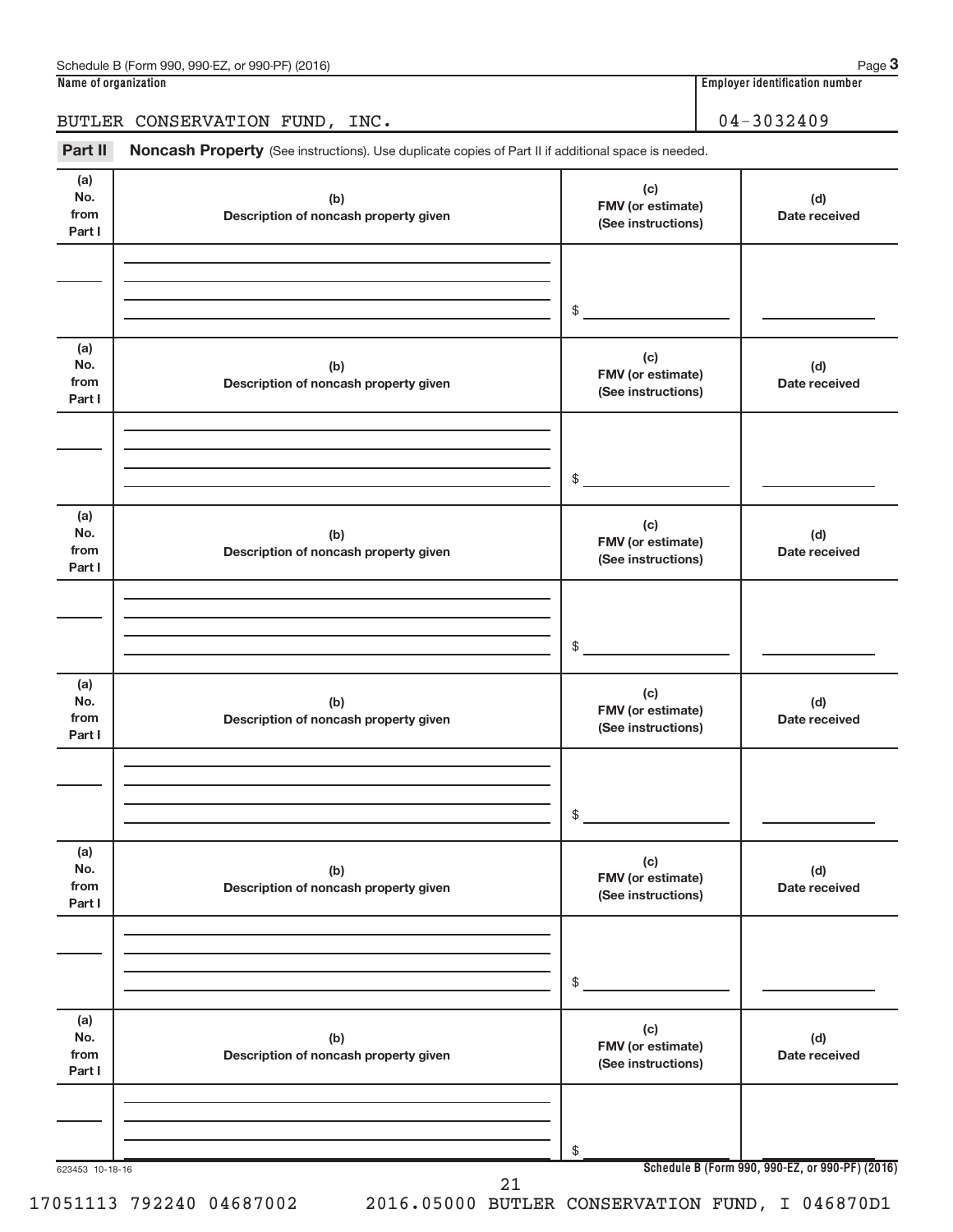| Name of organization |                                                                                                                                                                                                                             |                      | <b>Employer identification number</b>                                                                                                                 |
|----------------------|-----------------------------------------------------------------------------------------------------------------------------------------------------------------------------------------------------------------------------|----------------------|-------------------------------------------------------------------------------------------------------------------------------------------------------|
|                      | BUTLER CONSERVATION FUND, INC.                                                                                                                                                                                              |                      | 04-3032409                                                                                                                                            |
| Part III             | the year from any one contributor. Complete columns (a) through (e) and the following line entry. For organizations                                                                                                         |                      | Exclusively religious, charitable, etc., contributions to organizations described in section 501(c)(7), (8), or (10) that total more than \$1,000 for |
|                      | completing Part III, enter the total of exclusively religious, charitable, etc., contributions of \$1,000 or less for the year. (Enter this info. once.)<br>Use duplicate copies of Part III if additional space is needed. |                      |                                                                                                                                                       |
| (a) No.<br>from      |                                                                                                                                                                                                                             |                      |                                                                                                                                                       |
| Part I               | (b) Purpose of gift                                                                                                                                                                                                         | (c) Use of gift      | (d) Description of how gift is held                                                                                                                   |
|                      |                                                                                                                                                                                                                             |                      |                                                                                                                                                       |
|                      |                                                                                                                                                                                                                             |                      |                                                                                                                                                       |
|                      |                                                                                                                                                                                                                             |                      |                                                                                                                                                       |
|                      |                                                                                                                                                                                                                             | (e) Transfer of gift |                                                                                                                                                       |
|                      | Transferee's name, address, and ZIP + 4                                                                                                                                                                                     |                      | Relationship of transferor to transferee                                                                                                              |
|                      |                                                                                                                                                                                                                             |                      |                                                                                                                                                       |
|                      |                                                                                                                                                                                                                             |                      |                                                                                                                                                       |
|                      |                                                                                                                                                                                                                             |                      |                                                                                                                                                       |
| (a) No.<br>from      | (b) Purpose of gift                                                                                                                                                                                                         | (c) Use of gift      | (d) Description of how gift is held                                                                                                                   |
| Part I               |                                                                                                                                                                                                                             |                      |                                                                                                                                                       |
|                      |                                                                                                                                                                                                                             |                      |                                                                                                                                                       |
|                      |                                                                                                                                                                                                                             |                      |                                                                                                                                                       |
|                      |                                                                                                                                                                                                                             | (e) Transfer of gift |                                                                                                                                                       |
|                      |                                                                                                                                                                                                                             |                      |                                                                                                                                                       |
|                      | Transferee's name, address, and ZIP + 4                                                                                                                                                                                     |                      | Relationship of transferor to transferee                                                                                                              |
|                      |                                                                                                                                                                                                                             |                      |                                                                                                                                                       |
|                      |                                                                                                                                                                                                                             |                      |                                                                                                                                                       |
| (a) No.              |                                                                                                                                                                                                                             |                      |                                                                                                                                                       |
| from<br>Part I       | (b) Purpose of gift                                                                                                                                                                                                         | (c) Use of gift      | (d) Description of how gift is held                                                                                                                   |
|                      |                                                                                                                                                                                                                             |                      |                                                                                                                                                       |
|                      |                                                                                                                                                                                                                             |                      |                                                                                                                                                       |
|                      |                                                                                                                                                                                                                             |                      |                                                                                                                                                       |
|                      |                                                                                                                                                                                                                             | (e) Transfer of gift |                                                                                                                                                       |
|                      | Transferee's name, address, and ZIP + 4                                                                                                                                                                                     |                      | Relationship of transferor to transferee                                                                                                              |
|                      |                                                                                                                                                                                                                             |                      |                                                                                                                                                       |
|                      |                                                                                                                                                                                                                             |                      |                                                                                                                                                       |
|                      |                                                                                                                                                                                                                             |                      |                                                                                                                                                       |
| $(a)$ No.<br>from    | (b) Purpose of gift                                                                                                                                                                                                         | (c) Use of gift      |                                                                                                                                                       |
| Part I               |                                                                                                                                                                                                                             |                      | (d) Description of how gift is held                                                                                                                   |
|                      |                                                                                                                                                                                                                             |                      |                                                                                                                                                       |
|                      |                                                                                                                                                                                                                             |                      |                                                                                                                                                       |
|                      |                                                                                                                                                                                                                             |                      |                                                                                                                                                       |
|                      |                                                                                                                                                                                                                             | (e) Transfer of gift |                                                                                                                                                       |
|                      | Transferee's name, address, and ZIP + 4                                                                                                                                                                                     |                      | Relationship of transferor to transferee                                                                                                              |
|                      |                                                                                                                                                                                                                             |                      |                                                                                                                                                       |
|                      |                                                                                                                                                                                                                             |                      |                                                                                                                                                       |
|                      |                                                                                                                                                                                                                             |                      |                                                                                                                                                       |
| 623454 10-18-16      |                                                                                                                                                                                                                             | 22                   | Schedule B (Form 990, 990-EZ, or 990-PF) (2016)                                                                                                       |

17051113 792240 04687002 2016.05000 BUTLER CONSERVATION FUND, I 046870D1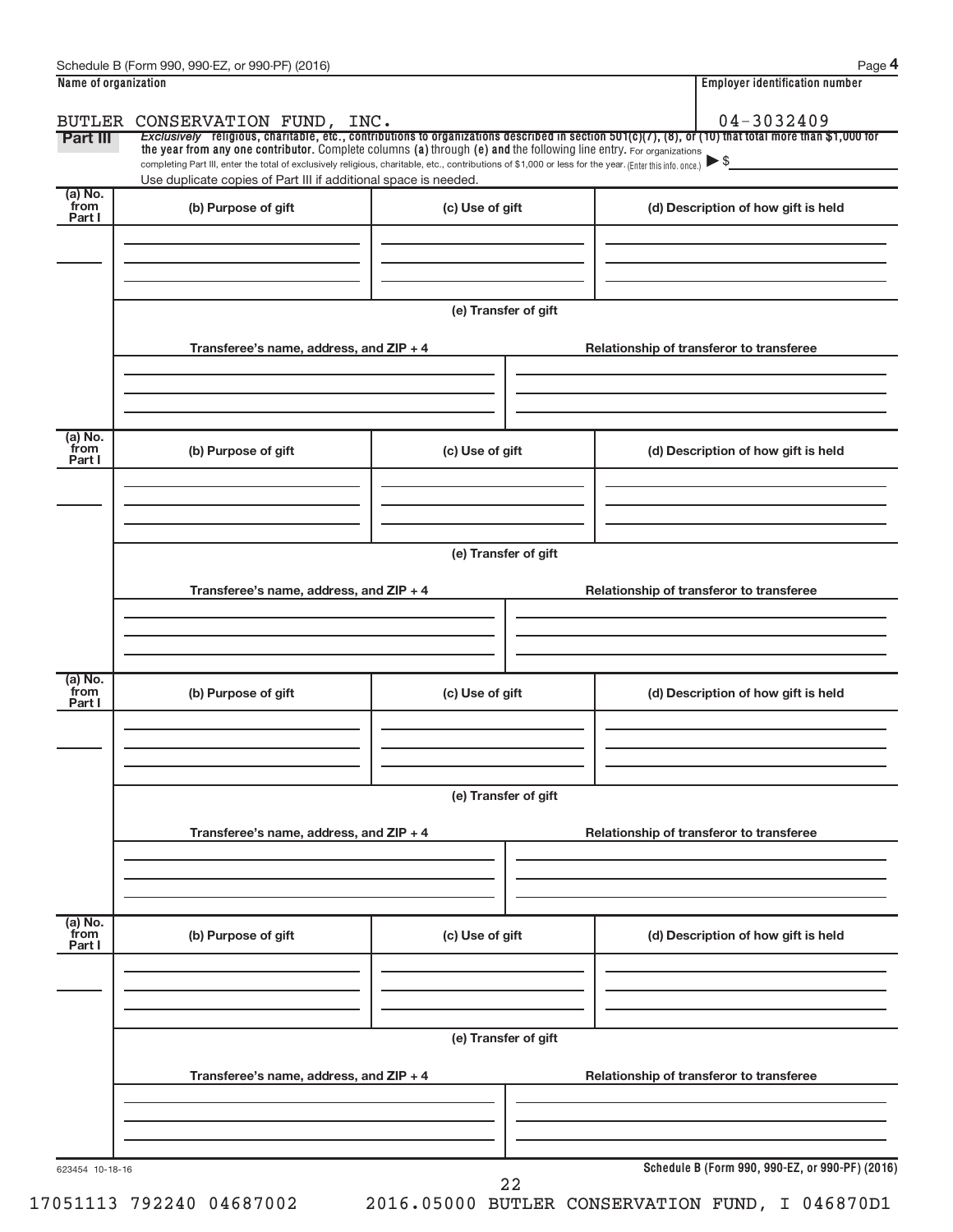| Form | 2220 |
|------|------|
|      |      |

# **2220 Underpayment of Estimated Tax by Corporations**

FORM 990-PF

OMB No. 1545-0123 **2016**

Department of the Trea Internal Revenue Serv Name

| t of the Treasury<br>venue Service |                                | Attach to the corporation's tax return.<br>Information about Form 2220 and its separate instructions is at www.irs.gov/form2220.             | FORM AAN-PF | 2016                                                |
|------------------------------------|--------------------------------|----------------------------------------------------------------------------------------------------------------------------------------------|-------------|-----------------------------------------------------|
|                                    | BUTLER CONSERVATION FUND, INC. |                                                                                                                                              |             | <b>Employer identification number</b><br>04-3032409 |
|                                    |                                | enerally, the corporation isn't required to file Form 2220 (see Part II below for exceptions) because the IRS will figure any penalty owed a |             |                                                     |

**Note:** estimated tax penalty line of the corporation's income tax return, but **do not** attach Form 2220. alty owed and bill the corporation. However, the corporation may still use Form 2220 to figure the penalty. If so, enter the amount from page 2, line 38 on the

| <b>Required Annual Payment</b><br>Part I                                                                                                                                                                                                              |                |    |         |
|-------------------------------------------------------------------------------------------------------------------------------------------------------------------------------------------------------------------------------------------------------|----------------|----|---------|
| 1 Total tax (see instructions) manufactured and the set of the set of the set of the set of the set of the set of the set of the set of the set of the set of the set of the set of the set of the set of the set of the set o                        |                |    | 12,315. |
| 2 a Personal holding company tax (Schedule PH (Form 1120), line 26) included on line 1<br><b>b</b> Look-back interest included on line 1 under section $460(b)(2)$ for completed long-term                                                            | 2a             |    |         |
| contracts or section 167(g) for depreciation under the income forecast method                                                                                                                                                                         | 2 <sub>b</sub> |    |         |
|                                                                                                                                                                                                                                                       | 2c             |    |         |
|                                                                                                                                                                                                                                                       |                | 2d |         |
| 3 Subtract line 2d from line 1. If the result is less than \$500, do not complete or file this form. The corporation<br>doesn't owe the penalty material contact the control of the penalty material contact the penalty material contact the penalty |                | 3  | 12,315. |
| 4 Enter the tax shown on the corporation's 2015 income tax return. See instructions. Caution: If the tax is zero<br>or the tax year was for less than 12 months, skip this line and enter the amount from line 3 on line 5                            |                | 4  | 16,805. |
| Required annual payment. Enter the smaller of line 3 or line 4. If the corporation is required to skip line 4,<br>5                                                                                                                                   |                |    |         |
|                                                                                                                                                                                                                                                       |                | 5  | 12,315. |
| Reasons for Filing - Check the boxes below that apply. If any boxes are checked, the corporation must file Form 2220<br>Part II<br>even if it doesn't owe a penalty. See instructions.                                                                |                |    |         |
| The corporation is using the adjusted seasonal installment method.                                                                                                                                                                                    |                |    |         |
| The corporation is using the annualized income installment method.                                                                                                                                                                                    |                |    |         |
| X<br>The corporation is a "large corporation" figuring its first required installment based on the prior year's tax.                                                                                                                                  |                |    |         |
| Part III   Figuring the Underpayment                                                                                                                                                                                                                  |                |    |         |

|                                              |                                                                                                                                                                                       |    | (a)      | (b)      | (c)      | (d)              |
|----------------------------------------------|---------------------------------------------------------------------------------------------------------------------------------------------------------------------------------------|----|----------|----------|----------|------------------|
| 9                                            | Installment due dates. Enter in columns (a) through<br>(d) the 15th day of the 4th (Form 990-PF filers:<br>Ùse 5th month), 6th, 9th, and 12th months of the<br>corporation's tax year | 9  | 05/15/16 | 06/15/16 | 09/15/16 | 12/15/16         |
|                                              | 10 Required installments. If the box on line 6 and/or line 7                                                                                                                          |    |          |          |          |                  |
|                                              | above is checked, enter the amounts from Sch A, line 38. If                                                                                                                           |    |          |          |          |                  |
|                                              | the box on line 8 (but not 6 or 7) is checked, see instructions                                                                                                                       |    |          |          |          |                  |
|                                              | for the amounts to enter. If none of these boxes are checked.                                                                                                                         |    |          |          |          |                  |
|                                              | enter 25% (0.25) of line 5 above in each column.                                                                                                                                      | 10 | 3,079.   | 3,079.   | 3,078.   | 3,079.           |
| 11                                           | Estimated tax paid or credited for each period. For                                                                                                                                   |    |          |          |          |                  |
|                                              | column (a) only, enter the amount from line 11 on line 15.                                                                                                                            |    |          |          |          |                  |
|                                              | See instructions                                                                                                                                                                      | 11 | 20,000.  |          |          | 25,000.          |
|                                              | Complete lines 12 through 18 of one column                                                                                                                                            |    |          |          |          |                  |
|                                              | before going to the next column.                                                                                                                                                      |    |          |          |          |                  |
|                                              | <b>12</b> Enter amount, if any, from line 18 of the preceding column                                                                                                                  | 12 |          | 16,921.  | 13,842.  | 10,764.          |
|                                              |                                                                                                                                                                                       | 13 |          | 16,921.  | 13,842.  | 35,764.          |
|                                              | 14 Add amounts on lines 16 and 17 of the preceding column                                                                                                                             | 14 |          |          |          |                  |
|                                              | 15 Subtract line 14 from line 13. If zero or less, enter -0-                                                                                                                          | 15 | 20,000.  | 16,921.  | 13,842.  | 35,764.          |
|                                              | 16 If the amount on line 15 is zero, subtract line 13 from line                                                                                                                       |    |          |          |          |                  |
|                                              |                                                                                                                                                                                       | 16 |          | 0        | 0        |                  |
|                                              | 17 Underpayment. If line 15 is less than or equal to line 10,                                                                                                                         |    |          |          |          |                  |
|                                              | subtract line 15 from line 10. Then go to line 12 of the next                                                                                                                         |    |          |          |          |                  |
|                                              |                                                                                                                                                                                       | 17 |          |          |          |                  |
|                                              | 18 Overpayment. If line 10 is less than line 15, subtract line 10                                                                                                                     |    |          |          |          |                  |
|                                              | from line 15. Then go to line 12 of the next column                                                                                                                                   | 18 | 16,921.  | 13,842.  | 10,764.  |                  |
|                                              | Go to Part IV on page 2 to figure the penalty. Do not go to Part IV if there are no entries on line 17 - no penalty is owed.                                                          |    |          |          |          |                  |
| $\overline{1}$ $\overline{1}$ $\overline{1}$ | <b>For Panerwork Reduction Act Notice, see senarate instructions</b>                                                                                                                  |    |          |          |          | Form 2220 (2016) |

**For Paperwork Reduction Act Notice, see separate instructions.** LHA

Form **2220** (2016)

612801 01-20-17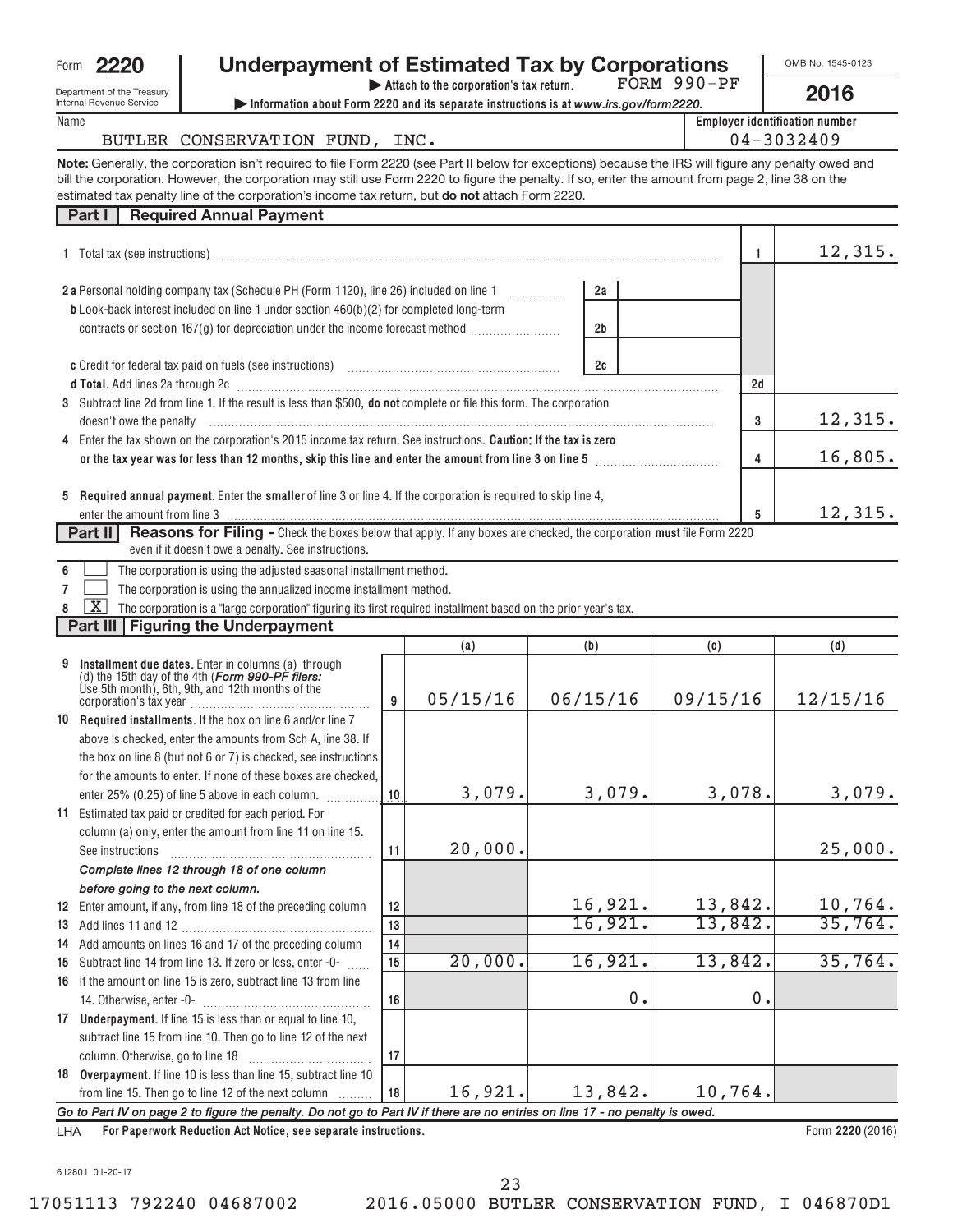# FORM 990-PF

# **Part IV** Figuring the Penalty

|                                                                                                                                                                                                                                                                                                                                    |              | (a) | (b) | (c) |           | (d) |
|------------------------------------------------------------------------------------------------------------------------------------------------------------------------------------------------------------------------------------------------------------------------------------------------------------------------------------|--------------|-----|-----|-----|-----------|-----|
| 19 Enter the date of payment or the 15th day of the 4th month<br>after the close of the tax year, whichever is earlier.<br>(C Corporations with tax years ending June 30<br>and S corporations: Use 3rd month instead of 4th month.<br>Form 990-PF and Form 990-T filers: Use 5th month<br>instead of 4th month.) See instructions | 19           |     |     |     |           |     |
| 20 Number of days from due date of installment on line 9 to the                                                                                                                                                                                                                                                                    |              |     |     |     |           |     |
|                                                                                                                                                                                                                                                                                                                                    | 20           |     |     |     |           |     |
| 21 Number of days on line 20 after $4/15/2016$ and before $7/1/2016$                                                                                                                                                                                                                                                               | 21           |     |     |     |           |     |
| 22 Underpayment on line 17 x Number of days on line 21 x 4% (0.04) $\ldots$<br>366                                                                                                                                                                                                                                                 | 22           | \$  | \$  | \$  | \$        |     |
| 23 Number of days on line 20 after 06/30/2016 and before 10/1/2016                                                                                                                                                                                                                                                                 | 23           |     |     |     |           |     |
| 24 Underpayment on line 17 x Number of days on line 23 x 4% (0.04)<br>366                                                                                                                                                                                                                                                          | 24           | \$  | \$  | \$  | \$        |     |
| 25 Number of days on line 20 after $9/30/2016$ and before $1/1/2017$                                                                                                                                                                                                                                                               | 25           |     |     |     |           |     |
| 26 Underpayment on line 17 x Number of days on line 25 x 4% (0.04)<br>366                                                                                                                                                                                                                                                          | 26           | \$  | \$  | \$  | \$        |     |
| 27 Number of days on line 20 after 12/31/2016 and before 4/1/2017                                                                                                                                                                                                                                                                  | 27           |     |     |     |           |     |
| 28 Underpayment on line 17 x Number of days on line 27 x 4% (0.04)<br>365                                                                                                                                                                                                                                                          | 28           | \$  | \$  | \$  | \$        |     |
| 29 Number of days on line 20 after 3/31/2017 and before 7/1/2017                                                                                                                                                                                                                                                                   | 29           |     |     |     |           |     |
| 30 Underpayment on line 17 x Number of days on line 29 x $*$ %<br>365                                                                                                                                                                                                                                                              | 30           | \$  | \$  | \$  | \$        |     |
| 31 Number of days on line 20 after 6/30/2017 and before 10/1/2017                                                                                                                                                                                                                                                                  | 31           |     |     |     |           |     |
| 32 Underpayment on line 17 x Number of days on line 31 x $*$ %<br>365                                                                                                                                                                                                                                                              | 32           | \$  | \$  | \$  | \$        |     |
| 33 Number of days on line 20 after 9/30/2017 and before 1/1/2018                                                                                                                                                                                                                                                                   | 33           |     |     |     |           |     |
| 34 Underpayment on line 17 x Number of days on line 33 x $*$ %<br>365                                                                                                                                                                                                                                                              | 34           | \$  | \$  | \$  | \$        |     |
| 35 Number of days on line 20 after 12/31/2017 and before $3/16/2018$                                                                                                                                                                                                                                                               | 35           |     |     |     |           |     |
| 36 Underpayment on line 17 x Number of days on line 35 x *%<br>365                                                                                                                                                                                                                                                                 | 36   \$      |     | \$  | \$  | \$        |     |
| 37 Add lines 22, 24, 26, 28, 30, 32, 34, and 36                                                                                                                                                                                                                                                                                    | $37 \mid$ \$ |     | \$  | \$  | \$        |     |
| 38 Penalty. Add columns (a) through (d) of line 37. Enter the total here and on Form 1120, line 33;                                                                                                                                                                                                                                |              |     |     |     | $38  $ \$ | 0.  |
| * Use the penalty interest rate for each calendar quarter, which the IRS will determine during the first month in the preceding quarter.                                                                                                                                                                                           |              |     |     |     |           |     |
| These rates are published quarterly in an IRS News Release and in a revenue ruling in the Internal Revenue Bulletin. To obtain this                                                                                                                                                                                                |              |     |     |     |           |     |

information on the Internet, access the IRS website at **www.irs.gov.** You can also call 1-800-829-4933 to get interest rate information.

**2220**  Form (2016)

612802 01-20-17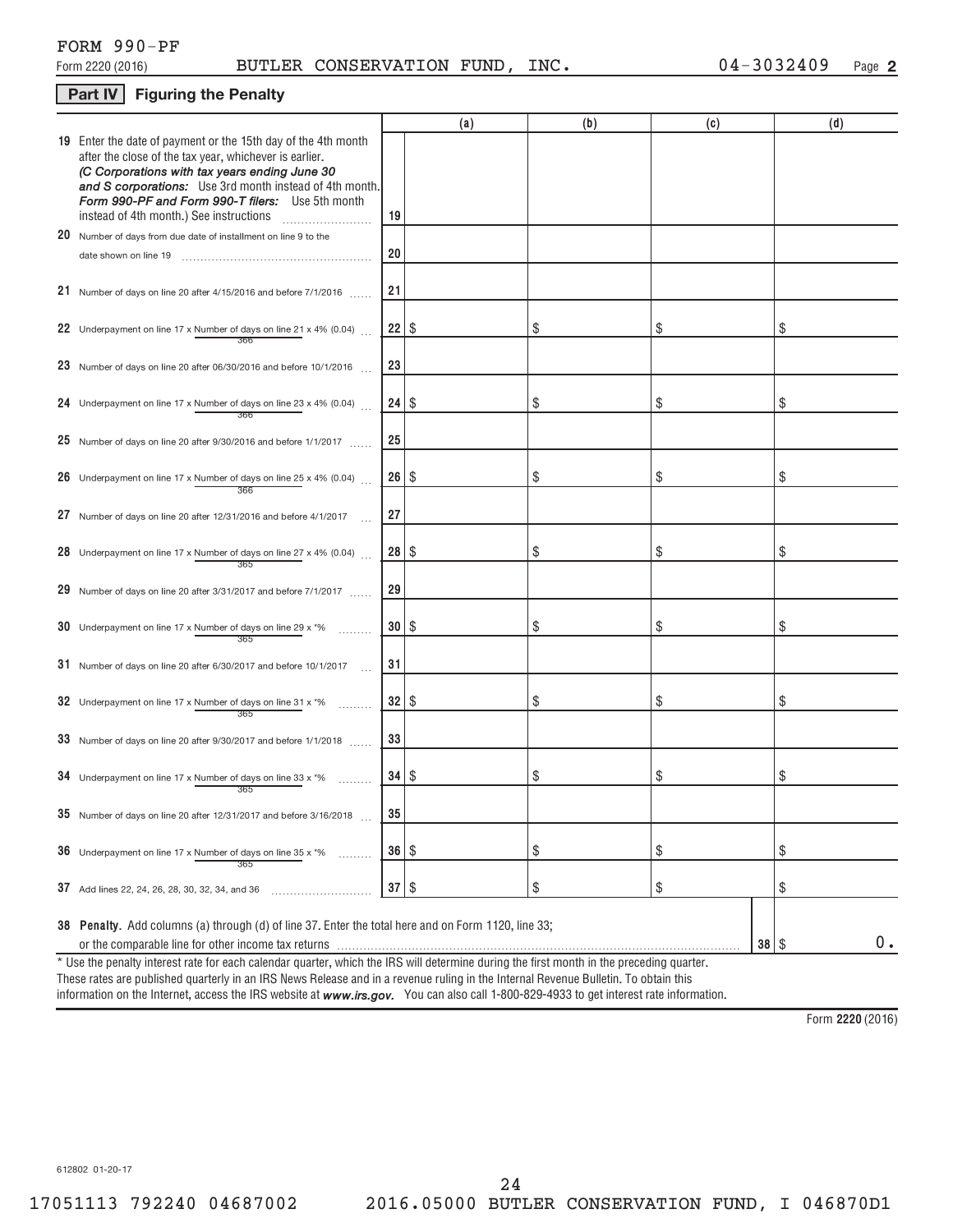| FORM 990-PF                                                                                   | DIVIDENDS AND INTEREST FROM SECURITIES |                                      |             |                                    |                                   | <b>STATEMENT</b><br>1                       |
|-----------------------------------------------------------------------------------------------|----------------------------------------|--------------------------------------|-------------|------------------------------------|-----------------------------------|---------------------------------------------|
| <b>SOURCE</b>                                                                                 | <b>GROSS</b><br><b>AMOUNT</b>          | CAPITAL<br>GAINS<br><b>DIVIDENDS</b> |             | (A)<br><b>REVENUE</b><br>PER BOOKS | (B)<br>NET INVEST-<br>MENT INCOME | (C)<br><b>ADJUSTED</b><br>NET INCOME        |
| DIVIDENDS FROM<br>PASSTHROUGH<br><b>ENTITIES</b><br>VARIOUS NOMINEE                           | 721, 113.                              |                                      | $0$ .       | 721,113.                           | 721, 113.                         |                                             |
| <b>ACCOUNTS</b><br>TO PART I, LINE 4                                                          | 366, 167.<br>1,087,280.                |                                      | $0$ .<br>0. | 366, 167.<br>1,087,280.            | 366, 167.<br>1,087,280.           |                                             |
| FORM 990-PF                                                                                   |                                        | OTHER INCOME                         |             |                                    |                                   | $\overline{2}$<br><b>STATEMENT</b>          |
| DESCRIPTION                                                                                   |                                        |                                      |             | (A)<br><b>REVENUE</b><br>PER BOOKS | (B)<br>NET INVEST-<br>MENT INCOME | (C)<br><b>ADJUSTED</b><br>NET INCOME        |
| ROYALTY FROM PASSTHROUGH ENTITIES<br>INCOME FROM FLOW THROUGH<br>PARTNERSHIPS<br>OTHER INCOME |                                        |                                      |             | 2,239.<br>144,296.<br>106.         | 2,239.<br>144,296.<br>106.        |                                             |
| TOTAL TO FORM 990-PF, PART I, LINE 11                                                         |                                        |                                      |             | 146,641.                           | 146,641.                          |                                             |
| FORM 990-PF                                                                                   |                                        | <b>LEGAL FEES</b>                    |             |                                    |                                   | $\overline{3}$<br><b>STATEMENT</b>          |
| DESCRIPTION                                                                                   |                                        | (A)<br><b>EXPENSES</b><br>PER BOOKS  |             | (B)<br>NET INVEST-<br>MENT INCOME  | (C)<br>ADJUSTED<br>NET INCOME     | (D)<br><b>CHARITABLE</b><br><b>PURPOSES</b> |
| LEGAL FEES                                                                                    |                                        | 162,852.                             |             | 81,426.                            |                                   | 81,426.                                     |

}}}}}}}}}}}}}}}}}}}}}}}}}}}}}} }}}}}}}}}}

162,852. 81,426. TO FM 990-PF, PG 1, LN 16A 81,426.

~~~~~~~~~~~~ ~~~~~~~~~~~~ ~~~~~~~~~~~~ ~~~~~~~~~~~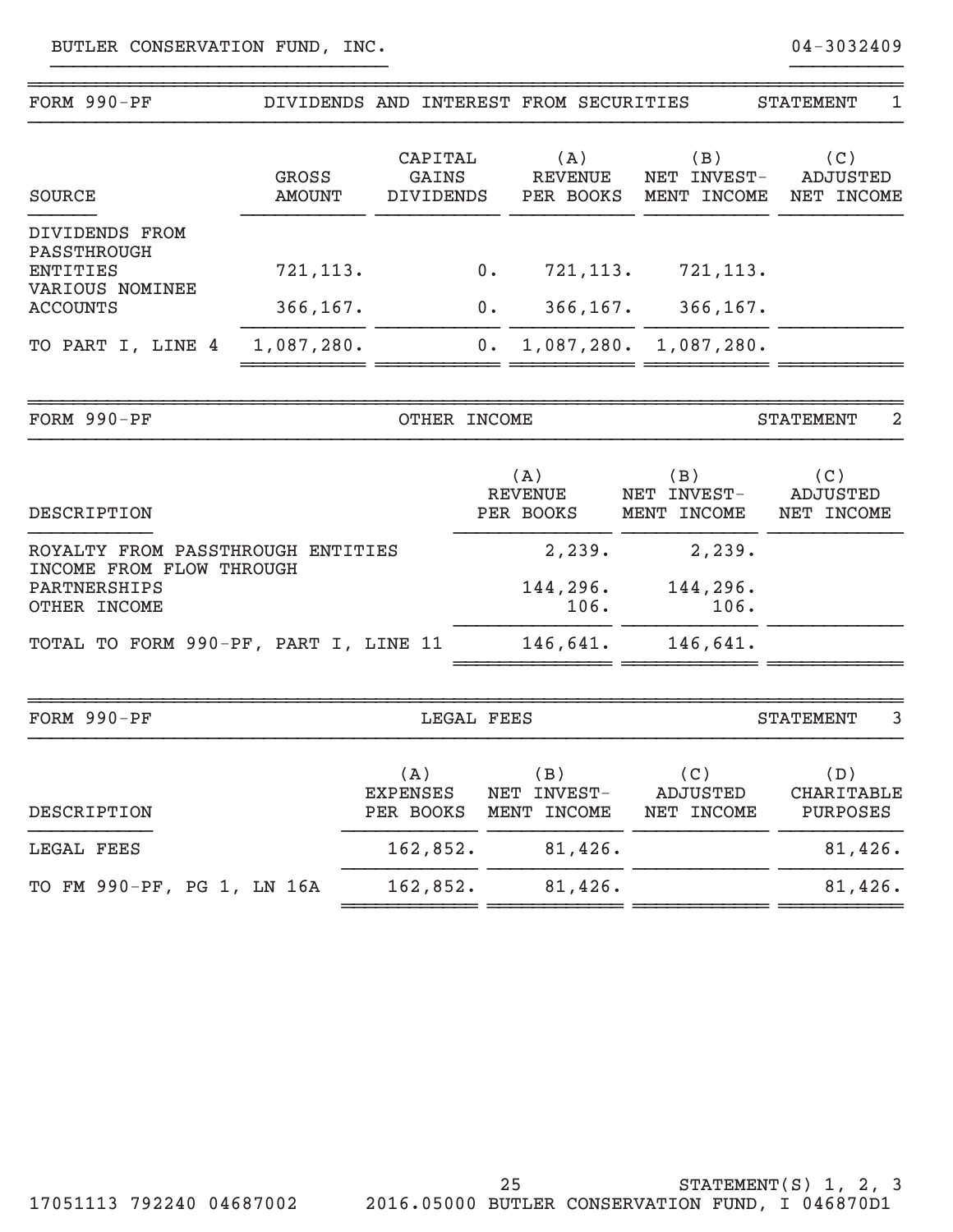| FORM 990-PF                                                  | <b>ACCOUNTING FEES</b>              |                                   | <b>STATEMENT</b><br>4                |                                      |  |
|--------------------------------------------------------------|-------------------------------------|-----------------------------------|--------------------------------------|--------------------------------------|--|
| DESCRIPTION                                                  | (A)<br><b>EXPENSES</b><br>PER BOOKS | (B)<br>NET INVEST-<br>MENT INCOME | (C)<br>ADJUSTED<br>NET INCOME        | (D)<br><b>CHARITABLE</b><br>PURPOSES |  |
| <b>ACCOUNTING FEES</b>                                       | 101,025.                            | 50, 512.                          |                                      | 50, 513.                             |  |
| TO FORM 990-PF, PG 1, LN 16B                                 | 101,025.                            | 50, 512.                          |                                      | 50, 513.                             |  |
| FORM 990-PF                                                  | OTHER PROFESSIONAL FEES             |                                   |                                      | 5<br><b>STATEMENT</b>                |  |
| DESCRIPTION                                                  | (A)<br><b>EXPENSES</b><br>PER BOOKS | (B)<br>NET INVEST-<br>MENT INCOME | (C)<br>ADJUSTED<br>NET INCOME        | (D)<br>CHARITABLE<br><b>PURPOSES</b> |  |
| <b>INVESTMENT FEES</b><br>OTHER PROFESSIONAL FEES            | 1,303,802.<br>170, 369.             | 1,303,802.<br>18,264.             |                                      | 0.<br>152,105.                       |  |
| TO FORM 990-PF, PG 1, LN 16C                                 | 1,474,171.                          | 1,322,066.                        |                                      | 152,105.                             |  |
| FORM 990-PF                                                  | <b>TAXES</b>                        |                                   |                                      | 6<br><b>STATEMENT</b>                |  |
| DESCRIPTION                                                  | (A)<br><b>EXPENSES</b><br>PER BOOKS | (B)<br>NET INVEST-<br>MENT INCOME | (C)<br><b>ADJUSTED</b><br>NET INCOME | (D)<br>CHARITABLE<br>PURPOSES        |  |
| <b>FOREIGN TAXES</b><br>PROPERTY TAX<br>FEDERAL EXCISE TAXES | 72, 105.<br>2,695.<br>30,911.       | 72,105.<br>0.<br>0.               |                                      | 0.<br>2,695.<br>0.                   |  |
| FEDERAL UNRELATED BUSINESS<br>TAX                            | 786,767.                            | 0.                                |                                      | $0$ .                                |  |
| TO FORM 990-PF, PG 1, LN 18                                  | 892,478.                            | 72, 105.                          |                                      | 2,695.                               |  |

}}}}}}}}}}}}}}}}}}}}}}}}}}}}}} }}}}}}}}}}

~~~~~~~~ ~~~~~~~ ~~~~~~~ ~~~~~~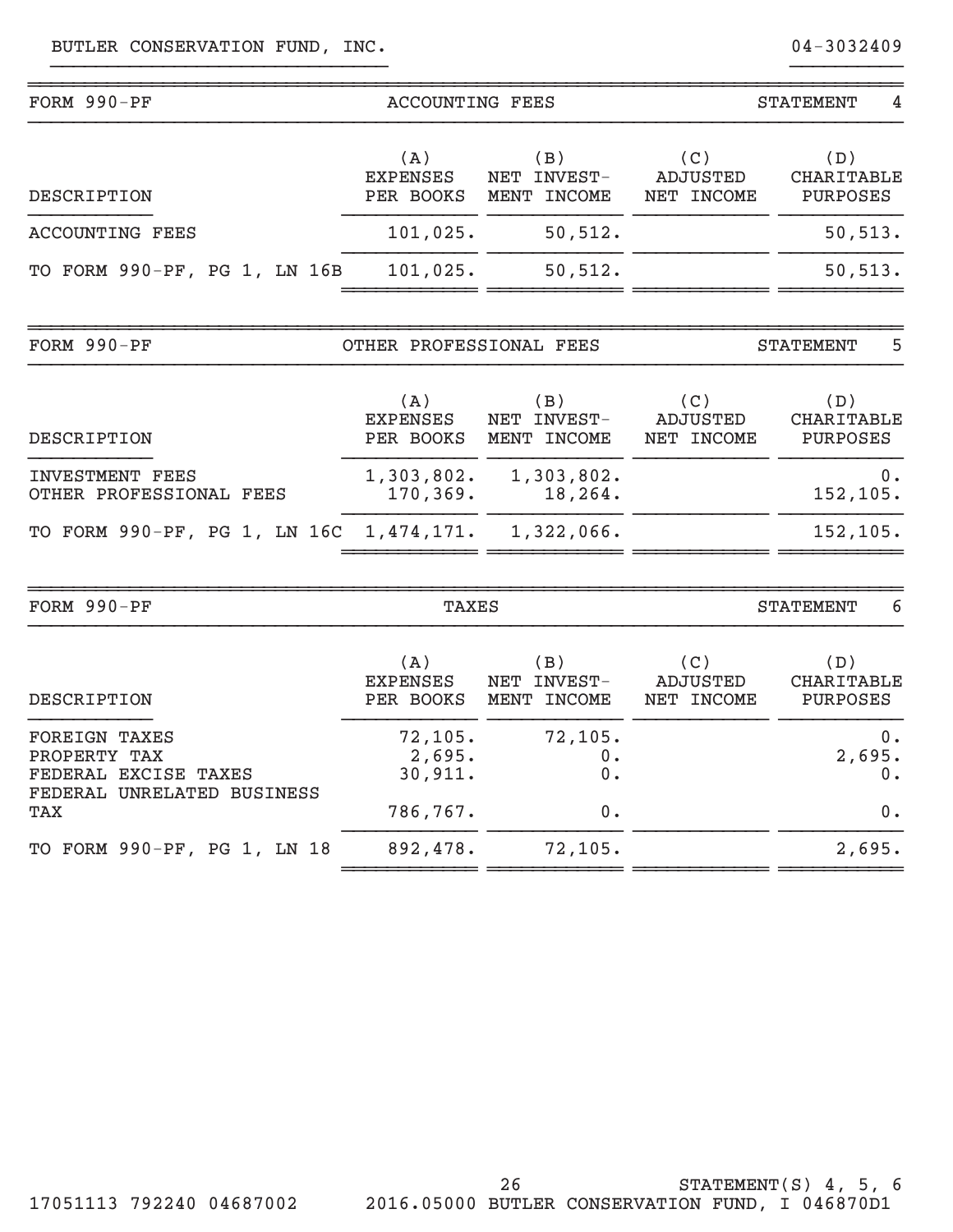| FORM 990-PF                                                                          | OTHER EXPENSES               |                                   | <b>STATEMENT</b><br>7              |                                                            |  |
|--------------------------------------------------------------------------------------|------------------------------|-----------------------------------|------------------------------------|------------------------------------------------------------|--|
| <b>DESCRIPTION</b>                                                                   | (A)<br>EXPENSES<br>PER BOOKS | (B)<br>NET INVEST-<br>MENT INCOME | (C)<br>ADJUSTED<br>NET INCOME      | (D)<br><b>CHARITABLE</b><br>PURPOSES                       |  |
| OFFICE EXPENSES                                                                      | 140,530.                     | 70, 265.                          |                                    | 70, 265.                                                   |  |
| <b>BANK FEES</b><br>CHARITABLE RELATED EXPENSES                                      | 274.<br>10,182.              | 274.<br>0.                        |                                    | 0.<br>10,182.                                              |  |
| LANDSCAPE CONSERVATION<br>PROJECT EXPENSES                                           | 3,913,036.                   | 0.                                |                                    | 3,913,036.                                                 |  |
| TO FORM 990-PF, PG 1, LN 23                                                          | 4,064,022.                   | 70,539.                           |                                    | 3,993,483.                                                 |  |
| FORM 990-PF<br>OTHER INCREASES IN NET ASSETS OR FUND BALANCES                        |                              |                                   |                                    | 8<br><b>STATEMENT</b>                                      |  |
| DESCRIPTION                                                                          |                              |                                   |                                    | <b>AMOUNT</b>                                              |  |
| UNREALIZED GAIN/(LOSS) ON INVESTMENTS                                                |                              |                                   |                                    | 3,098,917.                                                 |  |
| TOTAL TO FORM 990-PF, PART III, LINE 3                                               |                              |                                   |                                    | 3,098,917.                                                 |  |
| FORM 990-PF                                                                          | CORPORATE STOCK              |                                   |                                    | 9<br><b>STATEMENT</b>                                      |  |
| DESCRIPTION                                                                          |                              |                                   | <b>BOOK VALUE</b>                  | <b>FAIR MARKET</b><br><b>VALUE</b>                         |  |
| MASTER LIMITED PARTNERSHIPS<br>OTHER INVESTMENTS<br>GLOBAL HIGH YIELD SECURITIES/ETF |                              |                                   | 31,735,918.<br>1,565,827.<br>$0$ . | 31,735,918.<br>$4, 242, 656.$ $4, 242, 656.$<br>1,565,827. |  |
| INVESTMENTS IN REITS                                                                 |                              |                                   | 546,049.                           | 0.<br>546,049.                                             |  |
| TOTAL TO FORM 990-PF, PART II, LINE 10B                                              |                              |                                   | 38,090,450.                        | 38,090,450.                                                |  |

TOTAL TO FORM 990-PF, PART II, LINE 10B

~~~~~~~~~~~~~~ ~~~~~~~~~~~~~~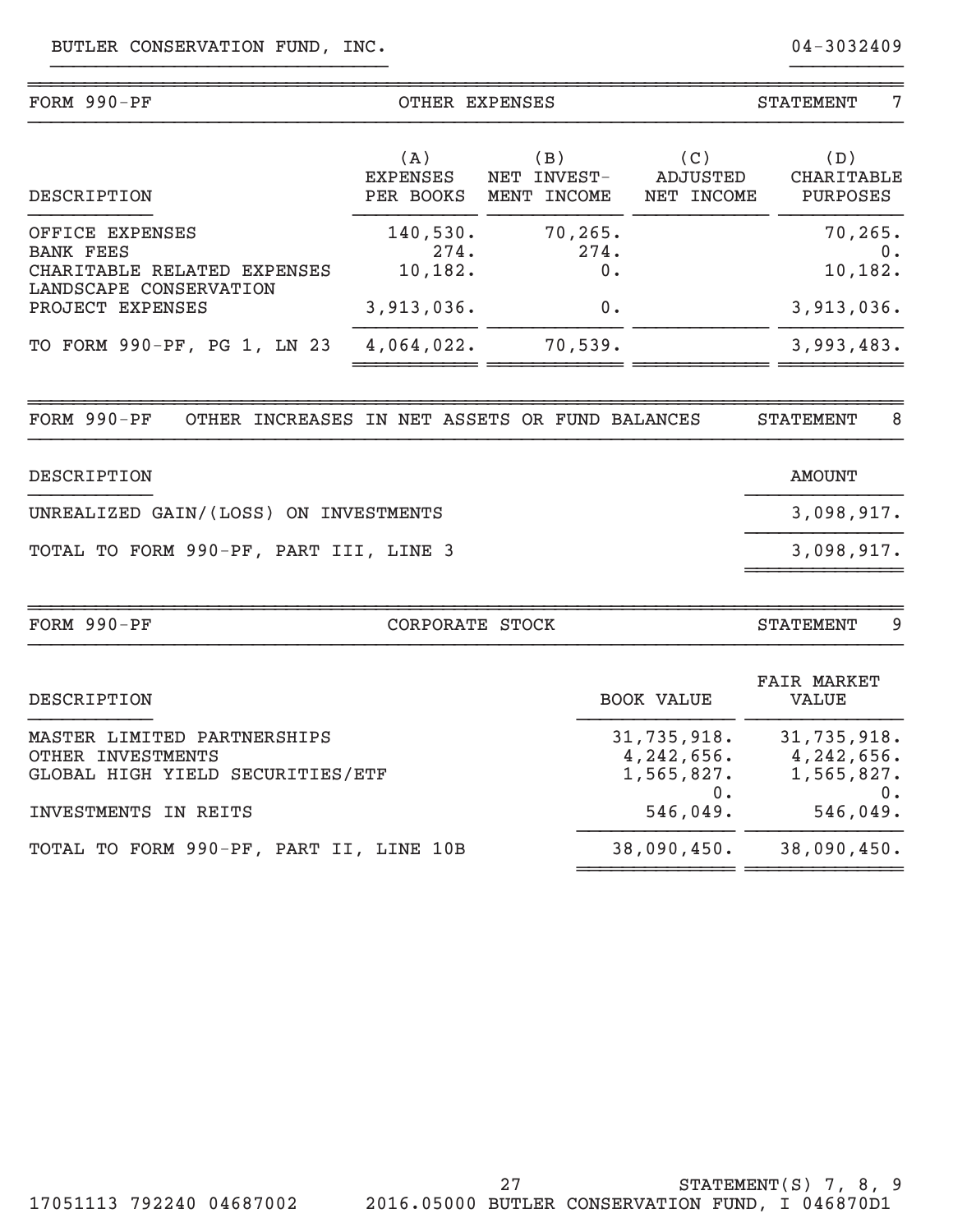| $FORM 990-PF$                                                                                                                            | OTHER INVESTMENTS                                   |                                             | 10<br><b>STATEMENT</b>                         |
|------------------------------------------------------------------------------------------------------------------------------------------|-----------------------------------------------------|---------------------------------------------|------------------------------------------------|
| DESCRIPTION                                                                                                                              | <b>VALUATION</b><br>METHOD                          | <b>BOOK VALUE</b>                           | <b>FAIR MARKET</b><br><b>VALUE</b>             |
| INVESTMENTS & MONEY<br>PARTNERSHIP<br>MANAGERS                                                                                           | <b>FMV</b>                                          | 16,538,457.                                 | 16,538,457.                                    |
| TOTAL TO FORM 990-PF, PART II, LINE 13                                                                                                   |                                                     | 16,538,457.                                 | 16,538,457.                                    |
| FORM 990-PF                                                                                                                              | OTHER ASSETS                                        |                                             | 11<br><b>STATEMENT</b>                         |
| DESCRIPTION                                                                                                                              | <b>BEGINNING OF</b><br>YR BOOK VALUE                | END OF YEAR<br><b>BOOK VALUE</b>            | <b>FAIR MARKET</b><br><b>VALUE</b>             |
| SECURITY DEPOSIT - GREAT NECK<br>RECEIVABLE FROM BROKERS<br>INTEREST RECEIVABLE<br>OTHER RECEIVABLE<br>INVESTMENTS REDEMPTION RECEIVABLE | 7,308.<br>20,839.<br>4,980.<br>1,416.<br>3,373,609. | 7,308.<br>68,804.<br>7,749.<br>2,659.<br>0. | 7,308.<br>68,804.<br>7,749.<br>2,659.<br>$0$ . |
| TO FORM 990-PF, PART II, LINE 15                                                                                                         | 3,408,152.                                          | 86,520.                                     | 86,520.                                        |

}}}}}}}}}}}}}}}}}}}}}}}}}}}}}} }}}}}}}}}}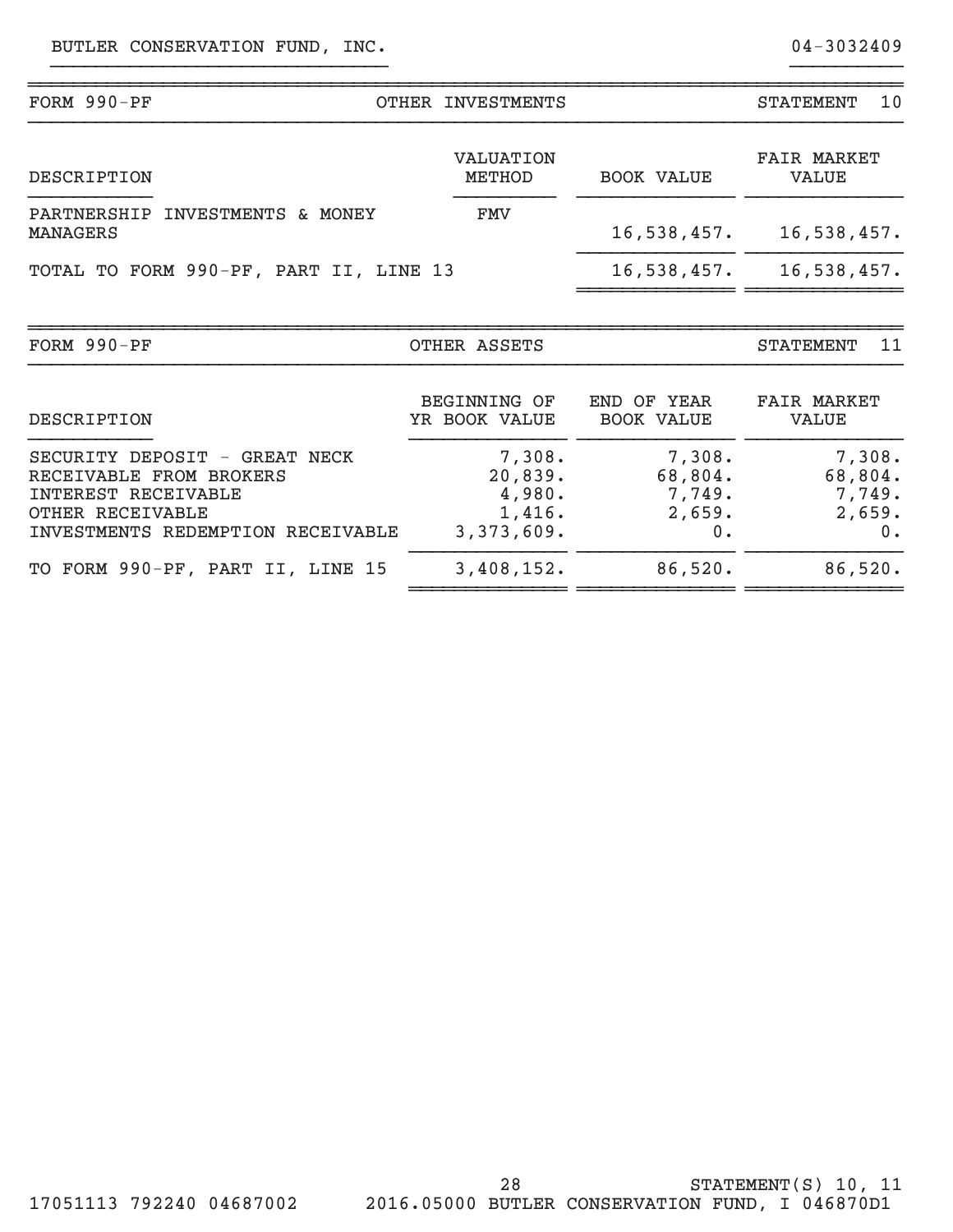| $FORM 990-PF$ |  |                                  | PART VIII - LIST OF OFFICERS, DIRECTORS | <b>STATEMENT</b> |  |
|---------------|--|----------------------------------|-----------------------------------------|------------------|--|
|               |  | TRUSTEES AND FOUNDATION MANAGERS |                                         |                  |  |
|               |  |                                  |                                         |                  |  |

~~~~~~~~~~~~~~~~~~~~~~~~~~~~~~~~~~~~~~~~~~~~~~~~~~~~~~~~~~~~~~~~~~~~~~~~~~~~~~

}}}}}}}}}}}}}}}}}}}}}}}}}}}}}} }}}}}}}}}}

| NAME AND ADDRESS                                                                      | TITLE AND COMPEN- BEN PLAN EXPENSE<br>AVRG HRS/WK SATION CONTRIB ACCOUNT |                        | EMPLOYEE   |       |
|---------------------------------------------------------------------------------------|--------------------------------------------------------------------------|------------------------|------------|-------|
| <b>GILBERT BUTLER</b>                                                                 | PRESIDENT & TREASURER                                                    |                        |            |       |
| C/O BUTLER CONSERVATION FUND, 60<br>CUTTER MILL ROAD, STE 212<br>GREAT NECK, NY 11021 | 5.00                                                                     |                        | $0.$ 0. 0. |       |
| CHRISTOPHER ELLIMAN                                                                   | VICE CHAIR                                                               |                        |            |       |
| C/O BUTLER CONSERVATION FUND, 60<br>CUTTER MILL ROAD, STE 212<br>GREAT NECK, NY 11021 | 1.00                                                                     |                        | $0.$ 0. 0. |       |
| ANTHONY P. GRASSI                                                                     | CHAIRMAN                                                                 |                        |            |       |
| C/O BUTLER CONSERVATION FUND, 60<br>CUTTER MILL ROAD, STE 212<br>GREAT NECK, NY 11021 | 2.00                                                                     |                        | 0.         | 0. 0. |
| PETER LEHNER(RESIGNED 03-25-16) DIRECTOR                                              |                                                                          |                        |            |       |
| C/O BUTLER CONSERVATION FUND, 60<br>CUTTER MILL ROAD, STE 212<br>GREAT NECK, NY 11021 | 0.50                                                                     |                        | 0.         | 0. 0. |
| DANA BEACH                                                                            | <b>DIRECTOR</b>                                                          |                        |            |       |
| C/O BUTLER CONSERVATION FUND, 60<br>CUTTER MILL ROAD, STE 212<br>GREAT NECK, NY 11021 |                                                                          | $3.00$ $70,438.$ 0. 0. |            |       |
| KRISTINE TOMPKINS                                                                     | <b>DIRECTOR</b>                                                          |                        |            |       |
| C/O BUTLER CONSERVATION FUND, 60<br>CUTTER MILL ROAD, STE 212<br>GREAT NECK, NY 11021 | 0.50                                                                     |                        | 0.         | 0. 0. |
| TOMER INBAR                                                                           | <b>SECRETARY</b>                                                         |                        |            |       |
| C/O BUTLER CONSERVATION FUND, 60<br>CUTTER MILL ROAD, STE 212<br>GREAT NECK, NY 11021 | 5.00                                                                     |                        | 0.         | 0. 0. |
| DHRUVIKA PATEL AMIN                                                                   | VP OF ACCOUNTING & ADMIN                                                 |                        |            |       |
| C/O BUTLER CONSERVATION FUND, 60<br>CUTTER MILL ROAD, STE 212<br>GREAT NECK, NY 11021 | 5.00                                                                     | $0 \cdot$              | $0 \cdot$  | 0.    |
| TOTALS INCLUDED ON 990-PF, PAGE 6, PART VIII                                          |                                                                          | 70,438.                | $0$ .      | $0$ . |

~~~~~~~~~~~ ~~~~~~~~ ~~~~~~~~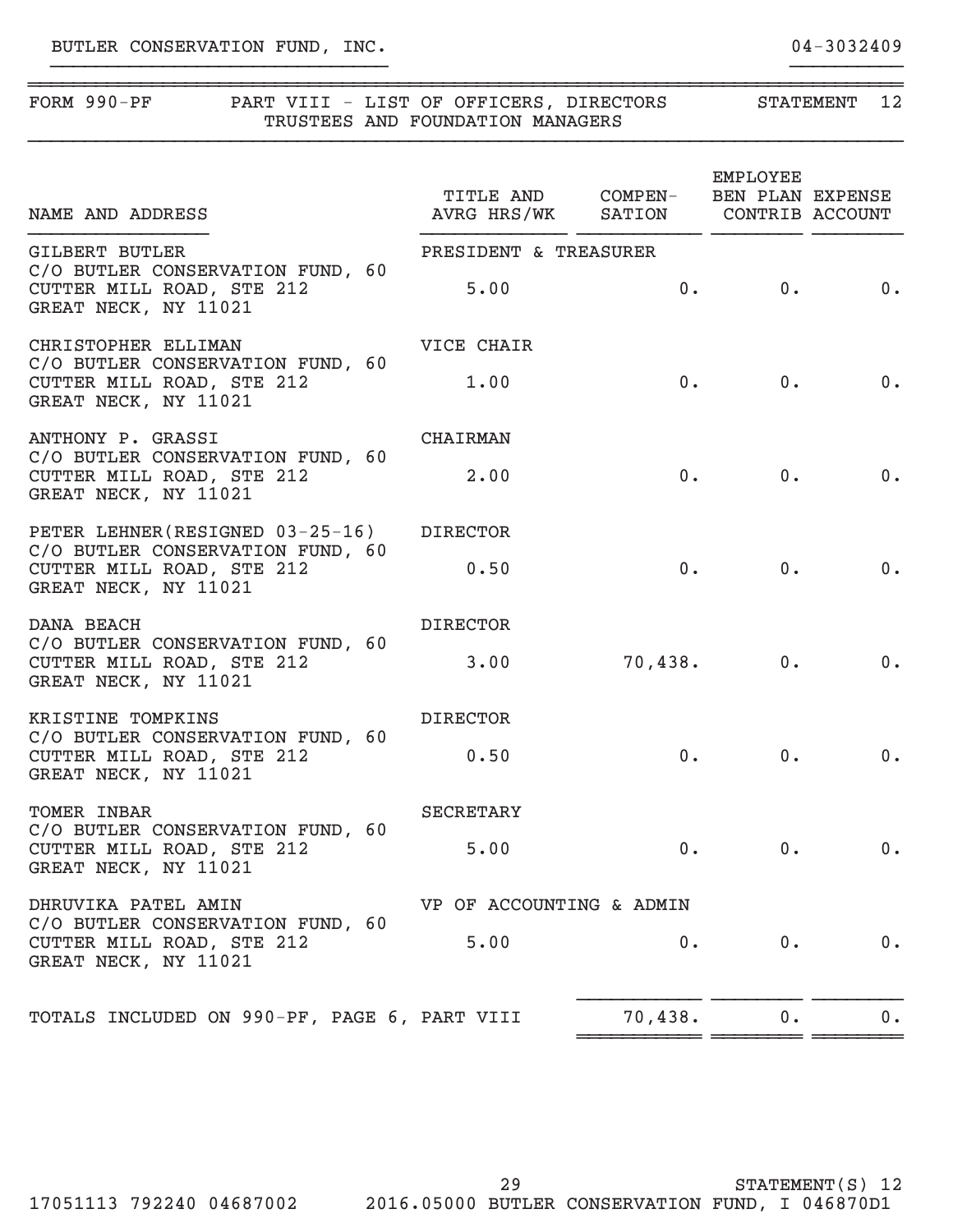| FORM 990-PF | EXPENDITURE RESPONSIBILITY STATEMENT | STATEMENT |  |
|-------------|--------------------------------------|-----------|--|
|             | LINE 5C<br>PART VII-B,               |           |  |

}}}}}}}}}}}}}}}}}}}}}}}}}}}}}} }}}}}}}}}}

}}}}}}}}}}}}}}}}}}}}}}}}}}}}}}}}}}}}}}}}}}}}}}}}}}}}}}}}}}}}}}}}}}}}}}}}}}}}}}

GRANTEE'S NAME }}}}}}}}}}}}}}

BUTLER OUTDOOR EDUCATION FUND

GRANTEE'S ADDRESS }}}}}}}}}}}}}}}}}

60 CUTTER MILL ROAD, SUITE 214 GREAT NECK, NY 11021

| GRANT AMOUNT | DATE OF GRANT | AMOUNT EXPENDED | VERIFICATION DATE |
|--------------|---------------|-----------------|-------------------|
| 1,148,000.   | 12/31/16      |                 | 05/15/17          |

PURPOSE OF GRANT }}}}}}}}}}}}}}}}

TO FUND OUTDOOR EDUCATION FOR SCHOOL AGED CHILDREN IN MAINE, UPSTATE NEW YORK, AND SOUTH CAROLINA

DATES OF REPORTS BY GRANTEE }}}}}}}}}}}}}}}}}}}}}}}}}}}

05/15/2017

ANY DIVERSION BY GRANTEE }}}}}}}}}}}}}}}}}}}}}}}}

TO THE FOUNDATION'S KNOWLEDGE, THE GRANTEE HAS NOT DIVERTED ANY PORTION

RESULTS OF VERIFICATION }}}}}}}}}}}}}}}}}}}}}}}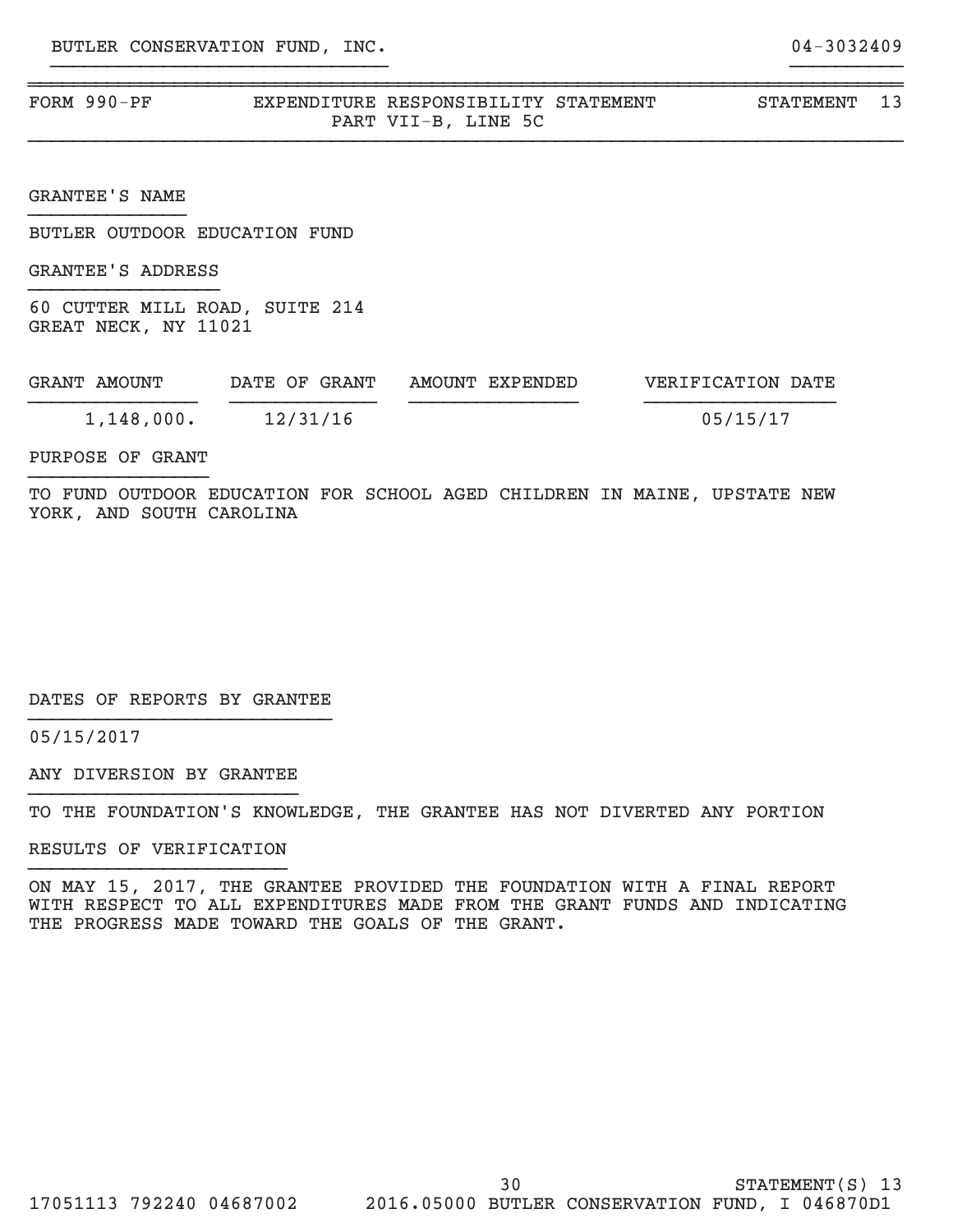### GRANTEE'S NAME }}}}}}}}}}}}}}

WEST HIGHLAND COASTAL TRUST

GRANTEE'S ADDRESS }}}}}}}}}}}}}}}}}

50 LOTHIAN ROAD, FESTIVAL SQUARE EDINBURGH, UNITED KINGDOM, EH39WJ

| GRANT AMOUNT | DATE OF GRANT | AMOUNT EXPENDED | VERIFICATION DATE |
|--------------|---------------|-----------------|-------------------|
| 732.         | 12/31/16      |                 | 05/15/17          |

PURPOSE OF GRANT }}}}}}}}}}}}}}}}

TO FUND CONSERVATION ACTIVITIES IN SCOTLAND

DATES OF REPORTS BY GRANTEE }}}}}}}}}}}}}}}}}}}}}}}}}}}

05/15/2017

ANY DIVERSION BY GRANTEE }}}}}}}}}}}}}}}}}}}}}}}}

TO THE FOUNDATION'S KNOWLEDGE, THE GRANTEE HAS NOT DIVERTED ANY PORTION

RESULTS OF VERIFICATION }}}}}}}}}}}}}}}}}}}}}}}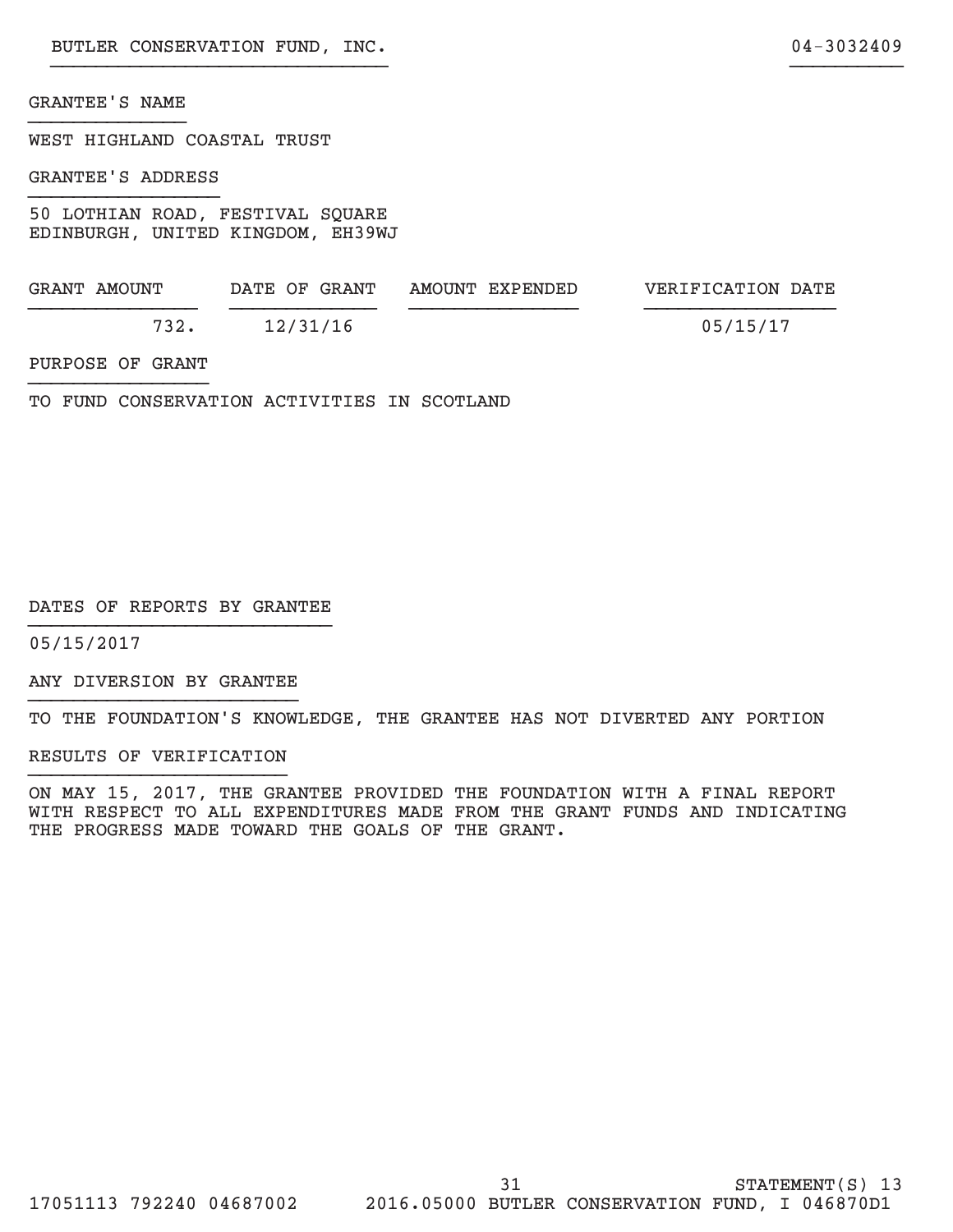### GRANTEE'S NAME }}}}}}}}}}}}}}

BANCO DE BOSQUES

GRANTEE'S ADDRESS }}}}}}}}}}}}}}}}}

LA PAMPA 3285, PISO 5 1428 BUENOS AIRES, ARGENTINA

| GRANT AMOUNT | DATE OF GRANT | AMOUNT EXPENDED | VERIFICATION DATE |
|--------------|---------------|-----------------|-------------------|
| 500,000.     | 12/31/16      |                 | 05/15/17          |

}}}}}}}}}}}}}}}}}}}}}}}}}}}}}} }}}}}}}}}}

PURPOSE OF GRANT }}}}}}}}}}}}}}}}

TO FUND CONSERVATION ACTIVITIES IN ARGENTINA.

DATES OF REPORTS BY GRANTEE }}}}}}}}}}}}}}}}}}}}}}}}}}}

05/15/17

ANY DIVERSION BY GRANTEE }}}}}}}}}}}}}}}}}}}}}}}}

TO THE FOUNDATION'S KNOWLEDGE, THE GRANTEE HAS NOT DIVERTED ANY PORTION

RESULTS OF VERIFICATION }}}}}}}}}}}}}}}}}}}}}}}